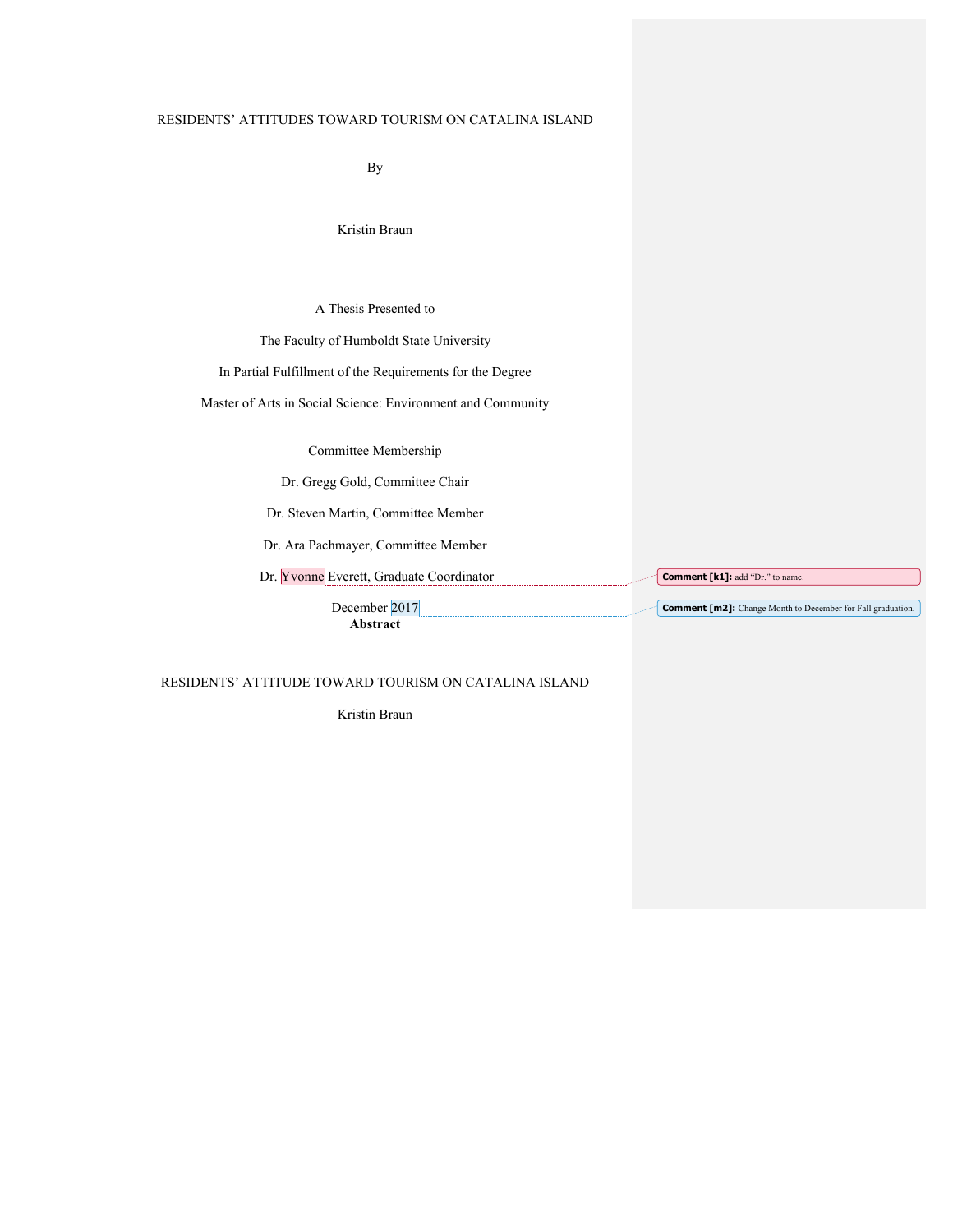Catalina Island, located off the coast of Southern California, has been a tourist destination for over 100 years and continues to draw large numbers of visitors. This study seeks to determine the attitudes of permanent residents of Catalina Island toward past, current, and future development and tourism on the island. Local communities of destination areas are often excluded from having input toward tourism development which affects their daily lives. This thesis examines Catalina Island residents' personal accounts concerning their opinions about tourism, current and future tourism plans, and community involvement. This research employed a mixed method approach including, participant observation, semi-structured interviews, and door-to-door surveys of over 100 Catalina Island residents. The study's findings show that while most residents are in favor of increasing tourism on the island, their support was mostly economically driven. A majority of the respondents reported that they rely on tourism for their livelihoods, but many expressed that they feel powerless and excluded in regards to community planning and development. Respondents were generally forthcoming with their concerns, but also shared that they feel vulnerable about speaking publicly due to their town's small size and one company's majority ownership of the island.

2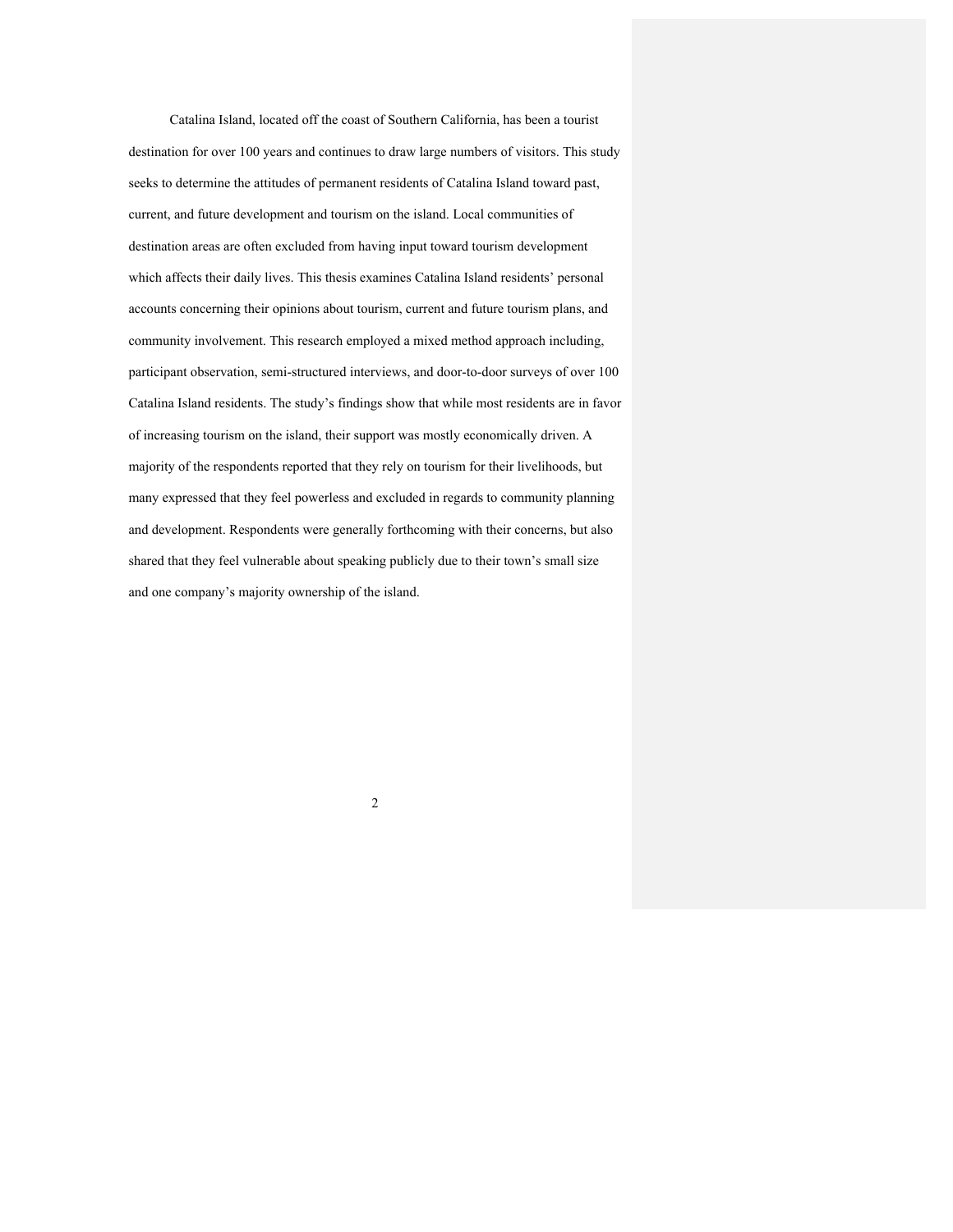## **Table of Contents**

| Resident Perceptions of Impacts of Tourism on the Local Community  10 |  |
|-----------------------------------------------------------------------|--|
|                                                                       |  |
|                                                                       |  |
|                                                                       |  |
|                                                                       |  |
|                                                                       |  |
|                                                                       |  |
|                                                                       |  |
|                                                                       |  |
|                                                                       |  |
|                                                                       |  |
|                                                                       |  |
|                                                                       |  |

 $\overline{\mathbf{3}}$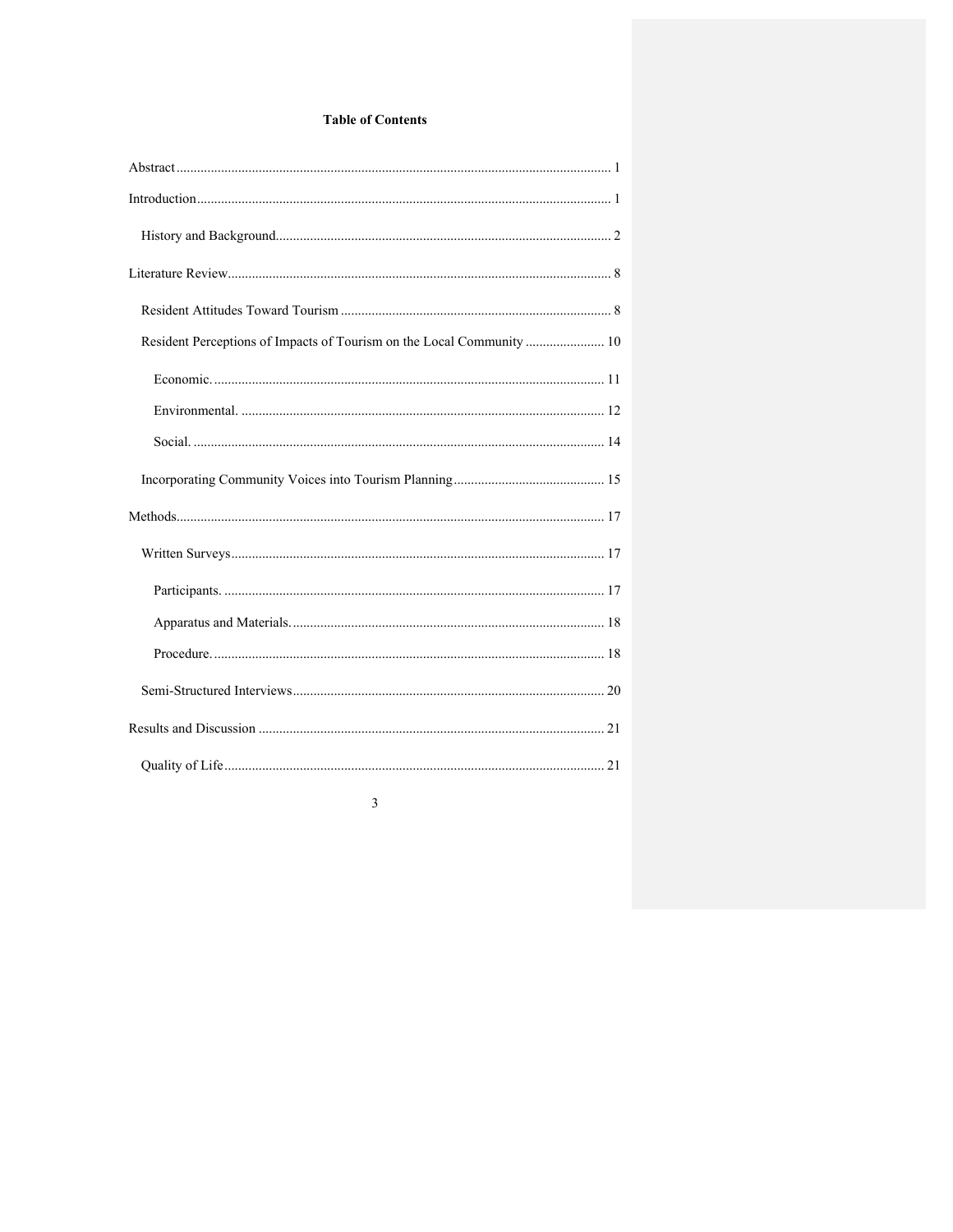$\overline{4}$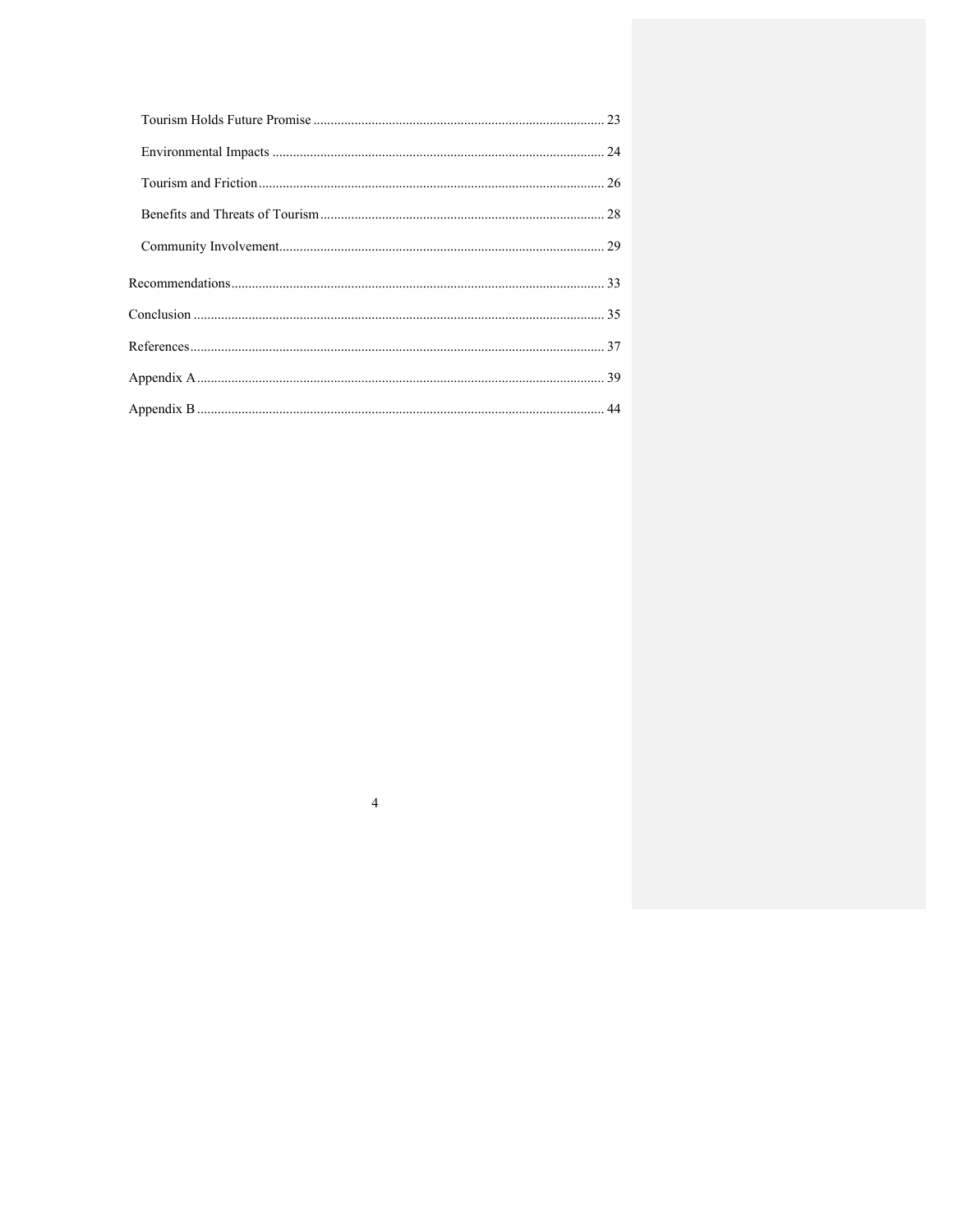### **Introduction**

Catalina Island is located 26 miles off the coast of Southern California and has been promoted as a tourist destination and resort area for over a century. Natural beauty, temperate weather, and easy accessibility from the mainland have helped make Catalina Island into a popular tourist destination. In the last several years, Catalina developers have invested millions of dollars into updating the most populous town in Catalina, Avalon, to increase tourism (Lovett, 2014). Media outlets have portrayed the rapid development on Catalina as being positive and a time of renewal for the island (Lovett, 2014; Mandans, 2015; Sahagun, 2014), but the modifications to Avalon have taken away from nostalgia and tradition, thus changing the landscape for residents. How do Avalon residents perceive tourism in their town? What are their attitudes toward the development happening on the island?

In the past, the tourism industry has concentrated on profit margins throughout the development process as the sole sign of success, failing to consider local community support even though tourism has direct consequences for those who live in tourist destinations. It has not been until the last thirty years or so that tourism planners and developers have started to consider or incorporate the opinions of local residents, local businesses, and local governments. Although there has been a progressive shift in tourism development planning, it's been gradual and case dependent. Often the local population's voices are muddled or ignored within the tourism development process (Murphy, 1985).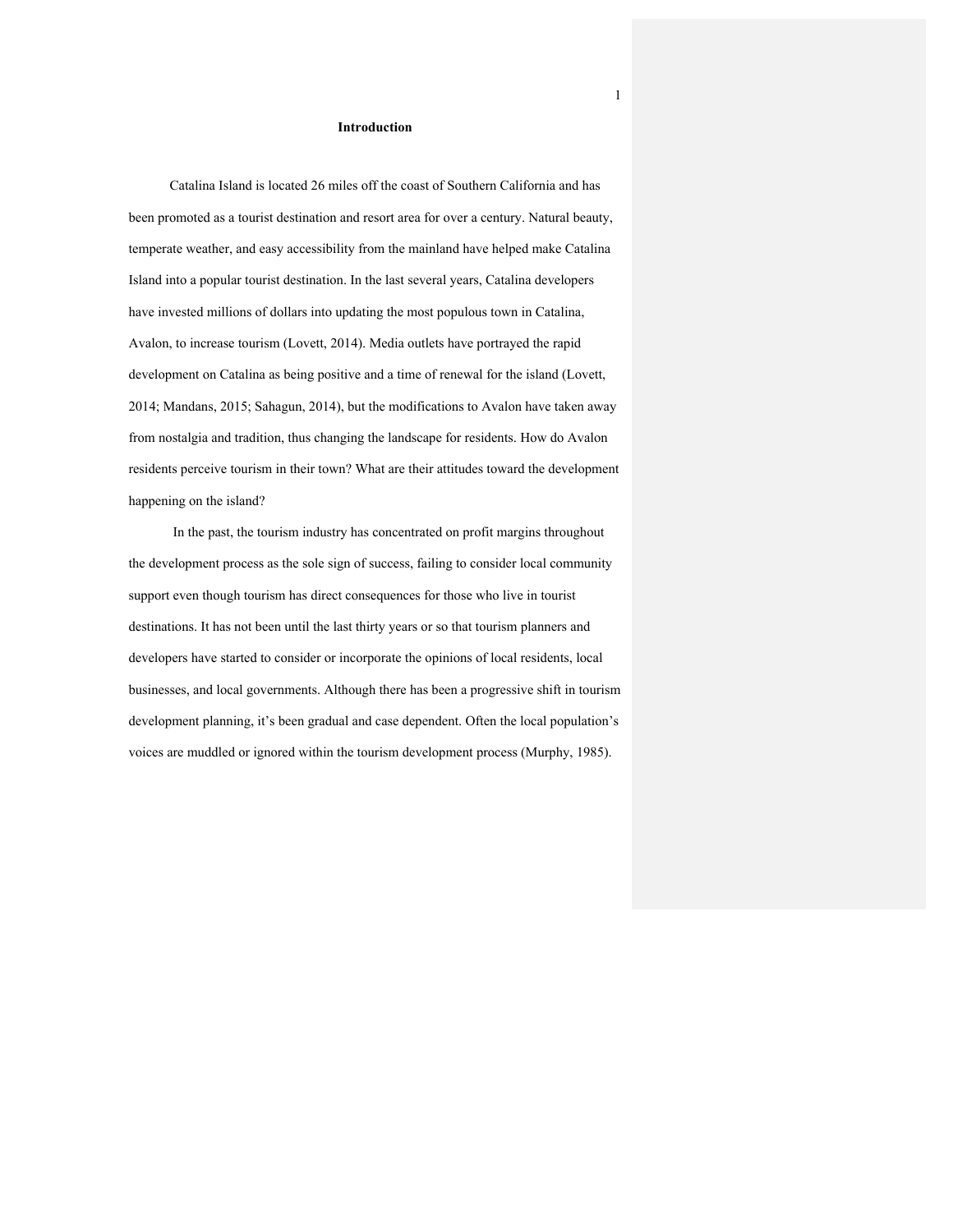This study provides an insight into the views of people who encounter the impacts of tourism on a daily basis.

 The Catalina Island residents are the main stakeholders in what is happening and going to happen where they live. Residents in tourist destinations will undoubtedly have discrepancies of opinion and varying support for tourism related activity in their community. A crucial part of this study is to identify resident's attitudes and concerns regarding tourism on Catalina Island.

I administered surveys and conducted interviews with 100 Avalon residents regarding their perceptions of the cost and benefits of living in a tourist destination. I have been to Catalina many times in the past and was thus familiar with the small town of Avalon. Choosing an area that is geographically limited with an easily accessible local resident population facilitated my ability to gain greater insight into how living in a tourist destination is viewed by the "locals".

## **History and Background**

Catalina Island is located 26 miles off the coast of Southern California. The island comprises 76 square miles. There are approximately 4,000 permanent residents on Catalina and 90% live in the city of Avalon. Geologically, Catalina is made up of two distinct rock units and was never connected to the mainland. The island is home to over 60 plant, animal, and insect species found nowhere else in the world (Maxwell, Rhein, & Roberts, 2014). Catalina's modern tourism-based economy developed over the island's rich and storied past.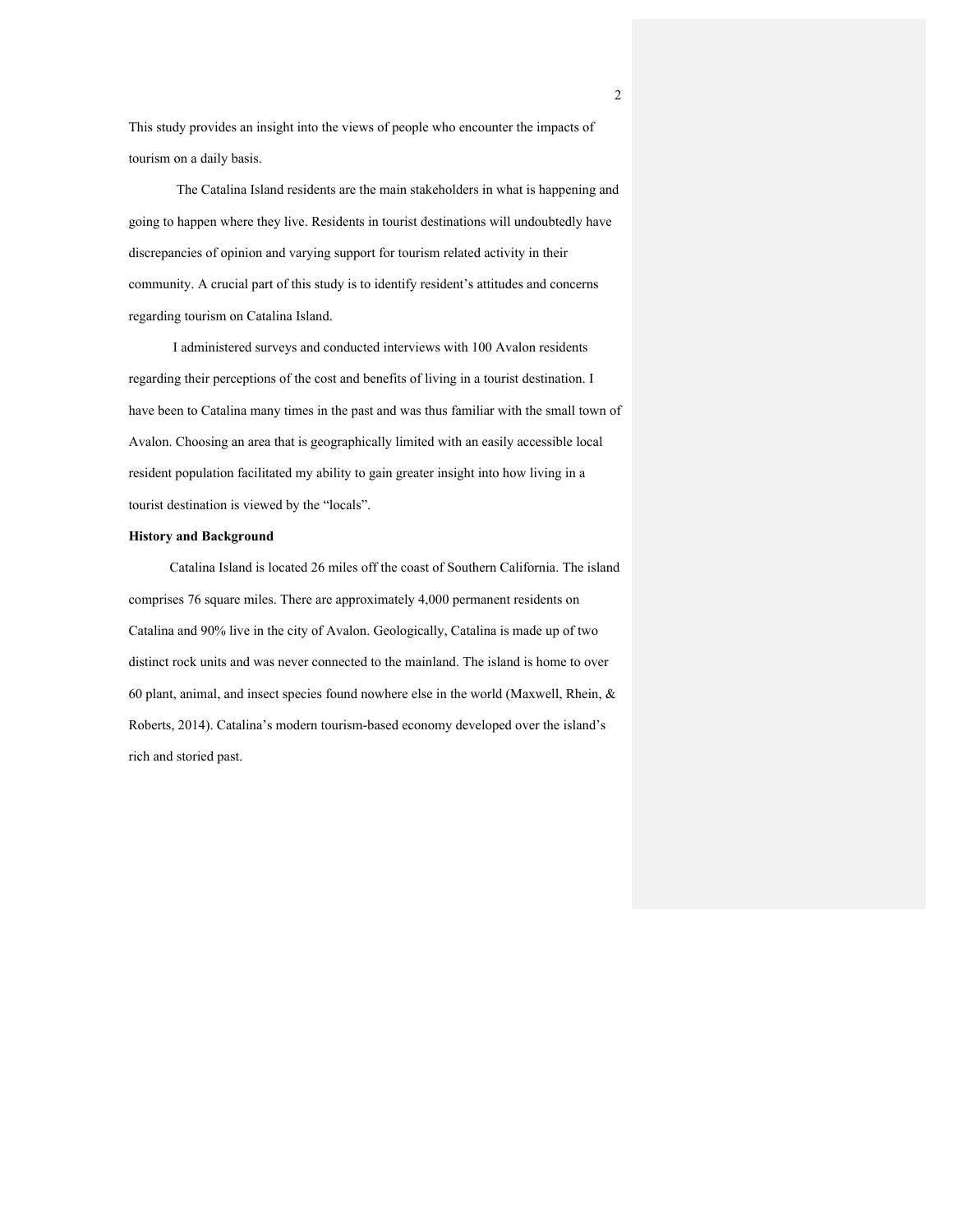For thousands of years the indigenous peoples of Catalina Island, the Pimungan tribe, lived a sustainable lifestyle off of the natural resources from the land and sea. The first recorded foreigners to land on Catalina were aboard a Spanish ship, and they claimed the island for Spain in 1542. The Spanish explorers did not find ample resources on the island and soon left to continue their expedition (Maxwell et al., 2014). It was not until the early 1800s when Europeans arrived again on the island that the newcomers began to extensively exploit the islands local resources for monetary value. The arrival of the newcomers and their exploitation of resources on Catalina decimated the Pimungan tribe. The European colonization on the island introduced new diseases to the local Pimungan's, who had little immunity. As a result, the previously flourishing population of the Pimugan tribe drastically declined. The abundance of sea otters that surrounded Catalina and the California coastline caused an influx of European fur traders who hunted otters to sell their pelts to merchants in Canton. Canton was the only port in China at the time open to foreign trade. The otter pelts imported from the West were referred to as "soft gold" by the merchants who paid high prices for the furs (Sowards, 2007). The European colonizers were taking a majority of the otters, seals, and fish which disrupted the trade and social networks of the tribe. By the mid-1820s, the few remaining Pimungans had either migrated or were forcibly relocated to the mainland where they were sent to the Mission San Gabriel in Los Angeles to be used as slaves (Culver, 2010).

Between the mid-1850s and early 1890s, the island changed ownership several times and, with the removal of the Pimungans, remained relatively sparse and

3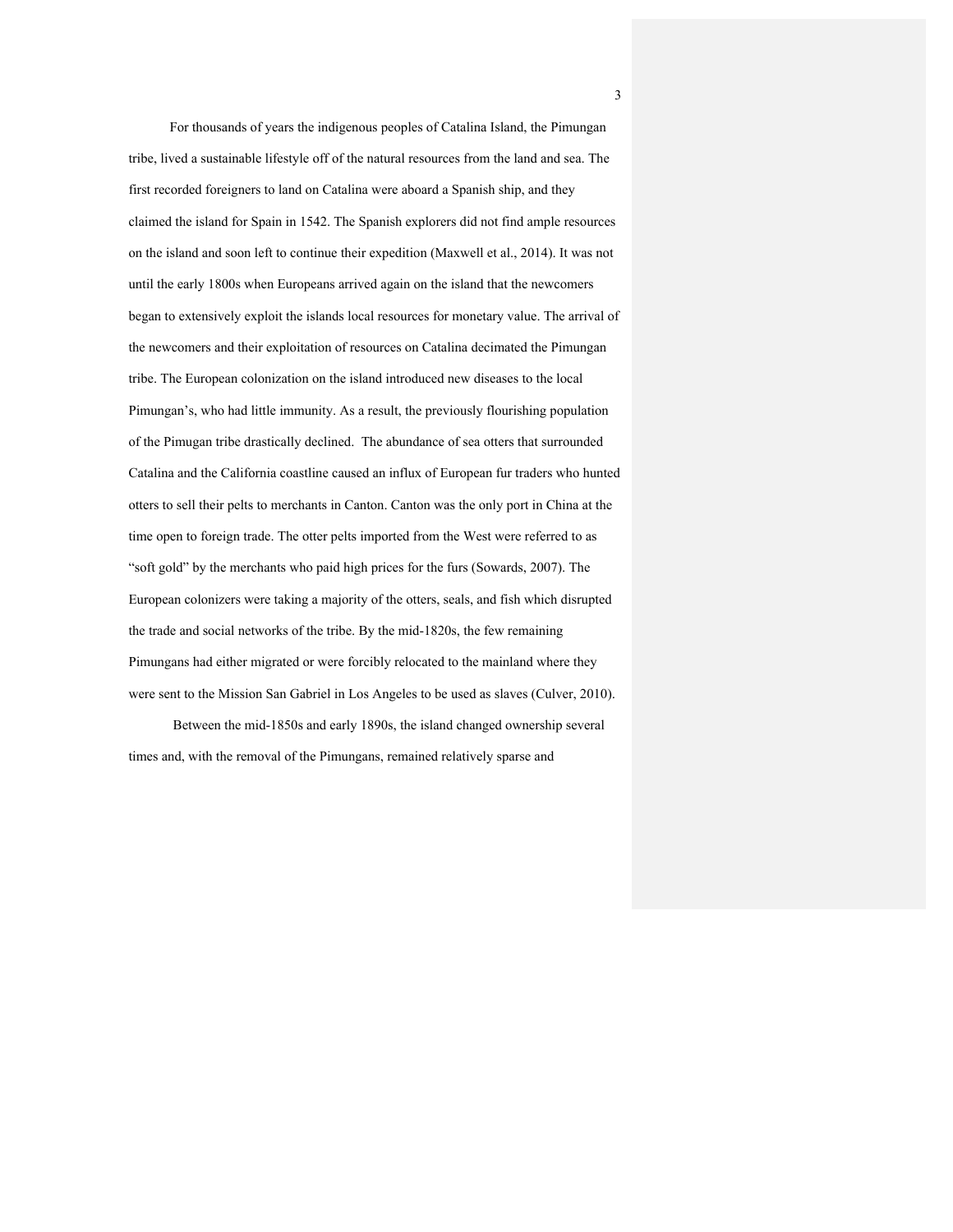uninhabited. Catalina Island was an extractive economy where the settlers engaged in harvesting sea otters, catching fish, growing crops, raising cattle, and herding sheep. As these resources diminished or became financially unviable, tourism became Catalina's main economic driver. The local population coped with wrenching changes as the tourism industry supplanted their community and lifestyle (Culver, 2010). Many business investors saw potential in developing Catalina into a major tourist center. With the development of tourism on the island, a new era began for Catalina.

The real estate developer George Shatto bought Catalina from the James Lick's trustees in 1887 for \$200,000 and began the development of the town of Avalon with tourism in mind. As the population of Southern California continued to grow, suddenly visiting Catalina had value and could be promoted as attractive to city dwellers on the mainland. Shatto's vision of Catalina as an ideal urban getaway required visitor facilities and amenities. He rented large tents to vacationers, built a hotel, and established cross channel transportation to bring visitors to the island. These rapid developments caused Shatto to run into major financial difficulties as the transportation costs from the mainland increased (Culver, 2010). Shatto defaulted on his loan in 1892 and Catalina ownership reverted to its former owners, the James Lick trustees. The literature (Culver, 2010, Sitton, 2010) does not agree on how Catalina's next transfer of ownership occurred, but it was the Banning brothers, Judge Joseph, Captain William, and Hancock Banning who purchased the island in 1892.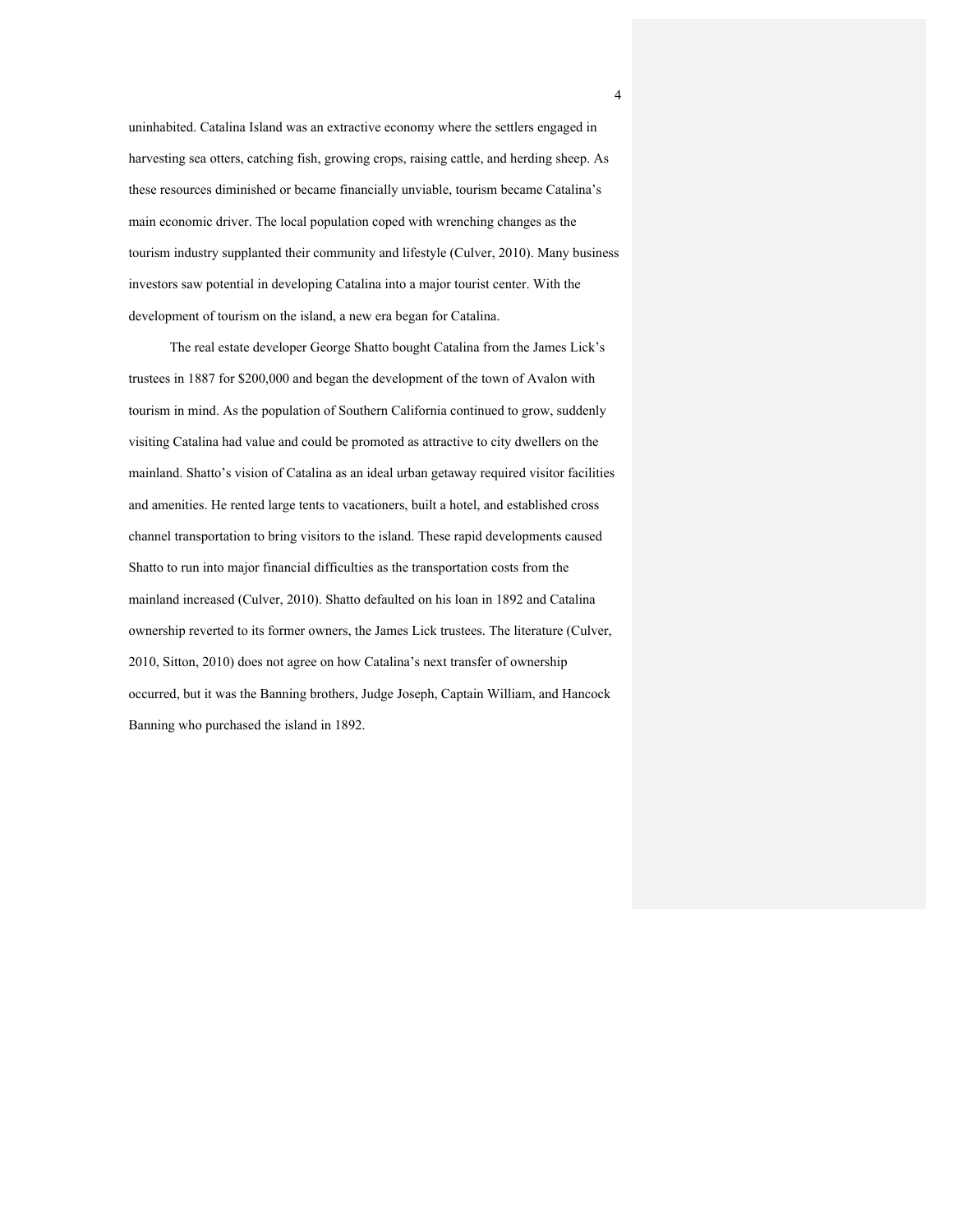In 1894, the Banning brothers founded the Santa Catalina Island Company (SCIC) with the goal of developing the island into a major tourist destination and resort. The SCIC is still operating today. At the time, Avalon was becoming a popular destination for sports fishing, and the vacation tents were filled with tourists. Shatto's earlier tourism development had made a name for Catalina as a place for recreation and leisure, and the people kept coming. The Banning brothers' new company funded the construction of new hotels and restaurants with the goal of transforming the town of Avalon into a visitor attraction, but residents began to vocally criticize the Banning monopoly over the island (Sitton, 2010). Residents complained about the state of Avalon's streets and water system, the Bannings' refusal to offer reduced fares between the island and the mainland to Avalon residents, and the company policy of prohibiting lessees from buying their residences. The residents of Avalon wanted more autonomy concerning municipal decision making and voted to incorporate. As a result, Avalon became a state-recognized city in 1913.

Only one year later, the new city of Avalon was struggling financially and had to rely on renegotiating terms with the SCIC to keep the infrastructure and utilities afloat. The arrangement of city and company working together was a compromise that seemed adequate, but then a disaster struck in 1915. A fire burned almost everything in Avalon to the ground, causing serious financial problems for the Banning brothers. With the lack of accommodations due to the fire, tourists stayed away from Catalina, hurting the economy. At the same time the era of automobile travel began, and sightseeing trips to

5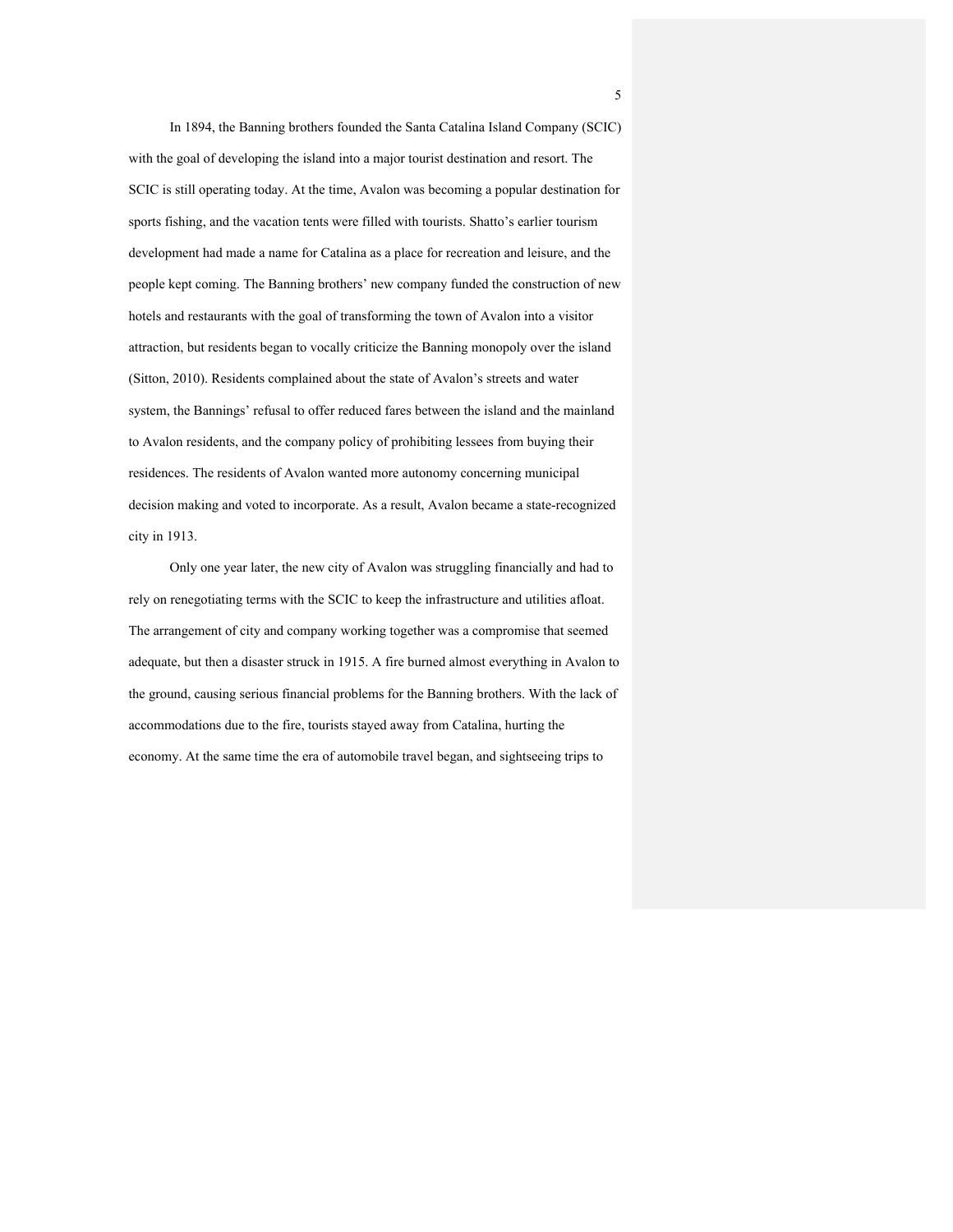motor touring destinations were on the rise (Sitton, 2010). The combination of these events put the SCIC in dire financial straits. While the SCIC was looking for opportunities to restructure, a new buyer emerged. Catalina was once again to change hands and be further developed for tourism.

In 1919, William Wrigley Jr. of the chewing gum company acquired a majority interest in the Santa Catalina Island Company (Sitton, 2010). This purchase marked the beginning of what is considered to be the modern era of the development of Catalina. The beauty of Catalina impressed the Wrigley's, and they devoted their time and resources to the island's future, which they believed to depend on tourism (Maxwell et al., 2014).

Wrigley invested millions in the island, building infrastructure and tourist attractions. To bring attention and more tourists to the island, Wrigley made the island the spring training home of the Chicago Cubs, which he also owned. When William Wrigley Jr. died in 1932, his son Phillip took over and continued his father's vision of making Catalina a major tourist destination. The island became a favorite of the Hollywood elite during the 1930s, 40s, and 50s, and was a popular spot for filming Hollywood movies. During World War II, Catalina was closed to the public and became a military base. After the war, Catalina again became a popular vacation spot (Sitton, 2010).

The Santa Catalina Island Conservancy was formed in 1972. The conservancy is a non-profit foundation organized to preserve Catalina in its natural state while promoting controlled public use for recreation. In 1975, the Wrigley's deeded 42,135 acres owned by the Santa Catalina Island Company to the Catalina Island Conservancy. This land

6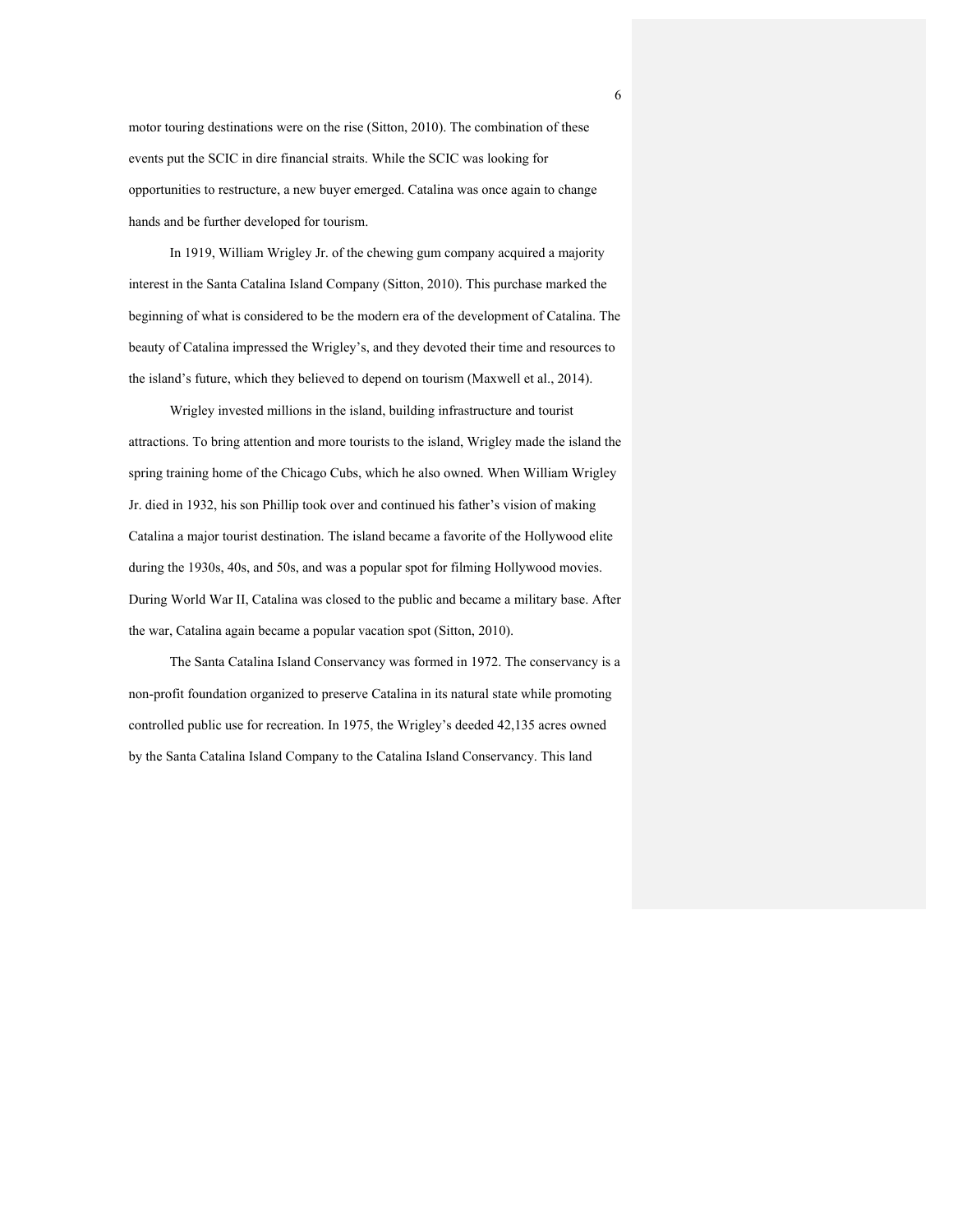easement agreement gave the conservancy control of 88% of the island, including over sixty miles of coastline and secluded coves. The conservancy is the oldest and largest land trust in Southern California and promotes conservation, education, and recreation. The remainder of the land on Catalina is held by the Santa Catalina Island Company, public service agencies, and individuals (Maxwell et al., 2014).

Over its long history, ownership of Catalina has changed hands many times, from the native inhabitants to a chewing gum mogul. After a series of failed attempts at establishing an economy on Catalina via fishing, agriculture, grazing operations, and mining, the island was in need of a sustainable income source for its residents. With Catalina's inherent natural beauty and accessible location near a large populous mainland, tourism was deemed the best solution to generate profit for island settlers and developers. The island's history as a resort community for tourists extends over the last 120 years, and is still the driving force for Catalina Island's economy and development today.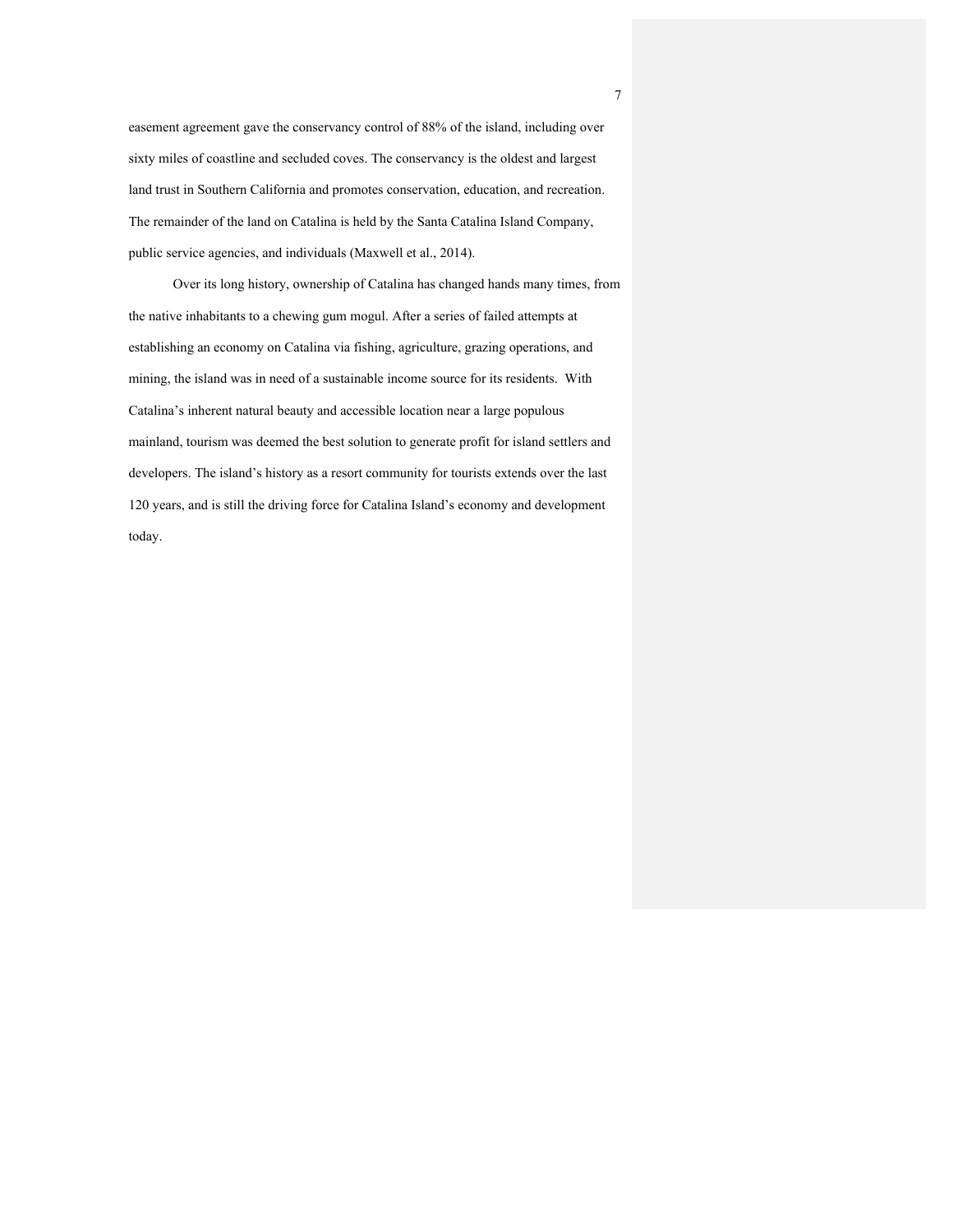## **Literature Review**

This chapter provides an overview of literature that has influenced the development of this study. My research on Catalina resident attitudes engages and applies previous research on three topics of multidisciplinary interest: attitudes and attitude formation among residents in tourist destinations; the real and perceived impacts of tourism development on resident communities; and the benefits and challenges of involving host communities with tourism planning.

### **Resident Attitudes Toward Tourism**

Before the 1980s, tourism research focused on the tourists' needs, behaviors, and motivations (Lankford, 1994), whereas local communities' perceptions and attitudes toward the industry were a lower priority (Murphy, 1985). The strategies of tourism planners have changed over the last few decades toward host community inclusion for several reasons. The shift of tourism management philosophy can be partly attributed to planners incorporating the attitudes of the residents in destination areas as a strategy to gain local support for projects (Harrill, 2004). However, Mason and Cheyne (2000) found that residents in host communities were likely to possess disparate opinions about tourism development in their region and that attempting to understand how these differences develop resulted in an increased amount of research into resident attitudes.

The research on how tourism is perceived by residents has identified demographics, community attachment, length of residency, economic dependence, and physical distance from tourism as factors influencing attitudes toward tourism (Harrill,

8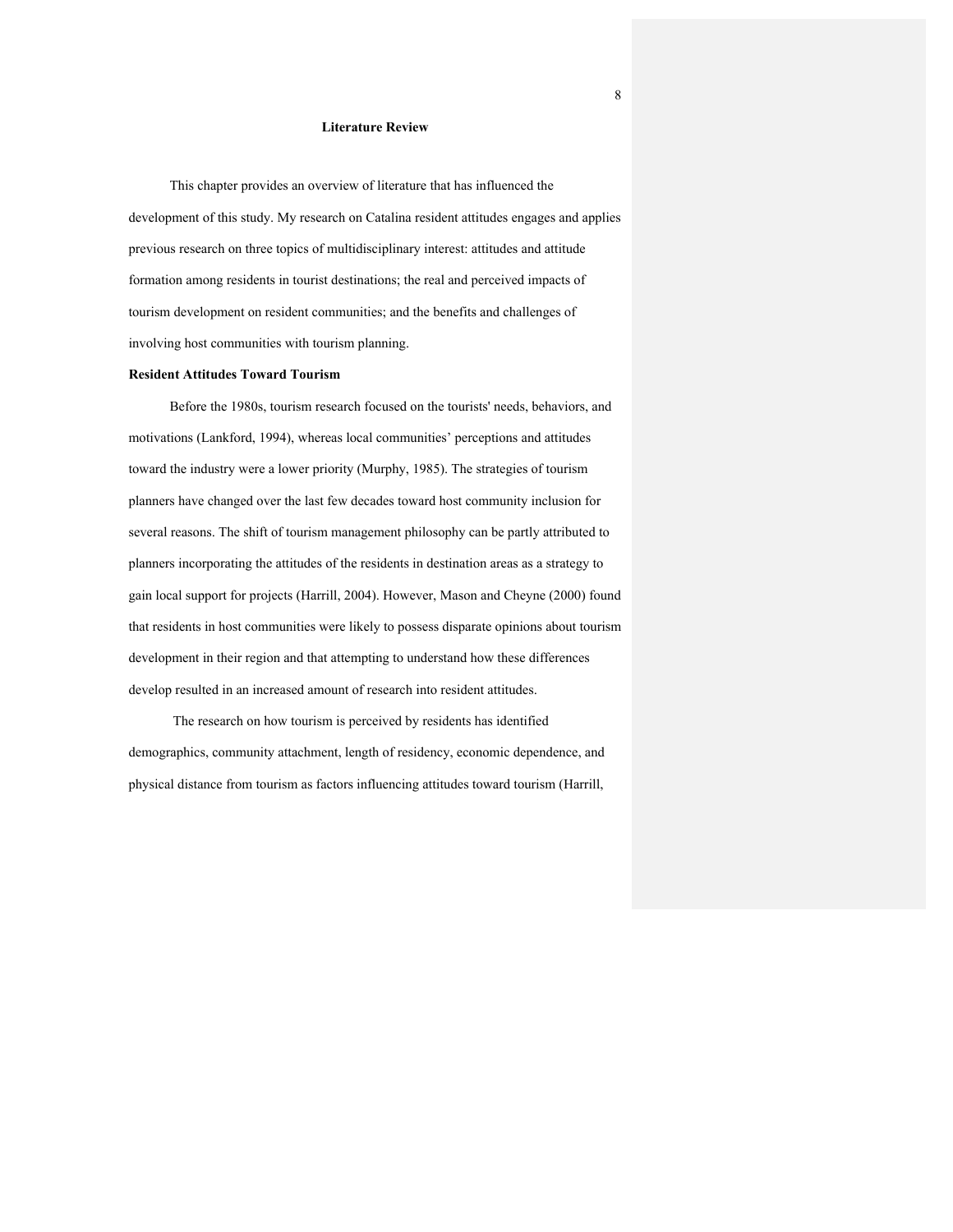2004). The results of such studies have commonly suggested that residents' attitudes toward tourism are directly related to the perceived benefits and costs of the tourism industry that they experience (Andereck & Vogt, 2000; Gursoy, Jurowski, & Uysal, 2002; Ko & Stewart, 2002). Andereck and Vogt (2000) found that attempting to investigate residents' attitudes and opinions about tourism development proved difficult because individual perceptions of what the term "tourism development" meant varied greatly amongst the general public.

McCool and Martin (1994) conducted a study concerning community attachment and resident attitudes toward tourism development in the state of Montana. The results concerning the connections between community attachment and attitudes were ambiguous. They found that people who lived in communities with higher levels of tourism development but who had not lived there long reported the strongest sense of community attachment. McCool and Martin explained this paradox with two working interpretations that I will simplify. The first explanation was that there were differences in the type of people that lived in tourism dependent communities and those who lived elsewhere, resulting in disparate attitudes. Newcomers that had deliberately made the choice to move to a tourism dependent community became quickly attached, having personally selected the location, and felt connected to the community by their choice. Conversely, McCool and Martin suggested, long-term residents that lived in areas with less tourism gained a sense of attachment over longer periods and by sharing similar lifestyles with community members. McCool and Martin also suggested another

9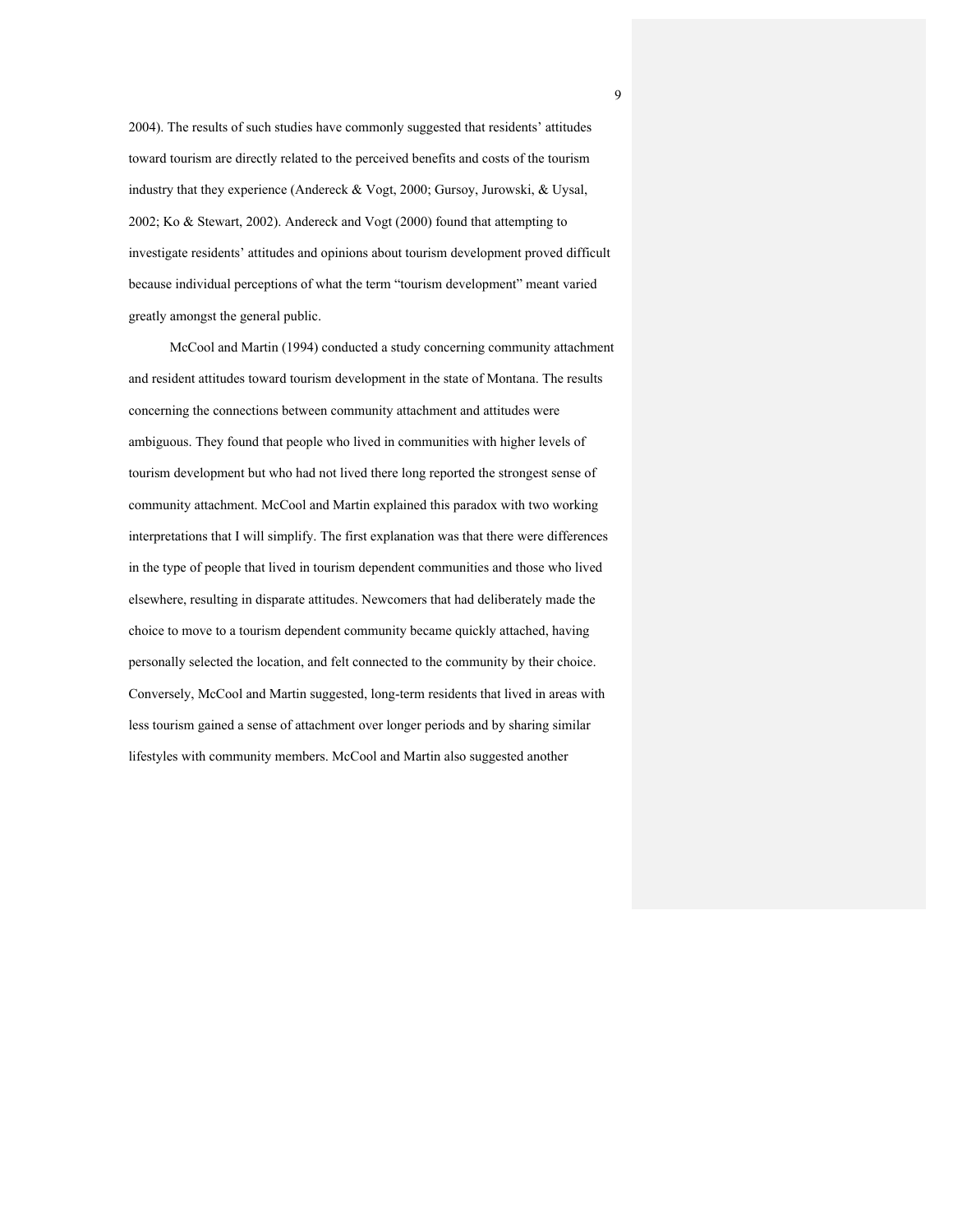explanation for their findings on community attachment: that some respondents' interpretation of "community attachment" may have been defined in terms of friendship, while others defined in terms of the physical environment. Because of this, McCool and Martin suggest that in their study "a highly attached newcomer […] may have used the local physical environment as a frame of reference rather than interpersonal relationships that may have formed the context of the old-timers' response" (p. 34). Both explanations are viable and illuminating in regard to the uncertainty of resident's interpretation of what defines "community," which in turn contributes to attitude formation.

McCool and Martin's findings reinforce challenges in this area of study regarding the variability in resident perceptions of tourism. Resident attitudes toward tourism are related to demographics, but not always in predictable ways. Significant progress has been made to further resident attitude research, but the variables still present problems. The most disconcerting obstacle in attitude research is perhaps the broad interpretations of terms by residents that can impede the understanding of results.

#### **Resident Perceptions of Impacts of Tourism on the Local Community**

According to Cook, Yale, and Marqua (2006), the most common impacts of tourism on local communities can generally be grouped into three categories: economic, environmental, and societal impacts. These categories are interrelated and are inevitable elements of tourism development. While tourism impacts are different for each community, research has identified some trends across a variety of tourist destinations.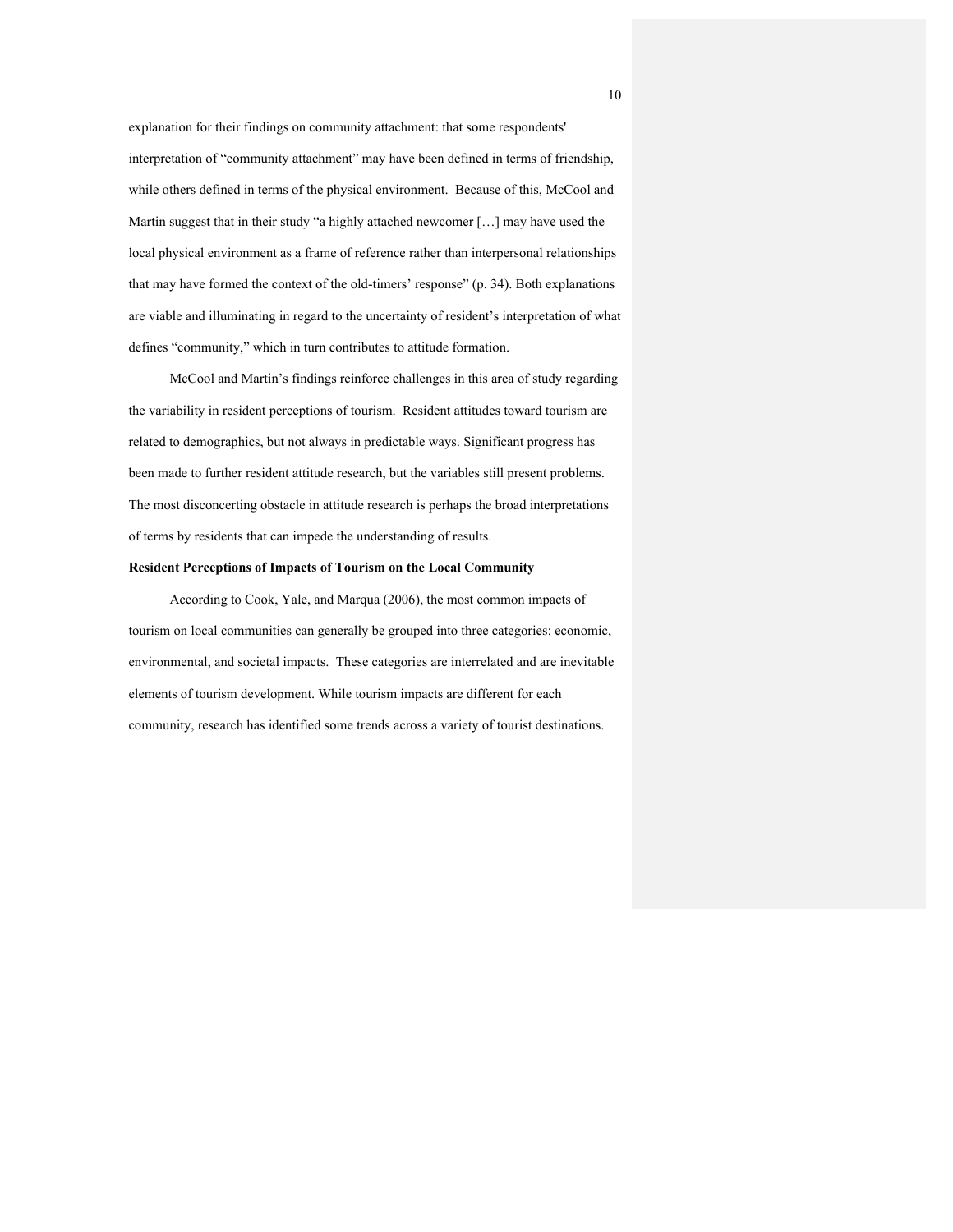**Economic.** Destination communities often increase tourism development to gain economic benefits; however, tourism development generates associated costs. These costs can increase in areas that are more susceptible to market fluctuations due to being economically dependent on tourism, as many island destinations are. Catalina Island's economy is totally dependent on tourism, and like many other tourism destinations, Catalina is trying to seek balance in regards to economic benefits and costs. Bosselman, Peterson, and McCarthy (1999) claim that the divergent results of economic impacts to host communities are due to the extensive variables of individual tourism destinations and are difficult or impossible to measure.

It is common for the literature to show that the actual outcomes of economic benefits and costs are difficult to predict and case dependent. Research conducted on economic impacts and tourism commonly suggests that some areas are more prone than others to negative impacts. Conlin and Baum (1995) state that island destinations are particularly vulnerable to economic impacts because they are dependent on tourism and the mainland to provide services. The lack of alternative forms of economic activity and reliance on the mainland for things such as transportation, equipment, and food contributes to the fragility of island destination economies. This near total dependence for income and services can accelerate negative impacts on the host community, yet many residents support tourism regardless due to tourism being the chief source of opportunity for income. In a 2016 study, Figueroa and Rotaro surveyed residents of Easter Island concerning their perceptions of tourism and the economy in their community. The survey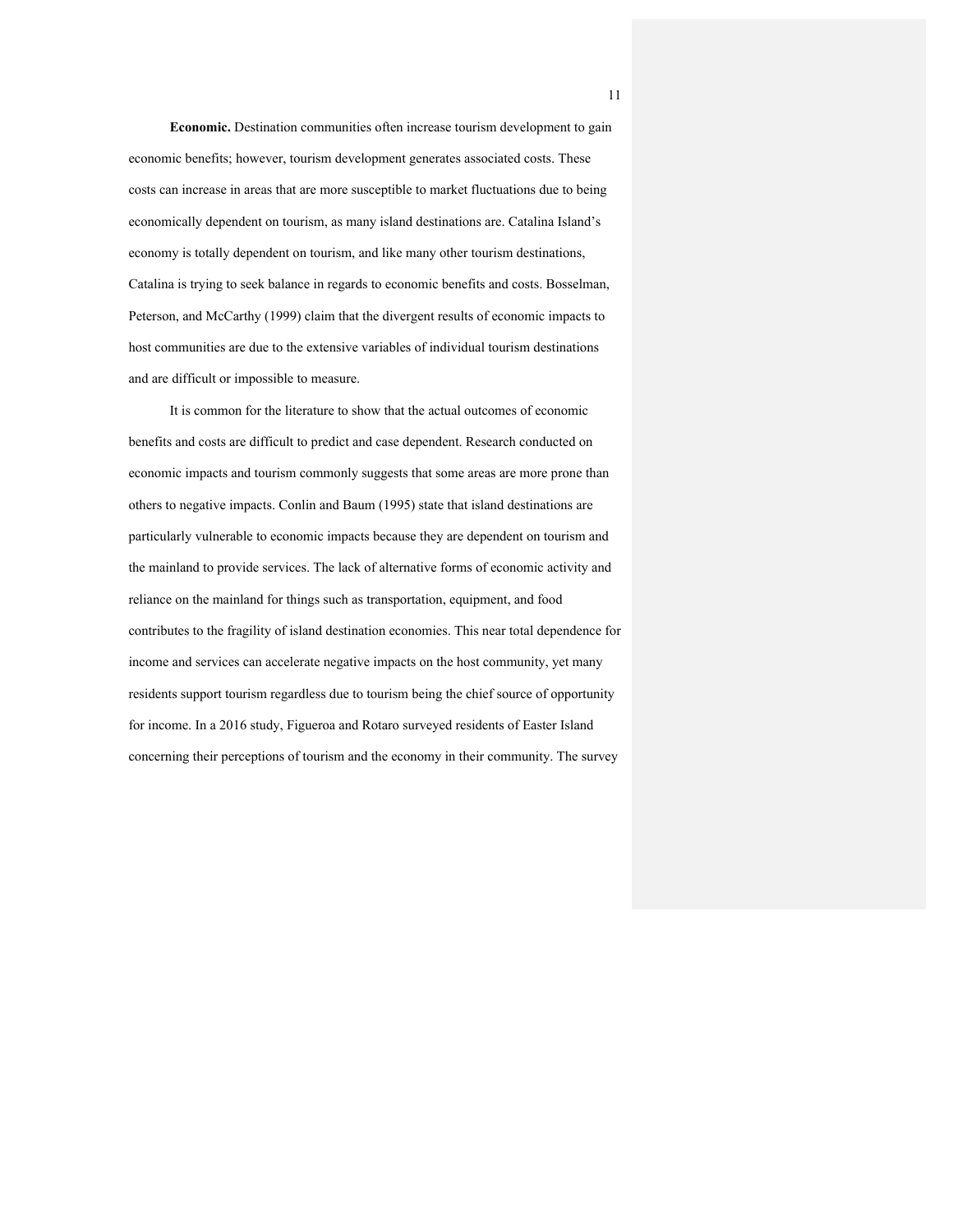results showed that 96% of residents supported tourism because they recognized the economic potential tourism could provide for the future. Although Easter Island tourism threatens the environment and contributes to other negative impacts, residents believed that an increase in tourism was still the best viable option to boost the economy. In this case, residents perceived the benefits to the economy to outweigh the costs to the community.

The economic benefits of tourism development are often the pragmatic choice in areas without alternative economic options despite negative costs associated with the industry. Tourism destinations are challenged with trying to promote the positive and offset negative outcomes of tourism and sustain a prosperous economy. This can prove difficult in destinations that are entirely economically dependent on tourism, such as Catalina. As the literature indicates, each tourism destination is unique and vulnerable to economic, social and environmental impacts. Island destinations invariably demand added consideration in regards to tourism development and economy.

**Environmental.** Coastal regions, especially islands, are vulnerable to environmental damage due to development activities (Apostolopoulos, 2002). The growing concern for conservation and sustainable tourism has become significantly valued by both the public and private sector. Mathieson and Wall argued in their influential book *Tourism: Economic, Physical and Social Impacts* (1982), that the presence of tourism in a destination area can increase support for conservation and the preservation of natural areas, archaeological sites, and historic monuments. In the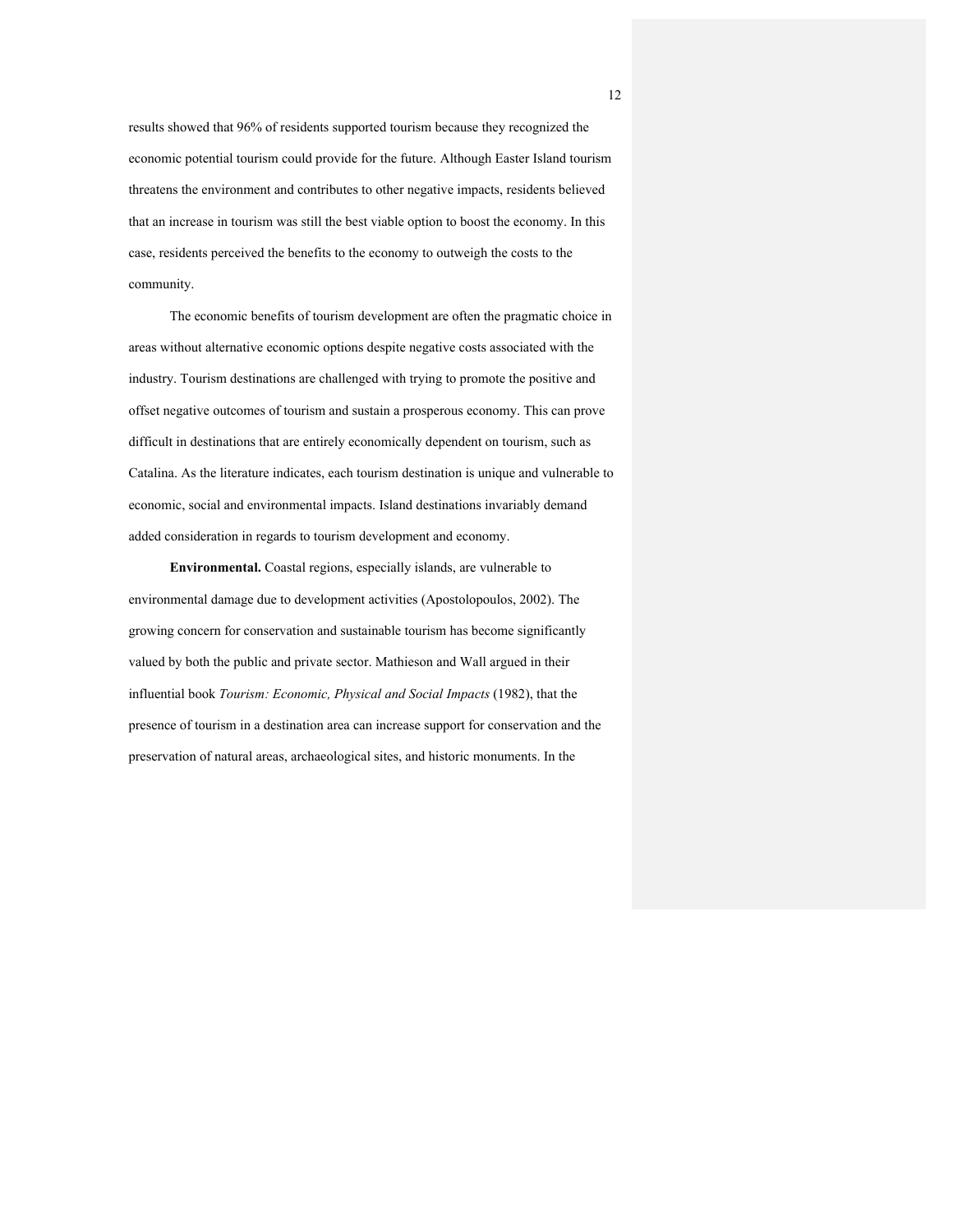absence of an attractive environment, there would be little tourism. On the other hand, tourism can also degrade an environment and attempts must be made to develop tourism discerningly to avoid deterioration of the natural landscape.

Over forty years ago, Catalina Island established a land trust conservancy to protect a large portion of the island from being developed. This management strategy was put in place not only to prevent environmental degradation but also to preserve the natural beauty of the island to attract tourists (Culver, 2010; Maxwell et al., 2014). This model of environmental preservation is not unprecedented, and has had success in other regions. For example, a 1999 case study conducted by Bosselman, et al. examined the conservation methods on Sanibel Island. Similar to Catalina's conservation approach, Sanibel Island off the coast of Florida devoted half of the 12,000-acre island to conservation to sustain the natural environment in 1976. The community of Sanibel has been the catalyst to protect a portion of the island from environmental degradation and development. The local public of Sanibel collaborated to reduce environmental impacts by implementing restrictions based on environmental and physical carrying capacity on the island. In turn, the island has been able to maintain economic benefits of tourism and protect the environment by working as a community to achieve common goals. Sanibel Island and Catalina are both important examples of destination areas that have successfully maintained the integrity of the natural environment while simultaneously attracting tourists.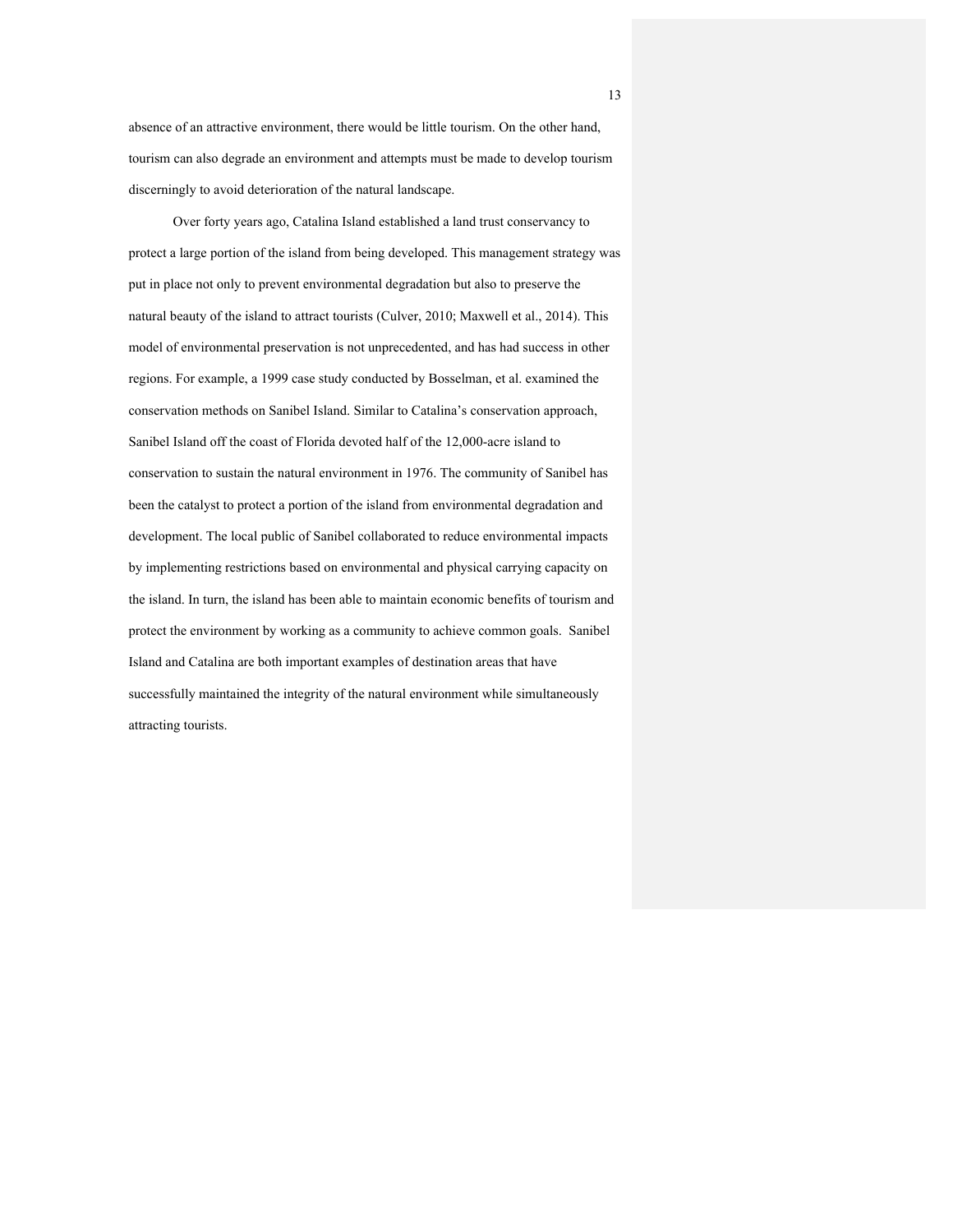**Social.** The tourism industry's social impacts on destination areas contribute to both positive and negative changes to residents' way of life (Mathieson & Wall, 1982). From a social perspective, positive impacts of tourism include an increase in recreational facilities, more entertainment options, and improved police and fire protection, all of which benefit residents. Negative impacts may include an increase in crime rate, pollution, crowding, and traffic congestion (Kreag, 2001). A great deal of the literature in this field discusses that even though residents may support tourism, they have a strong sense of the tourism industry's social and environmental impacts in their community.

 King, Pizam, and Milman (1993) surveyed 199 households in Nadi, Fiji concerning the residents' perceptions of tourism's social impacts. The research revealed that although most of the interviewees were highly dependent on the tourism industry for income, the respondents were able to perceive both positive and negative consequences generated by tourism. The results indicated that residents strongly supported tourism in their area, while also recognizing that the tourists themselves were very different from their Fijian culture. Although the respondents acknowledged differences between their local culture and the visitors they came in contact with, they did not report negative feelings toward the tourists. The residents of Nadi expressed mostly positive feelings toward tourists and the tourism industry. According to King et al., the results indicate that residents in host communities, although economically dependent on tourism, possess concurrent positive and negative feelings toward the tourism industry.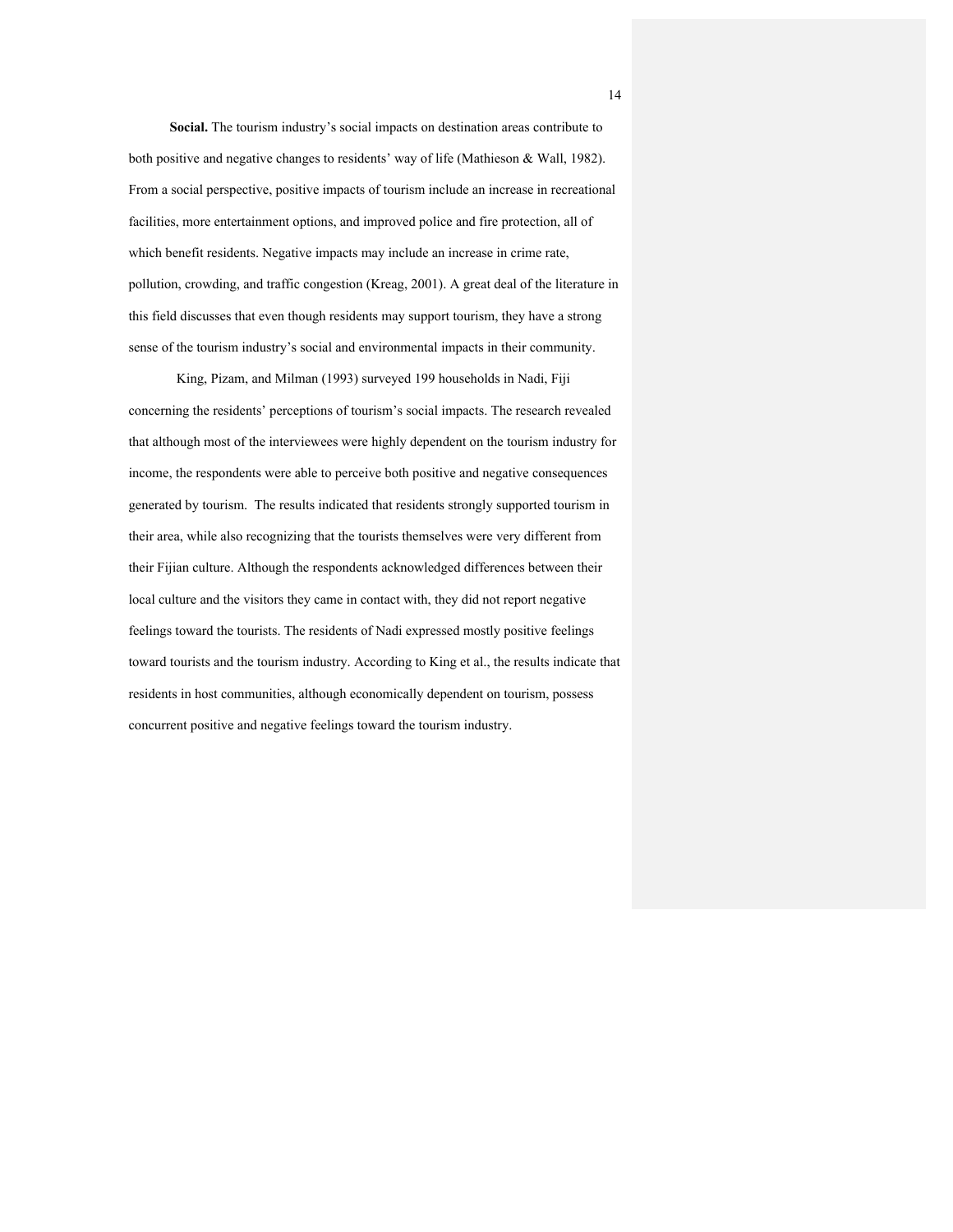Research has been successful in classifying some of the main social impacts of tourism. However, the social implications of tourism on host communities are immense and entirely case dependent in regards to how and on what scale individual tourist destinations experience tourism. Identifying the positive and negative impacts of tourism that residents benefit from or endure is an essential tool to mitigate problems while encouraging what is working.

## **Incorporating Community Voices into Tourism Planning**

Tourism planners and managers have recognized the importance of involving the community in the tourism planning process. According to Godfrey and Clark (2000), community involvement has been emphasized as a planning strategy to help minimize negative impacts of tourism for residents, defuse local issues that could stunt tourism growth, and promote political support for development projects. The literature also suggests that imbalances in power and authority can hinder community based participation in tourism planning. The establishment of community based tourism was intended to create a more sustainable industry but often falls short, mainly because of inequalities of power.

Reed's 1997 study of community based tourism planning and power relations in Squamish, British Columbia, found that community based tourism there was unsuccessful due to the lack of negotiation by prominent stakeholders. Squamish had previously relied on forestry as the main economic driver and was now looking toward tourism as an alternative for economic diversification. A hotel and ski resort were the focal point of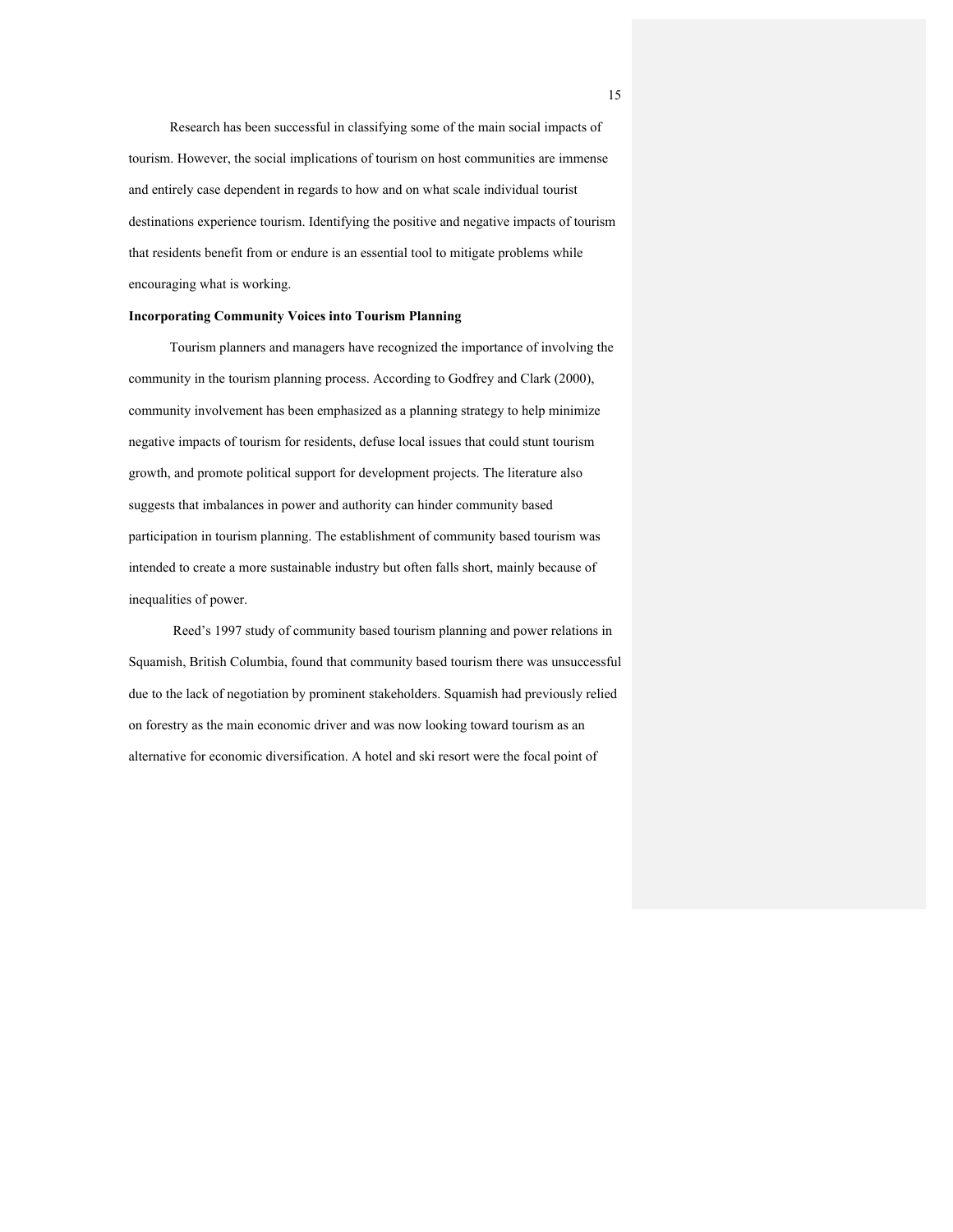future development, and the regional Chamber of Commerce in Squamish supported the notion of community based tourism planning to gain input and collaborate with residents. Volunteers in the community formulated a detailed tourism development plan that included defined strategies for implementation. In short, the plan required approval by government, policymakers, elite stakeholders, private developers and community members. The process proved arduous to the volunteer community members. The stakeholders that held the most power ultimately made the final development decisions. Reed suggests that disparate power relations can prevent community collaboration or exceedingly alter the processes and outcomes of collaboration. Although some communities' residents are now being encouraged to actively participate in tourism planning, the end results may be predetermined by those who traditionally hold the power.

Clearly, every tourist destination and community is unique and requires individually adaptive planning strategies. To secure benefits that the community desires and avoid impacts that the community deems harmful is challenging. To achieve such goals, the community's input is imperative. The goal of my research on Catalina Island residents' attitudes and perceptions toward tourism in their community was to garner a better understanding of which impacts are perceived as beneficial or costly to individuals and the community. The literature reviewed above helped guide my decision-making and approach throughout my research process.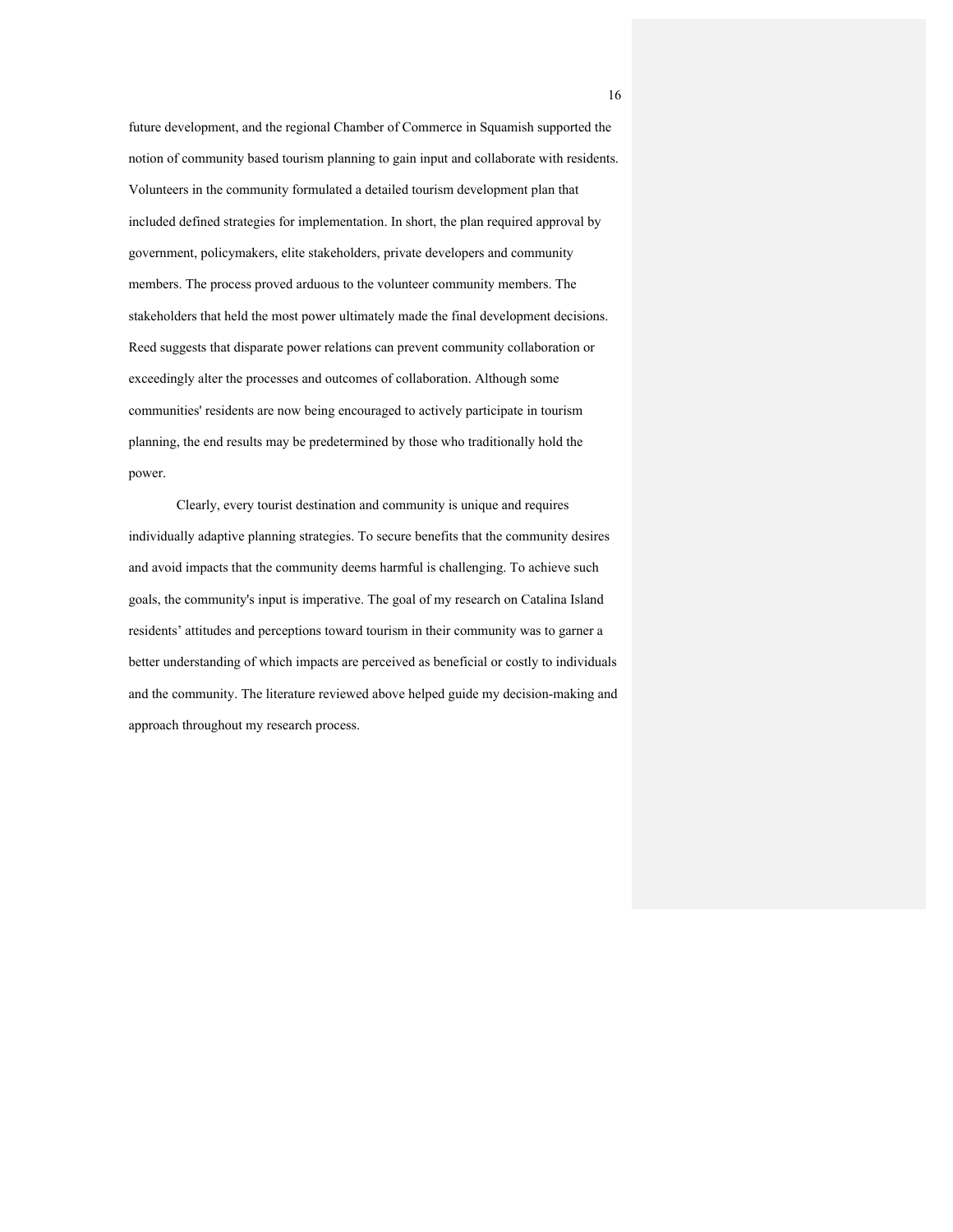### **Methods**

This research draws on a mixed-methods approach, including formal written surveys supplemented by semi-structured interviews. These methods were employed to minimize bias and to provide cross verification of both qualitative and quantitative data. **Written Surveys**

**Participants.** The population of Catalina is approximately 4,000 inhabitants with most people residing in the island's biggest town, Avalon. This number fluctuates seasonally due to second home ownership and seasonal employment. The entire data collecting process was conducted in the town of Avalon. All of the participants in this research survey, besides three scheduled interviews, were selected randomly and were not financially compensated for their participation. The surveys were distributed door-todoor and were all administered in person. To ensure a random sample I surveyed every third house, condominium, apartment or business. After I discovered that many residents were not home, a participant recommended that I go to the commercial part of town because most residents were at work. I then went to retail stores, hotels, businesses, and the post office, finding the majority of my participants at these locations using the same random sample technique.

Most of the people I approached were willing and even eager to participate. I did encounter several non-English speaking people who did not want to participate although I did have surveys printed in Spanish. In most of these cases I was deflected to someone else in the family who spoke English and filled out the survey. In addition to the written

**Comment [m3]:** Always use heading levels in order (heading level 1, 2, 3 etc.) Define heading a level 2.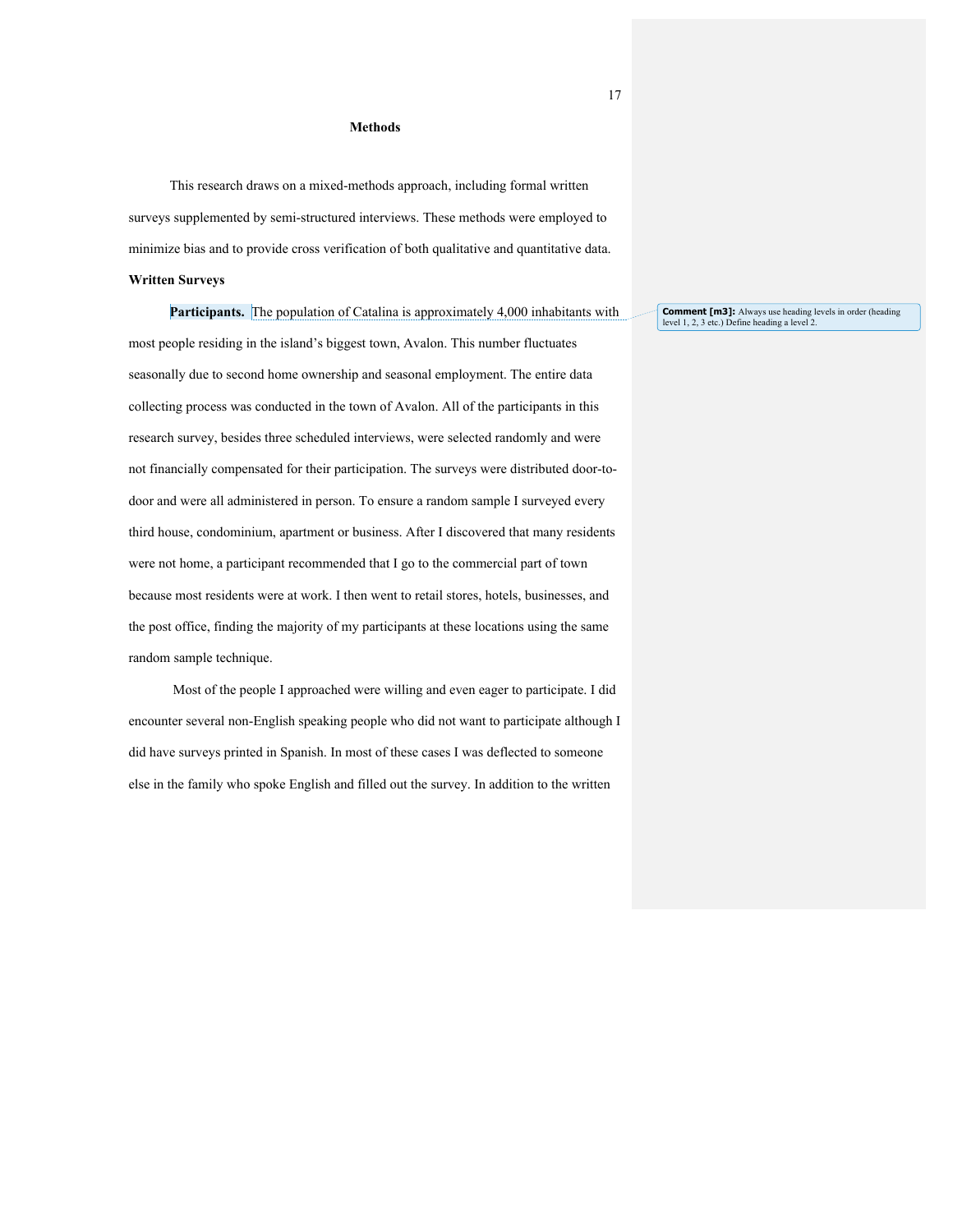surveys, I also conducted three scheduled semi-structured interviews with the president of the Catalina Chamber of Commerce, a scientist at the Catalina Island Conservancy, and an 88 year resident that was recommended by several residents I spoke with. These participants were selected due to their experience and knowledge concerning the area and tourism.

**Apparatus and Materials.** I had 100 survey booklets in English and 50 in Spanish, a dozen clipboards, and boxes of pens to accommodate the participants. The main town of Avalon is geographically flat, yet there are many houses that are located among steep hillsides, so I rented a golf cart to administer surveys in these residential neighborhoods. I also had cards with a brief description of the study and my contact information; however, most participants were not interested in taking one.

**Procedure.** The survey was designed to take 10 minutes with close-ended questions, multiple choice and open- ended questions using Likert scales to measure levels of agreement/disagreement. The survey was structured with 30 questions about opinions concerning longevity of residence, tourism on Catalina, future plans related to tourism development, impacts on residents, and community involvement. The survey questions were adapted from Steven Martin's dissertation, "*Attitudes and behavioral intentions of Montana residents toward tourism* "(1994). (See Appendix A to view the Catalina Island survey used in this research).

The first couple of days of administering surveys were conducted door-to door in neighborhoods to find resident participants. I explained that I was a student at Humboldt **Comment [k5]:** Just double check if you want this as a level 2 or

**Comment [k4]:** Just double check if you want this as a level 2 or

18

3.

3.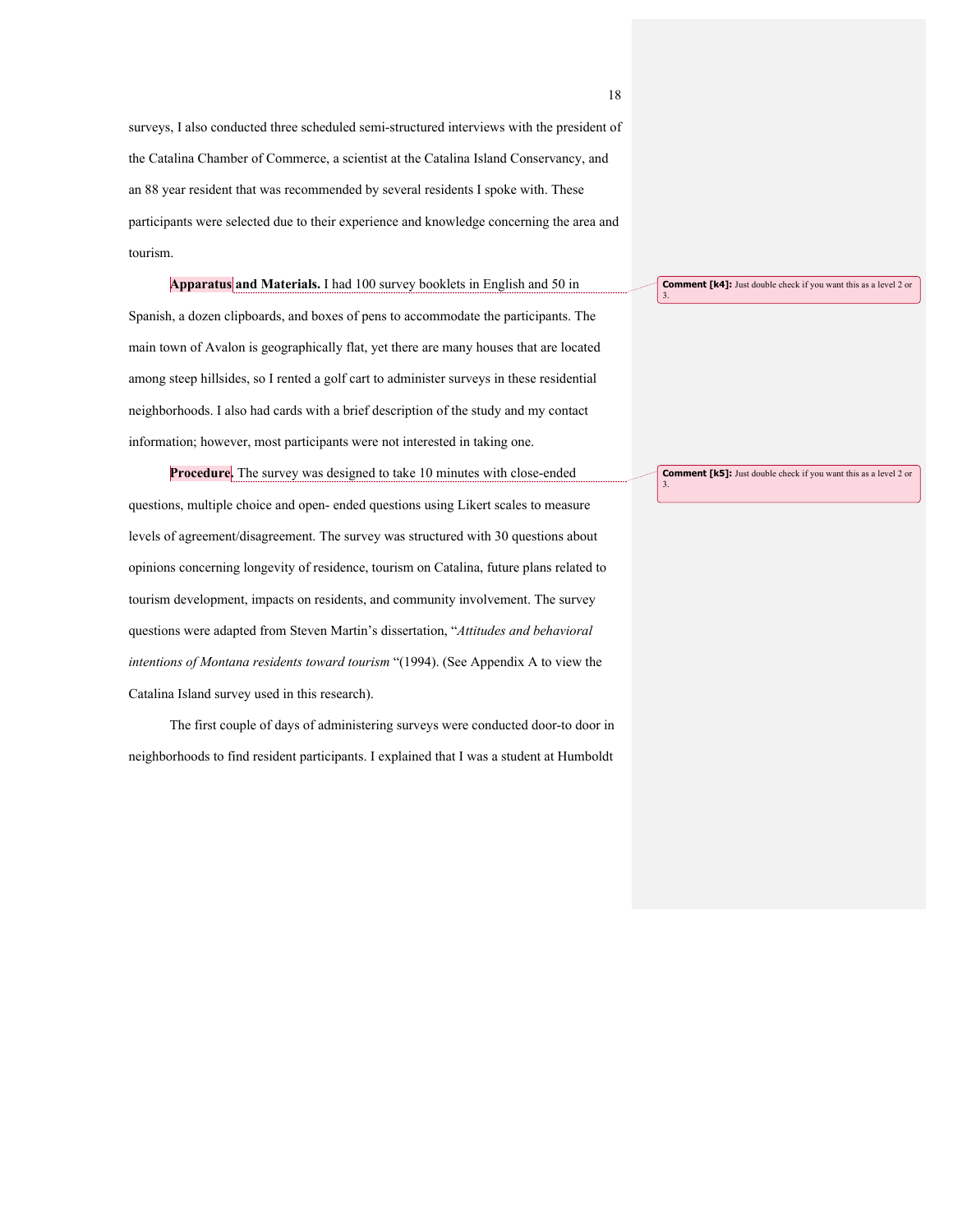State University and that I was conducting a survey about resident attitudes concerning tourism. I informed the participants that the survey would take about 10 minutes; their identity would be kept anonymous and they were not obligated to participate. All of the surveys were taken directly on location and handed to me immediately after the survey was completed by the participant. Some participants wanted to fill out the survey themselves, while others requested that I ask the questions orally and fill in the data from their responses. Most participants had a great deal to say and each survey took longer than originally anticipated. The written survey acted as a platform for sharing additional information, often resulting in long informal interviews guided by each participant's personal interests concerning tourism.

The survey collection process took one week, resulting in 100 completed surveys. Although the survey was designed to take approximately 10 minutes to complete, most encounters with participants took at least a half hour.

In addition to the written surveys, I conducted three scheduled semi-structured interviews. Each interview was carried out at a planned time and place and was organized around a set of predetermined questions, but allowed for other questions to emerge from the dialogue (DiCicco-Bloom & Crabtree, 2006). I anticipated conducting a larger number of semi-structured interviews as a part of my data collection process but had difficulty getting appointments with people who said they would be willing to talk to me. I did not pursue this technique after discovering the majority of my written surveys morphed into informal interviews. For the three semi-structured interviews I conducted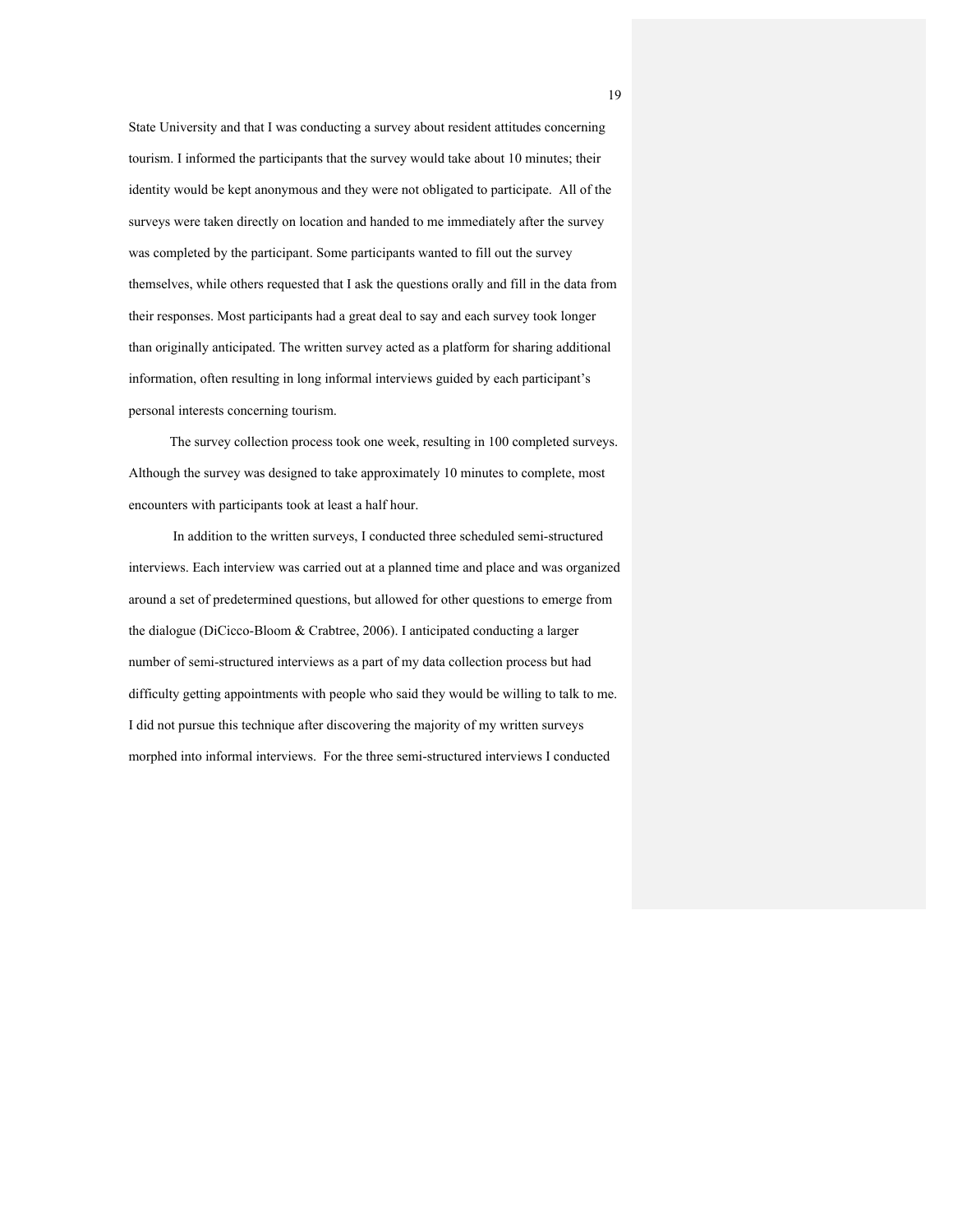(each about an hour in length), I used my Catalina Island research survey as a template to prompt questions and guide the conversation.

## **Semi-Structured Interviews**

My first scheduled interview was with an employee of the Catalina Island Chamber of Commerce. Although, I intended to use my survey questions to guide the conversation, our discussion shifted to tourism impacts on natural resources. The second interview I conducted was with an employee of the Catalina Island Conservancy. This interview focused on environmental issues primarily concentrating on tourist recreation activities and how the Conservancy's main goals are conservation and sustainable ecotourism. The first two interviewees were seemingly careful about the information they provided and requested not to be quoted. My third interview was with a longtime resident and historian of Catalina who had over eighty years of personal experience living on the island. This person was born and raised on the island, and shared many of his experiences about the changes he has seen the island go through in his lifetime. He also showed me several old documents and pictures about the island that he kept in a very full filing cabinet. All three of my interviewees demonstrated considerable knowledge and experience when answering my research questions, but there was not much useable information garnered though these interviews.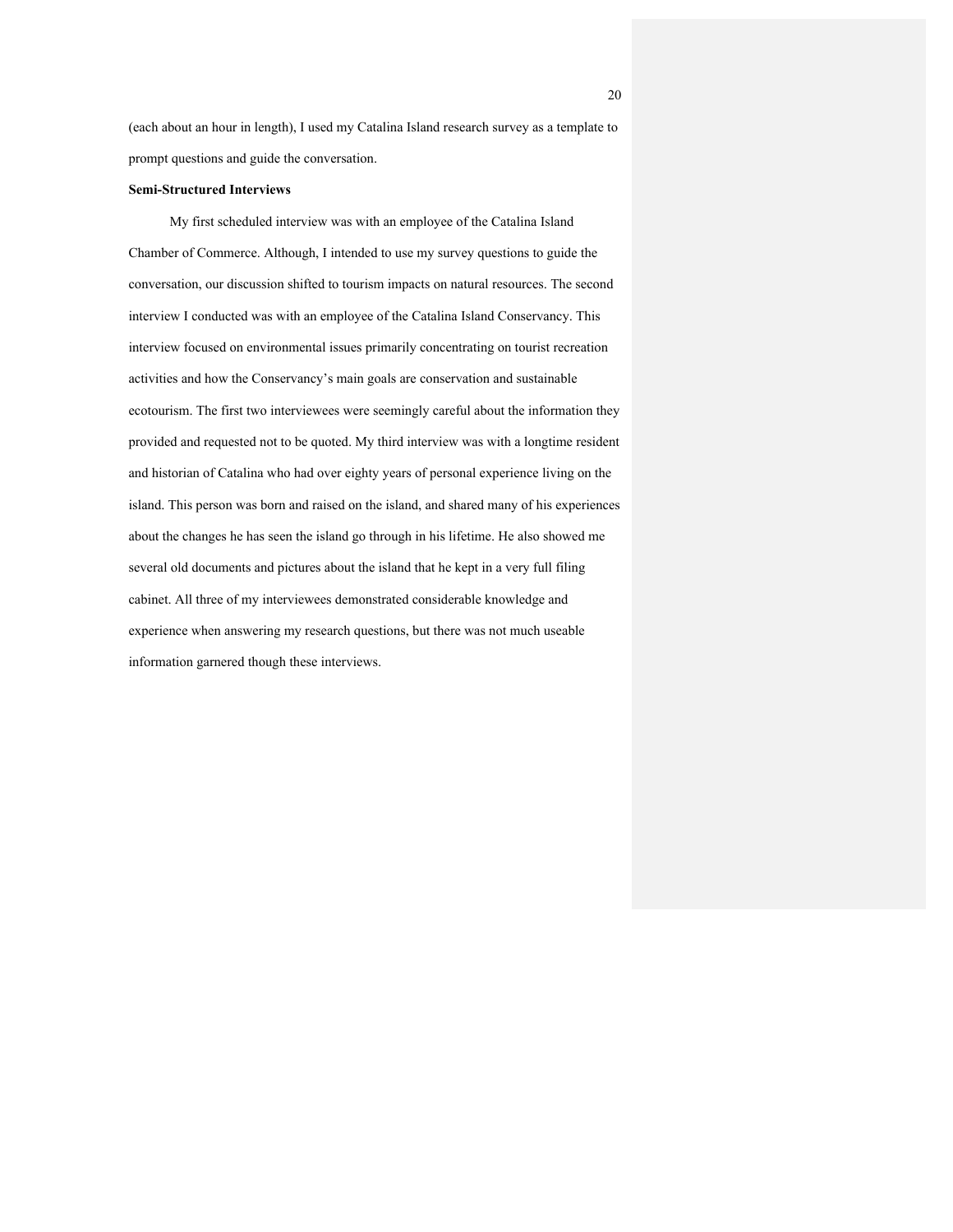## **Results and Discussion**

Out of the 100 participants who took the questionnaire, 40% identified as male and 60% as female. The median age was 50.5 years. Educational levels were at 34.2% possessing some college, 24.3% having a college degree, 18.0% with a high school diploma, 10.8% earning a postgraduate and higher, and 1.8% with an 8th grade education. Respondents' length of residence ranged from 1 year to 85 years with a median of 19.0 years. Catalina Island was the primary residence for 99% of respondents. **Quality of Life**

The majority of respondents reported benefiting from tourism on Catalina Island. When asked if the quality of life in their community has improved because of tourism, 81% of respondents agreed that it has. The remaining responses were 5% neutral and 14% disagreed. According to the residents, tourism development has mostly positive effects on their quality of life. A majority of the residents that I spoke with explained that they rely on tourism for their livelihoods and support tourism to improve or maintain their quality of life. As described to me by the locals, the rewards of living on this charming island are only possible because of the tourism industry. A local gentleman exclaimed to me, "We could not live here without tourism, we make a lot of money off of tourism and that's how we islanders live." For Catalina residents who depend on tourism for their livelihoods, more tourism means higher income. Residents also explained that tourism provides recreational opportunities and events that they can participate in.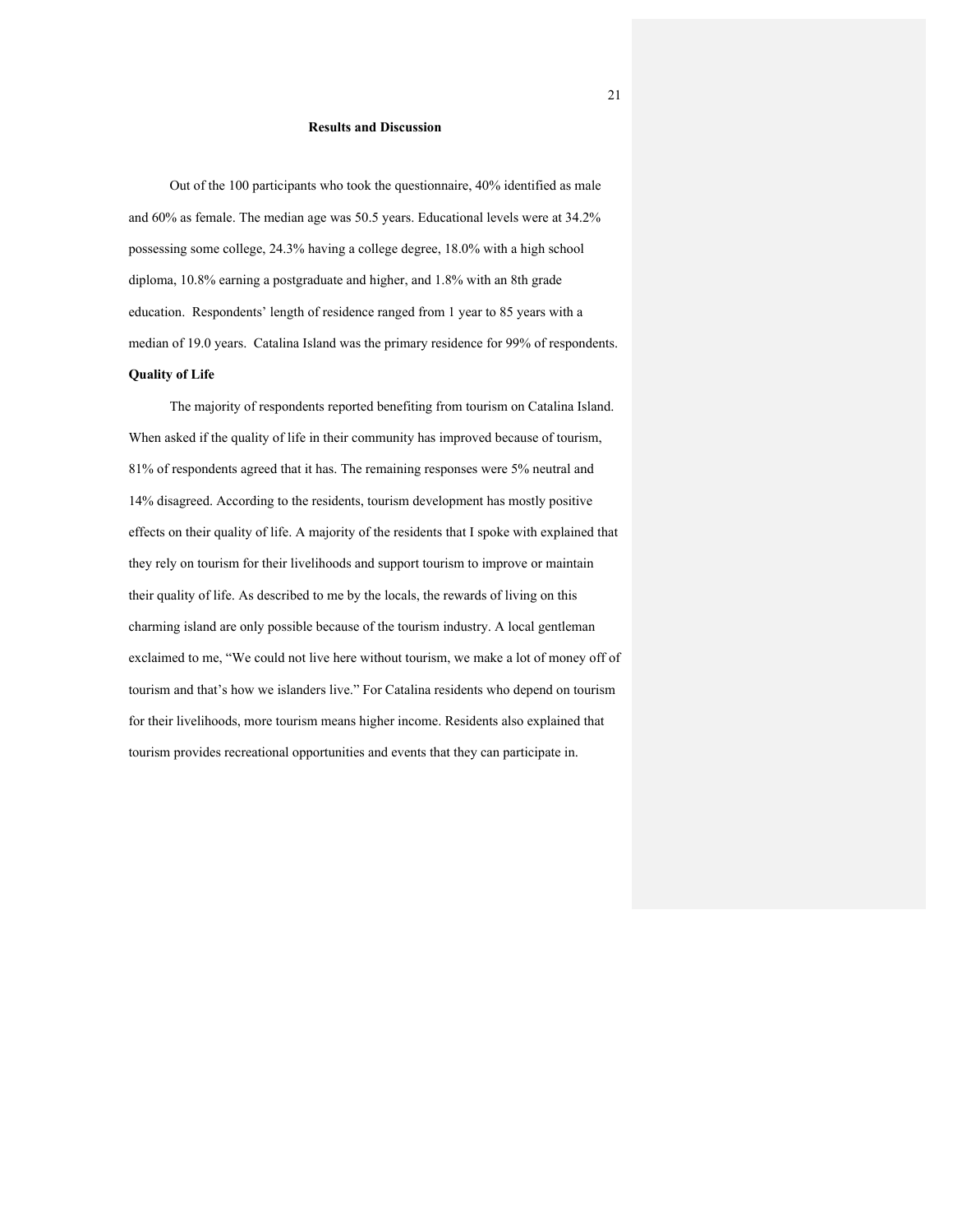Additionally, some residents mentioned that tourism dollars help keep the city clean and landscaped, creating an aesthetically pleasing environment.

While only a small percentage of residents reported that tourism does not improve their quality of life, those respondents often mentioned the concern they have about the lack of water. The strict water rationing is not only related to businesses being able to support tourism, but families feeling safe in regards to having access to fresh water. Many residents told me that they felt their quality of life was being jeopardized by tourism enterprises using too much water, but that they understood that tourism is their way of life on Catalina. Respondents were often conflicted about tourism's effects on their quality of life, a result that aligns with recent research in similar tourist locations.

A 2014 study by Ridderstatt, Croes, and Nijkamp explored the linkages between tourism development and quality of life for residents' on the island of Aruba. In short, the authors found that tourism development impacts quality of life for residents both positively and negatively. There is not just a one-way connection but an ongoing give and take dynamic between quality of life and tourism development. The authors suggest that the results of their study can contribute information for policy makers and other key decision makers to be aware of the quality of life impacts for residents and use this information to reduce negative impacts. This dilemma is not uncommon for tourist destinations, especially places that are dependent on tourism for their economy such as Aruba and Catalina.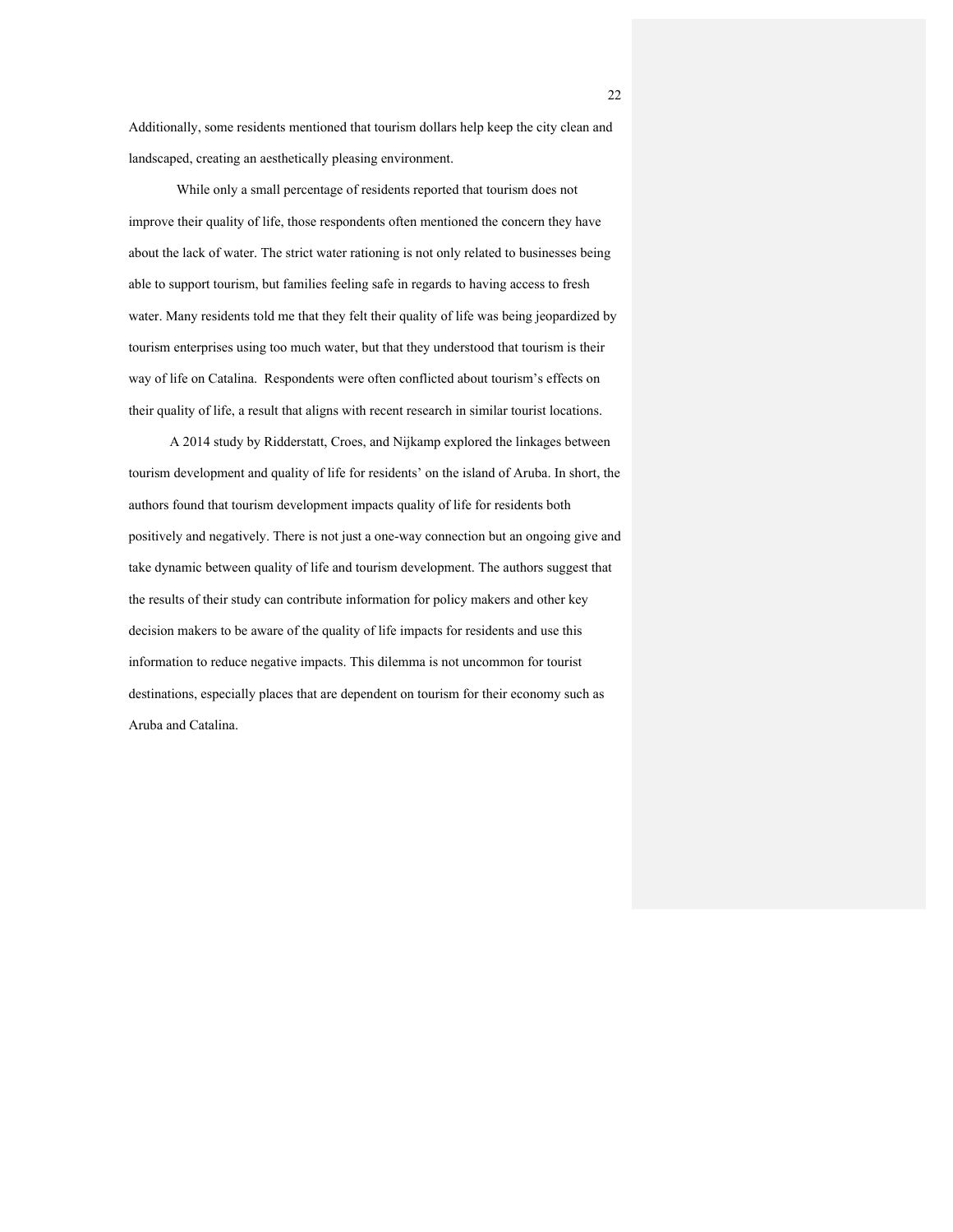## **Tourism Holds Future Promise**

At 88%, more than three quarters of the respondents agreed that tourism holds promise for Catalina. This response partially hinges on the respondents and entire host community having a majority reliance on tourism to earn a living. Almost all of the residents I spoke with wanted an increase of tourism to benefit the island but were reluctant to support development that will change the island too much. For example, in interviews several residents made it clear that although they believe that an increase in tourism is positive, they also believe tourism developments should not damage the natural environment and not be financially exclusionary by developing for only wealthy clientele.

Only 12% of residents strongly disagreed that tourism holds promise for the island. Both written responses and oral interviews concentrated mostly on new stores, restaurants, and a spa being built in Avalon without consideration of nostalgic buildings and spaces. The changes being made to Avalon have had some negative reactions from residents who have lived on the island for all or most of their lives. These reactions include resentment toward developers. One resident exclaimed, "The only promise tourism holds is the promise to screw over the islanders." Sentiments like this were not uncommon with retired or long- term residents in general.

Many respondents felt that Catalina needs more attractions to increase tourism especially in the winter off season. Economic growth and occupation stability depend on the amount of tourism the island receives, so a seasonal decline in tourism can greatly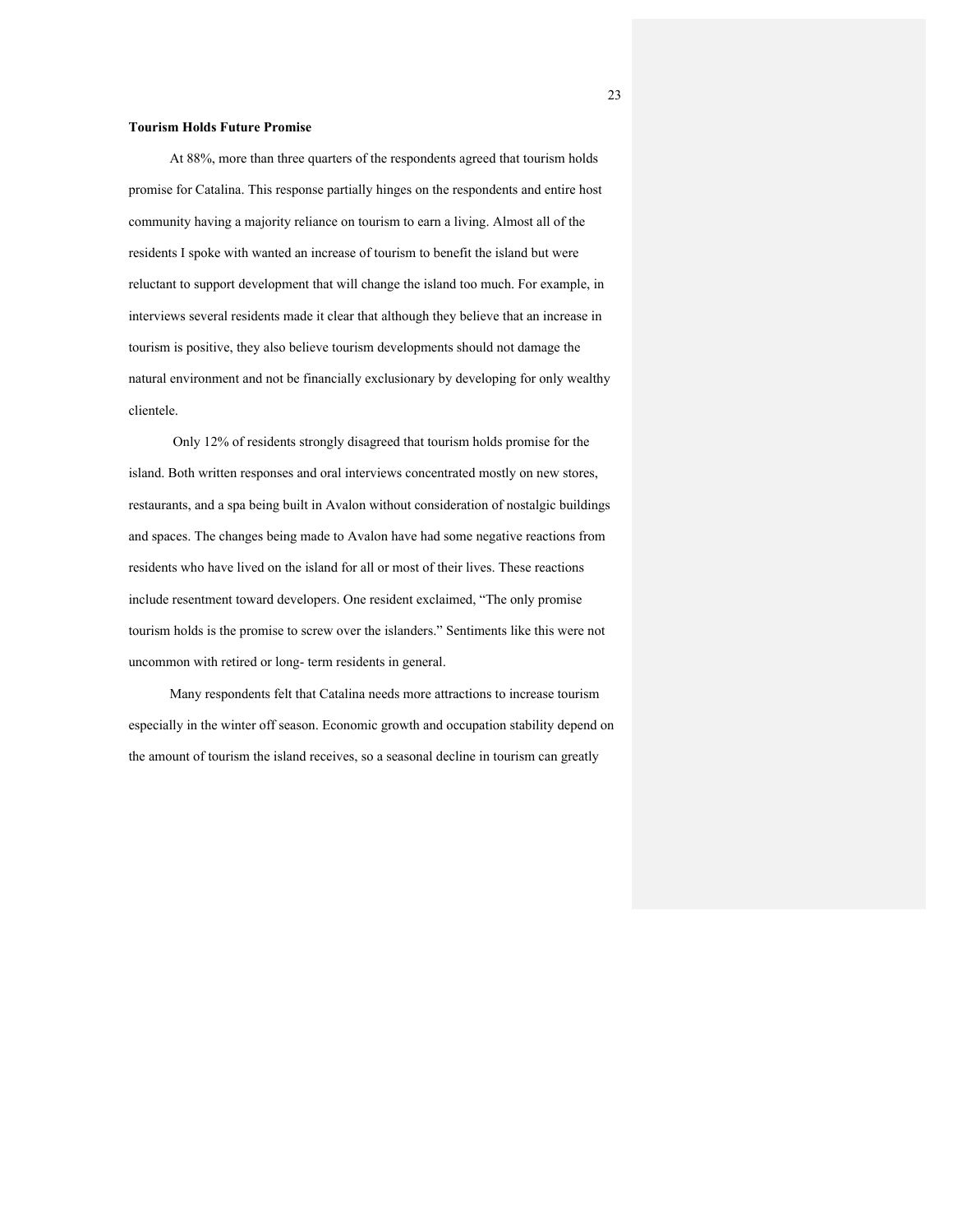affect residents' quality of life. Seasonal demand variation is one of the most problematic characteristics of the tourism market and is a prevalent subject in tourism research. In a 2007 study on determinants of seasonal patterns in the Balearic Islands, Parrilla, Font and Nadal found that the most popular tactics to increase off season tourism have been the organization of special events and festivals, identifying new market segments, reduced promotional pricing, and adapting tourist attractions to seasonal demand by expanding them during peak periods and closing them during the lows. Catalina residents made suggestions similar to Parrilla et al., as ways to create year-round attractions and avoid an off-season tourism decline. Residents of Catalina suggested events such as concerts, organized hikes, wine tasting and reduced pricing as ways to attract visitors during the slower winter months. These types of seasonal tactics are good ideas to increase offseason tourism, yet can be difficult to implement, and may depend on factors that vary among tourist destinations.

## **Environmental Impacts**

About half of the residents surveyed felt that environmental impacts from tourism were minor. 51% of the residents' reported that they felt the environmental impacts from tourism were minor because of the Catalina Island Conservancy protecting 88% of the island, while 39% of residents felt that the environmental impacts from tourism are not minor, and 10% were neutral. Numerous residents noted that although the Conservancy protects much of the island's interior from environmental degradation from tourism, the town of Avalon endures the brunt of impacts. The most common environmental impact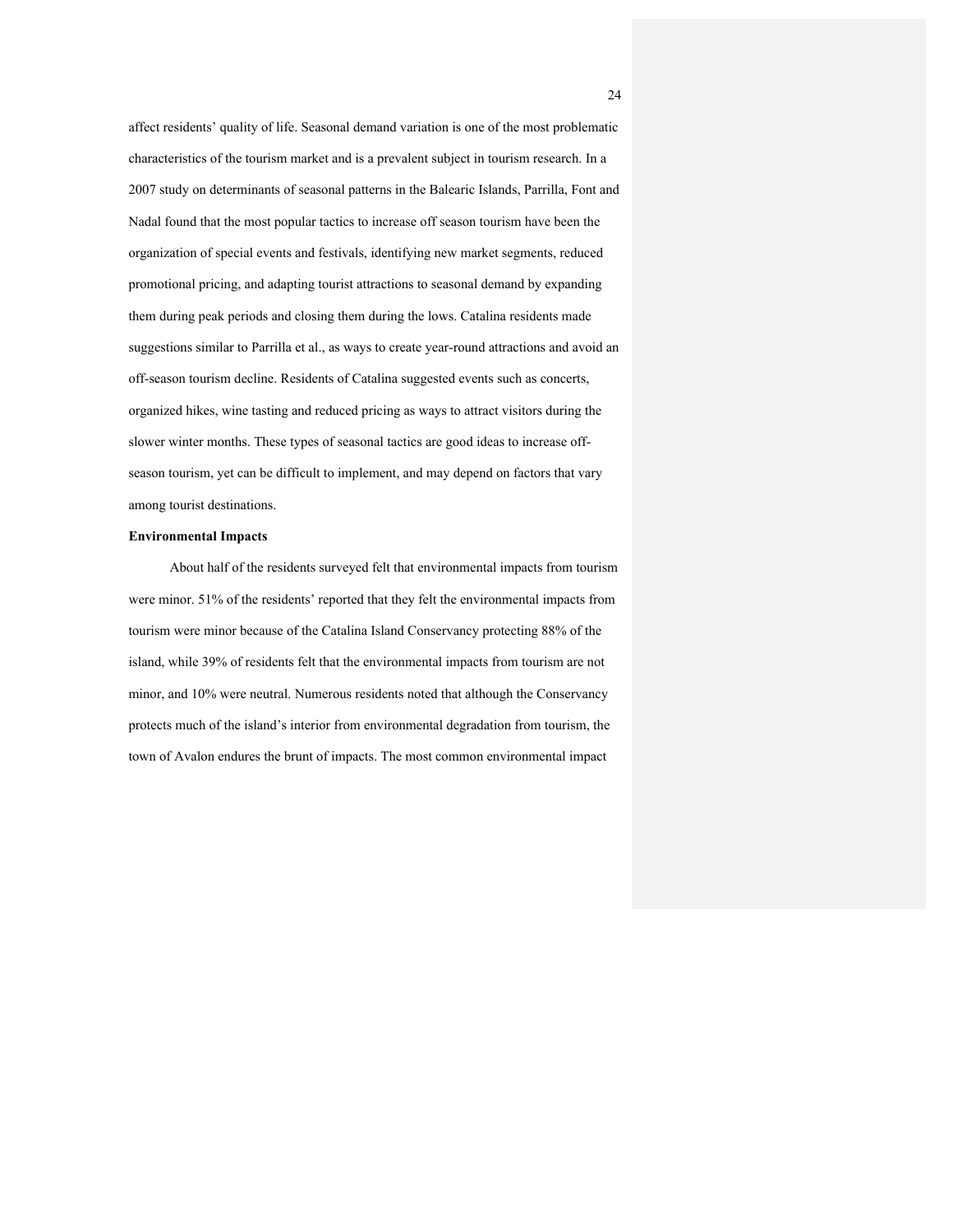identified by residents was the lack of a fresh water supply on the island. The divide in responses to the question of environmental impacts being minor is understandable because the Catalina Island Conservancy does protect a large portion of the island, but the circumstances of extreme drought on the island are severe. The results suggest that the residents surveyed were less inclined to perceive environmental threats because there is a large portion of land set aside that is off limits for commercial development. However, the lack of fresh water on the island and the necessity to support tourism and share their scarce natural resource with tourists was one of the main environmental concerns for Catalina residents.

Research on the environmental effects of uncontrolled commercial tourismrelated growth in marine and coastal regions has found such environmental threats as water pollution, air pollution, tourist overfishing, threats to terrestrial wildlife, loss of habitat for plants and animals, increased garbage disposal, and industrial and urban sewage disposal (Hinrichsen, 1997). The Catalina Island Conservancy was established by the Wrigley family to combat and avoid the environmental issues that can occur in a vulnerable and isolated location such as a small island. For half of the survey respondents the Conservancy assuaged resident fears of environmental degradation caused by tourism, while the other half felt that environmental impacts caused by tourism are not minor regardless of the Conservancy.

Although most respondents ranked Catalina's environmental problems as minor, when asked how to increase tourism while conserving the natural landscape, they offered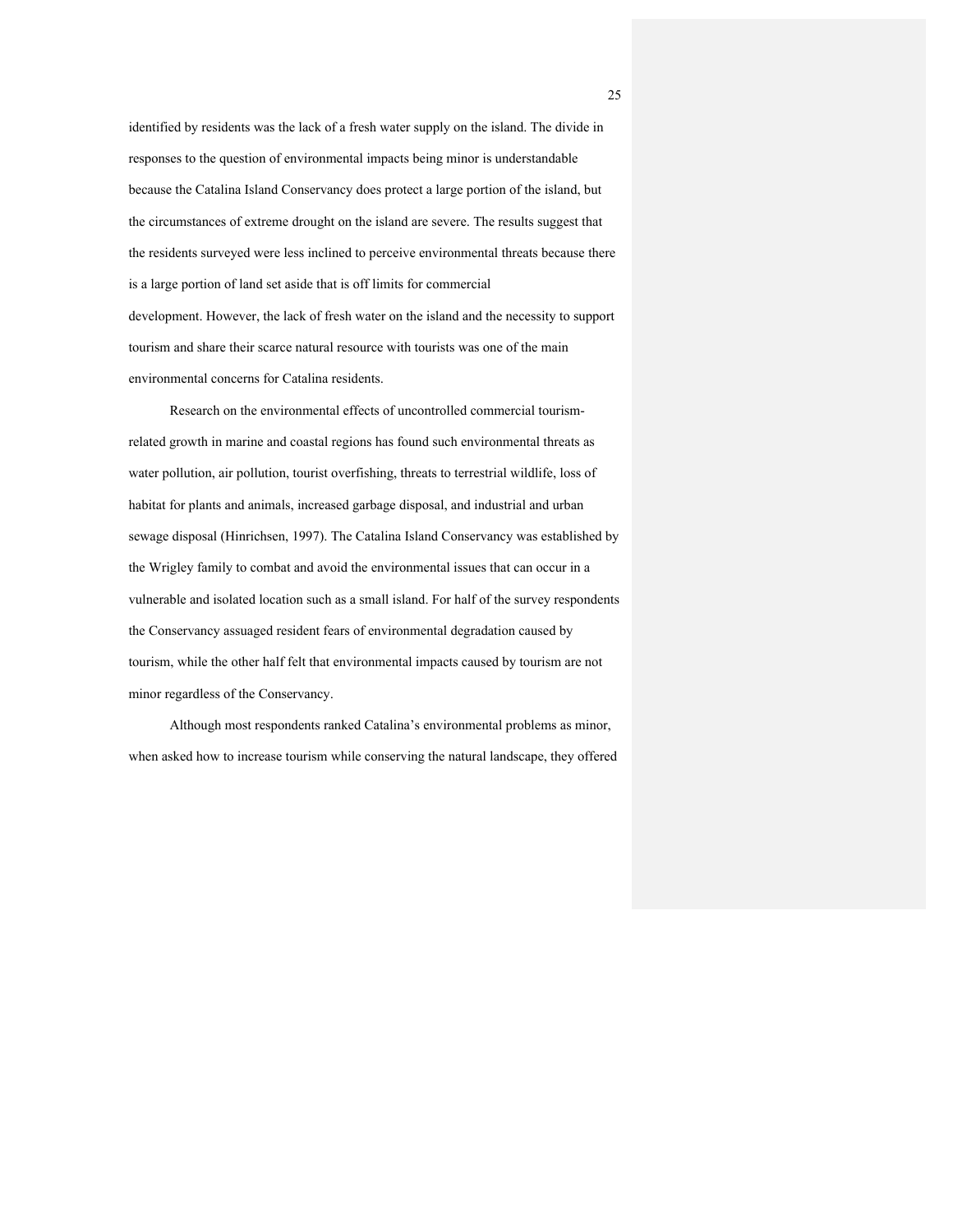a variety of suggestions. The most frequent suggestion was for the town of Avalon to offer a greater number of eco-friendly social events and activities such as festivals, concerts, and outdoor recreation events. Some respondents suggested educating and informing tourists about the land and status of natural resources. Some respondents objected to existing development projects that they perceived to be proceeding too quickly and without necessary infrastructure improvements. Additionally, many of the respondents did not offer a suggestion on how to increase tourism and conserve the landscape, stating that the Catalina Island Conservancy protects 88% and this trust protects the land from development.

## **Tourism and Friction**

A majority of residents reported that living in a host community did not cause extreme impairment or friction. When asked if the local population suffers from living in an area popular with tourists, 65% of residents disagreed, 10% were neutral, and 35% agreed that it did. When asked whether an increase in tourism will lead to friction between local residents and tourists, 73%, of respondents disagreed, 15% were neutral and 12% agreed that it would. While most residents stated that they enjoyed living in a host community, they also reported drawbacks. Residents candidly explained that when people come for a limited time they are not invested in the area and can treat it poorly by littering, not cleaning up after their dogs, being loud or overtly obnoxious, and (worst of all) wasting water. One resident summed up her opinion by saying that "when people are away from their daily lives and in vacation mode, they can lose their manners." Many

26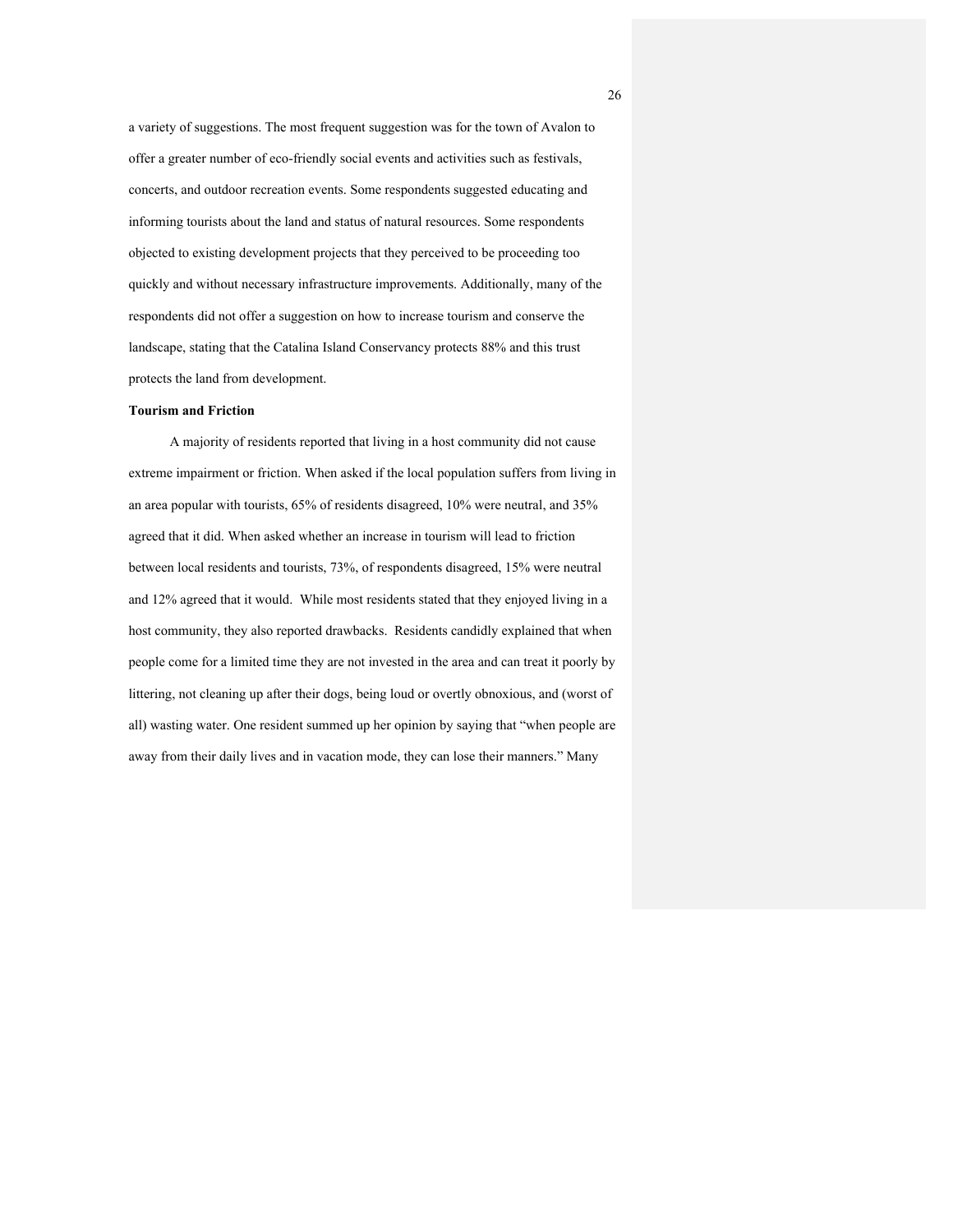residents suggested that there should be more comprehensive tourist education pertaining to natural resources and appropriate conduct for visitors. Some residents suggested more informational signs, brochures, and guided tours that give more in-depth current information about the island rather than just history. Many residents told me that they understand that people are on vacation in their town, but some tourists are disrespectful or do not understand the severity of the water shortage problems that the island is attempting to mitigate. Regardless of the water shortage and some careless visitors, most residents perceived tourism as a benefit for the economic advantages it provides for individuals and the community. Grievances about some tourist behavior were the only problems that residents articulated. For the most part, respondents conveyed an appreciation for visitors and felt proud to share the charm and beauty of the island with others.

The question of whether tourism can lead to friction between residents and tourists also prompted respondents to tell me about another dynamic on the island that has led to some conflict. Although residents didn't identify friction between locals and tourists as a major problem, some mentioned friction within the community regarding the Hispanic population growing rapidly on the island, resulting in differences in culture and social norms with the once-dominant Anglo population. Both Hispanic and non-Hispanic people brought this issue up in conversation. I was unaware of this issue on the island and did not pursue this avenue of research. The situation requires a considerable amount of attention and exceeds the scope of my research.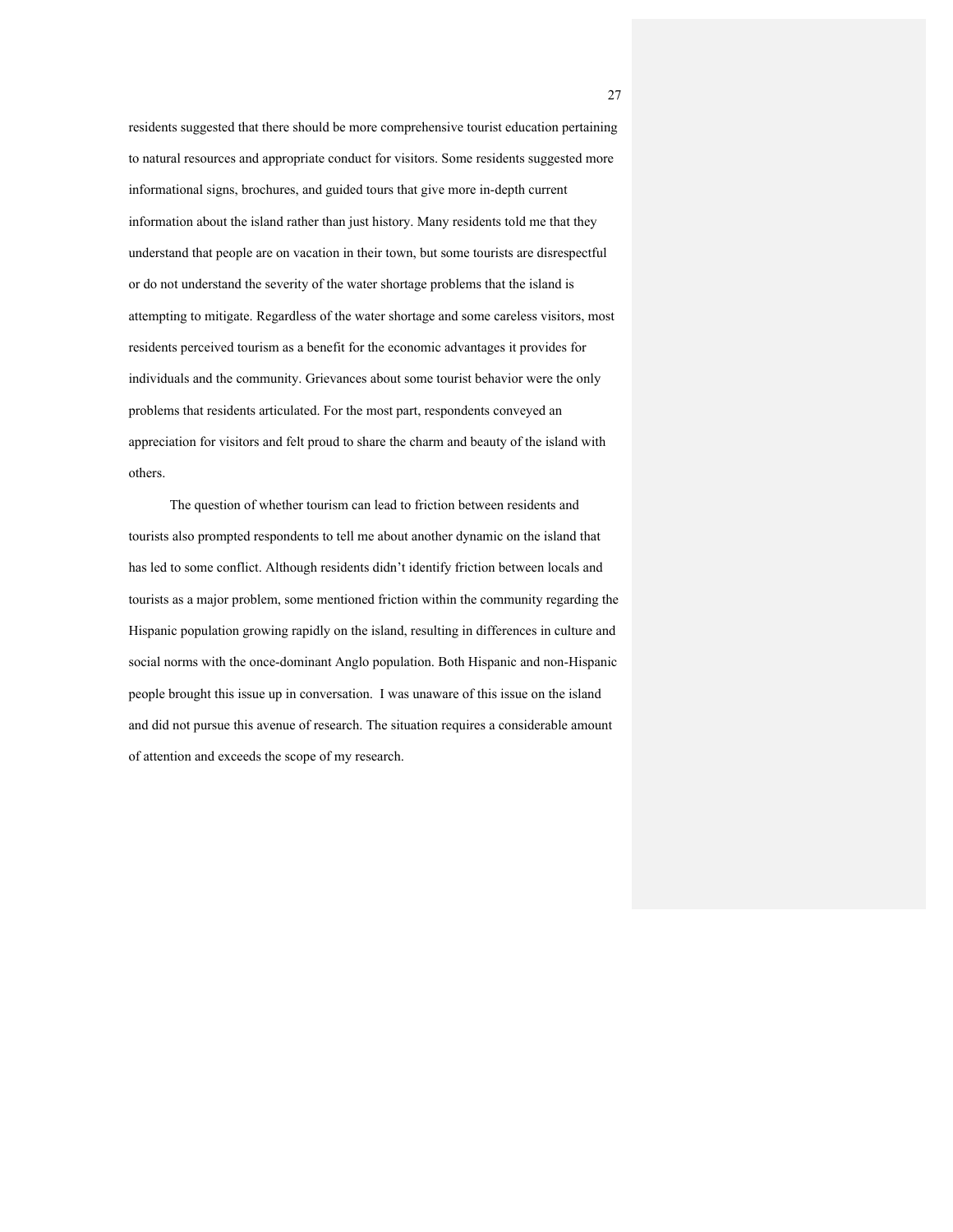## **Benefits and Threats of Tourism**

Residents responded with a variety of explanations when asked what benefits or threats they perceived from tourism development on Catalina. The main perceived benefits and threats were due to an increase of tourism on Catalina identified by the locals as relating to two main needs: money and fresh water. Increased tourism generates revenue, but also increases the use of natural resources, especially water. Residents and businesses need tourism's financial benefits to survive, but they understand that Catalina can't provide enough water for current demands, let alone more tourists. Many respondents were very vocal about the need to find a sustainable balance between these needs before developers make plans to expand.

At the time of this research, California had been in a severe drought for over four years and many communities in the state were dealing with water insecurity issues. With nearly one million visitors annually, Catalina required much more water than the approximately 4,000 full time residents consumed (Lovett, 2014). Strict water rationing would endanger Catalina's ability to attract or sustain visitors as a tourist destination, but conservation measures had gone into effect for residents, business owners, and tourists on the island. The drought threatened residents in various ways. For example, hotel owners I spoke with feared losing their businesses due to the inability to afford fresh water and not exceed the ration limits for their guests. They explained how it is difficult to convey the severity of the drought to vacationers that have paid good money to enjoy the island but "we have to ask them to take 2 minute showers or to not use the spigot to wash sand off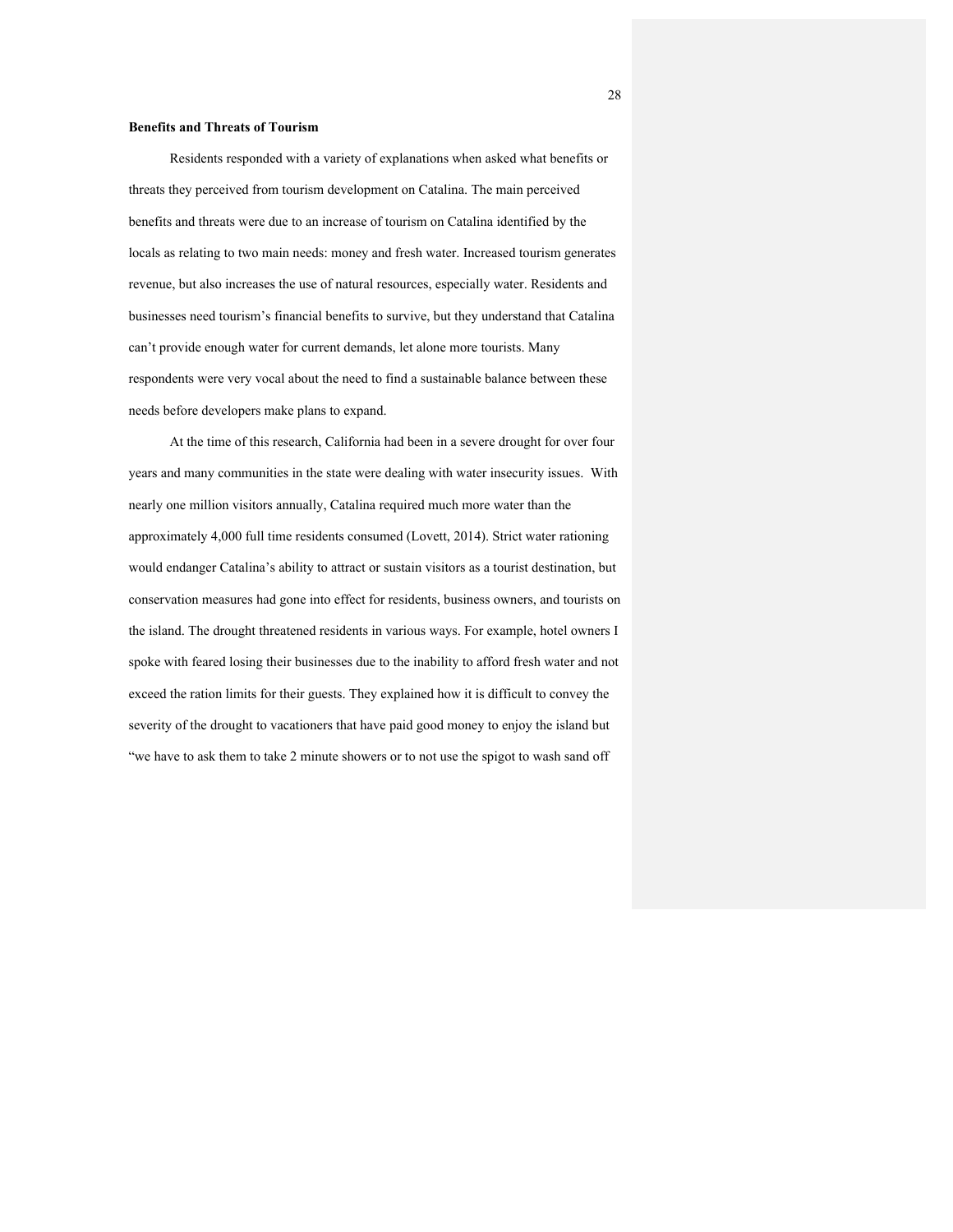their feet, it is that bad". The hotel owners also expressed that the recent rapid development of high end resorts and the full amenities that they offer is a concern for the security of their business, compounding the threats from lack of water with new competition from these resorts.

Many residents of Avalon explained that the recent updates to their town, including new shops and restaurants, are geared toward the wealthy and are pricing out middle income families. One resident stated that she disliked that "this new image of Avalon attempting to emulate an ambiance similar to an Italian Riviera resort, which we are not." Many of the respondents pointed out that recent upgrades to Avalon, which they perceived as making the town more expensive and exclusionary, conflicted with the Wrigley family's vision for Catalina, which emphasized maintaining the natural environment and keeping the island accessible for all.

## **Community Involvement**

The survey's community involvement questions were intentionally general to gain perspective about the respondent's propensity toward community involvement rather than focusing on particular issues. All of the community involvement questions were nonspecific to any tourism development happening on Catalina Island. When asked if they would write a letter to their local newspaper opposing a tourism development in their community, 72.6% of respondents claimed that it would be very unlikely that they would write a letter to their local newspaper opposing a tourism development in their community, 10.2 % were neutral, 7.2% were likely. When asked if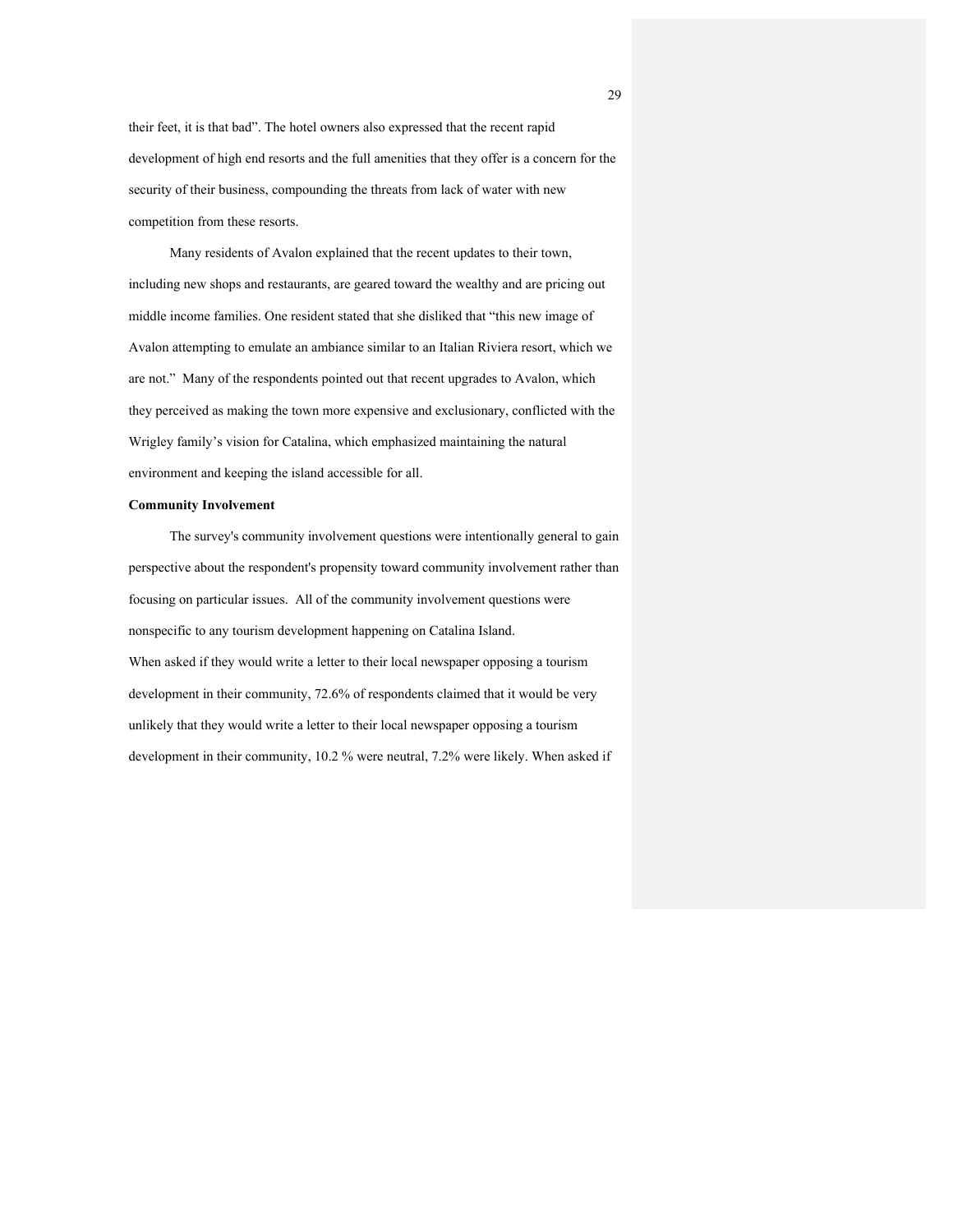they would speak against a tourism development project at their city council meeting, 83.6% of respondents replied unlikely, 9.2% were neutral, 7.1% were likely. When asked if they would speak in favor of a tourism development project at their city council meeting, 68.7% of respondents stated that it would be unlikely, 12.1% were neutral, and 19.2% were likely. When asked if they would write a letter to the local newspaper supporting a tourism project in their community, 71.7% said it was unlikely, 15.2% were neutral and 13.1% were likely.

A majority of respondents said they would not take any measures to get involved with tourism development in their community, not because they support development, but because they have no control over it. Respondents frequently mentioned the Santa Catalina Island Company which owns a majority of Catalina properties including hotels, restaurants, tourist expeditions, residential houses, and many other businesses. I soon discovered that the locals had many opinions about this large operation, which they call "the island company," that has dominated the island's development and daily structure since 1894. Due to a perceived risk of backlash, some of the residents spoke in whispers when discussing their attitudes about the "island company," explaining that in such a small community they did not feel comfortable revealing information, however innocuous their comments were. Many of the residents explained that "the island company" is so imbedded into their daily lives it does not behoove them to speak openly or honestly with criticism. These concerns emerged again and again in interview and in the written survey responses regarding community involvement.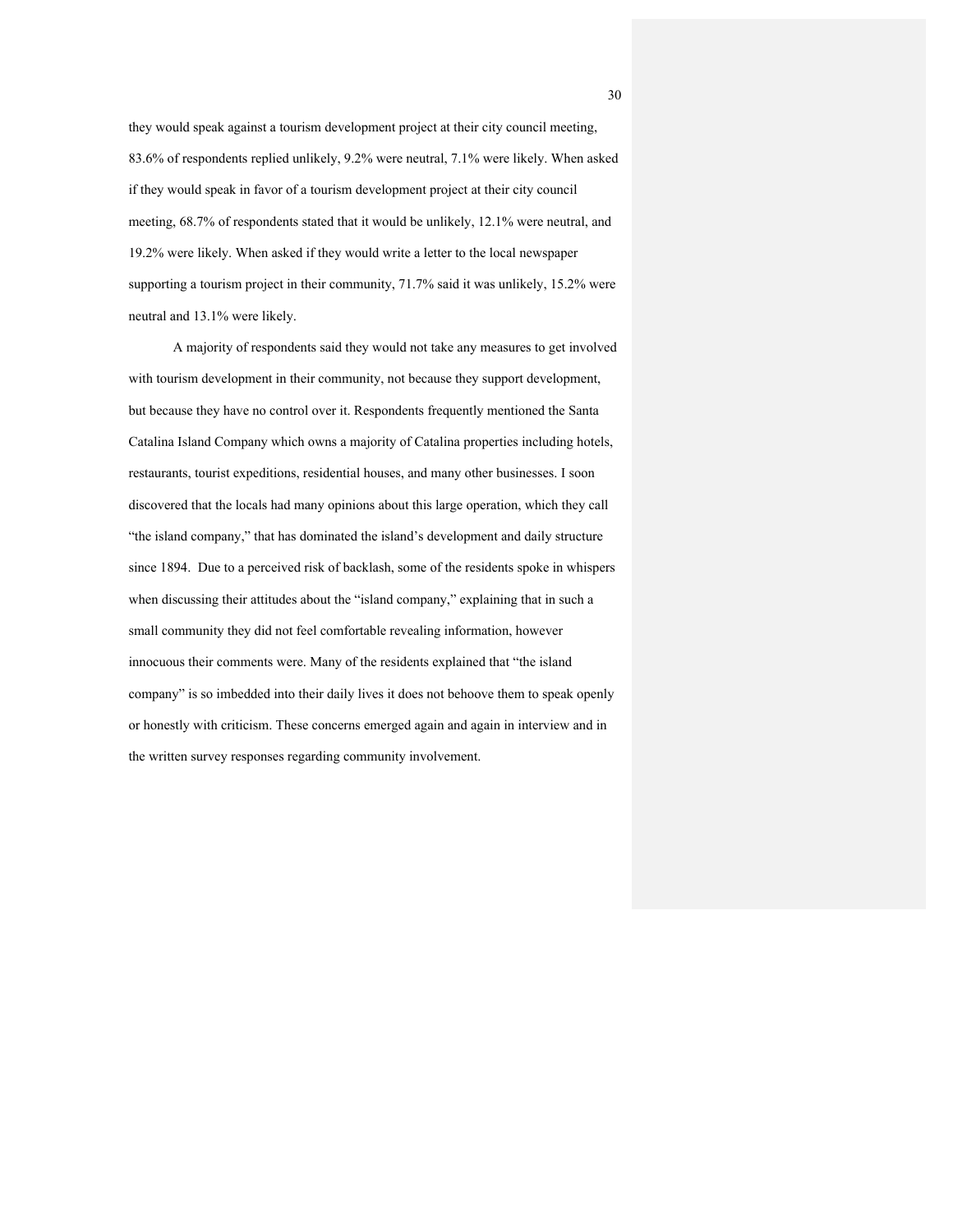Respondents were asked whether they attend city council meetings and were invited to explain why or why not. In response, 51.5% of respondents said never, 30.9 % sometimes, 7.2% often, and 10.3 % always. The main reason given for not attending city council meetings was the small size of the community, and particularly the prospect of getting into disagreements with friends. Another common reason for not attending was respondents' belief that the Santa Catalina Island Company owns everything and makes all the definitive decisions regardless of residents' ideas or complaints. A few respondents claimed they feared repercussions from the Santa Catalina Island Company if they spoke their mind because the company has power and control over most of Avalon. More than half of the survey respondents said they watch the city council meetings on television, and that way they stay informed on issues without having to get directly involved in heated discussions. Other reasons for not attending city council meetings were lack of time due to work and family obligations. The few that attended the city council meetings stated that they are involved in the issues and want to stay informed.

These results suggest that a majority of Catalina residents support tourism development, yet are frustrated with the implementation of this development in various ways. Although residents will invariably disagree, a better understanding of their differences is a starting point to solutions. A primary aspect of this survey was to identify what Catalina residents believe to be the most important benefits and costs of tourism development in their community. The ultimate objective is to provide guidance to the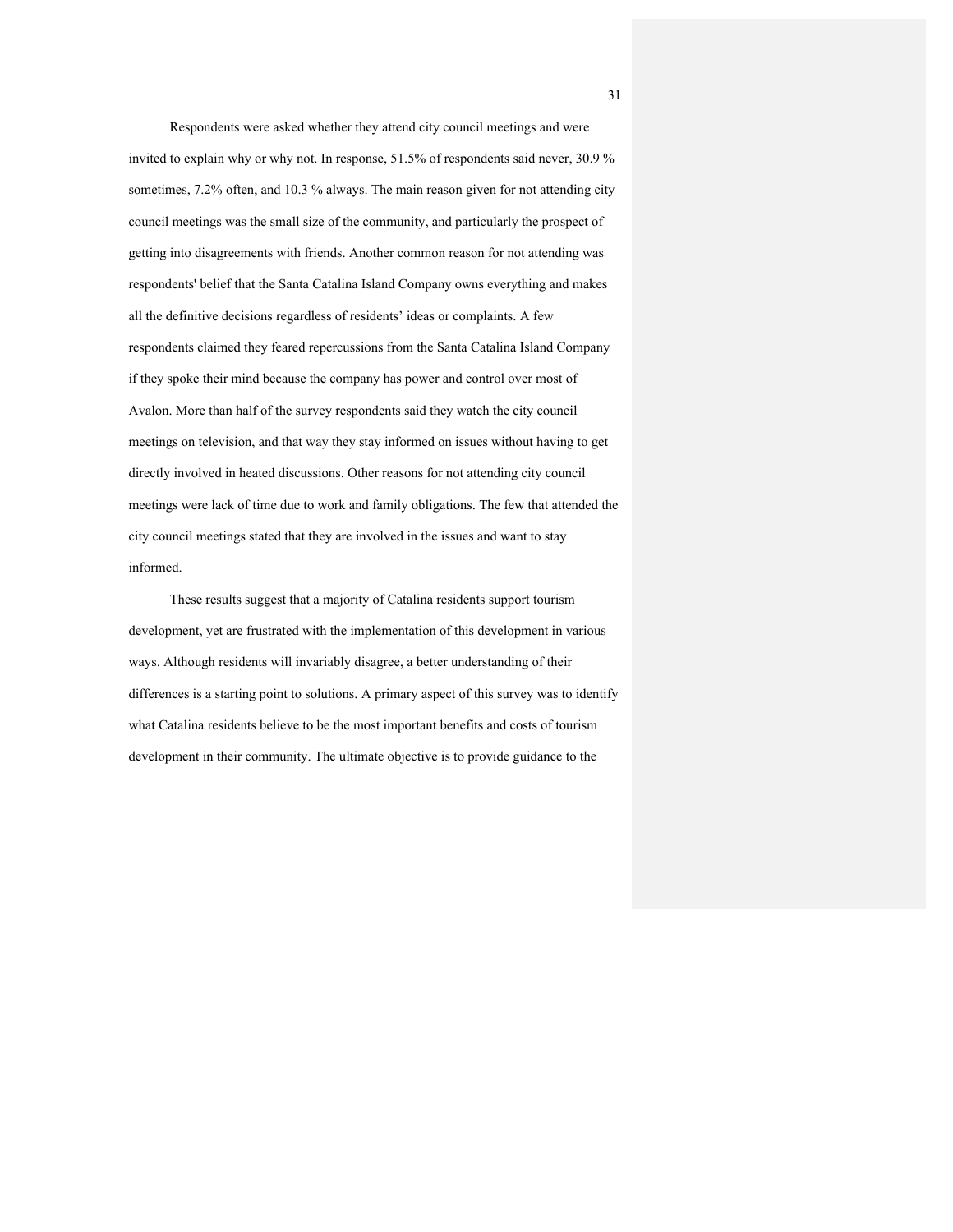community in an effort to increase the benefits and reduce the economic, social, and environmental costs of tourism. The data collected can be used as a starting point for developers, policymakers, and future research in the field of tourism on Catalina Island. (See Appendix B to view Likert Scale Frequency Tables).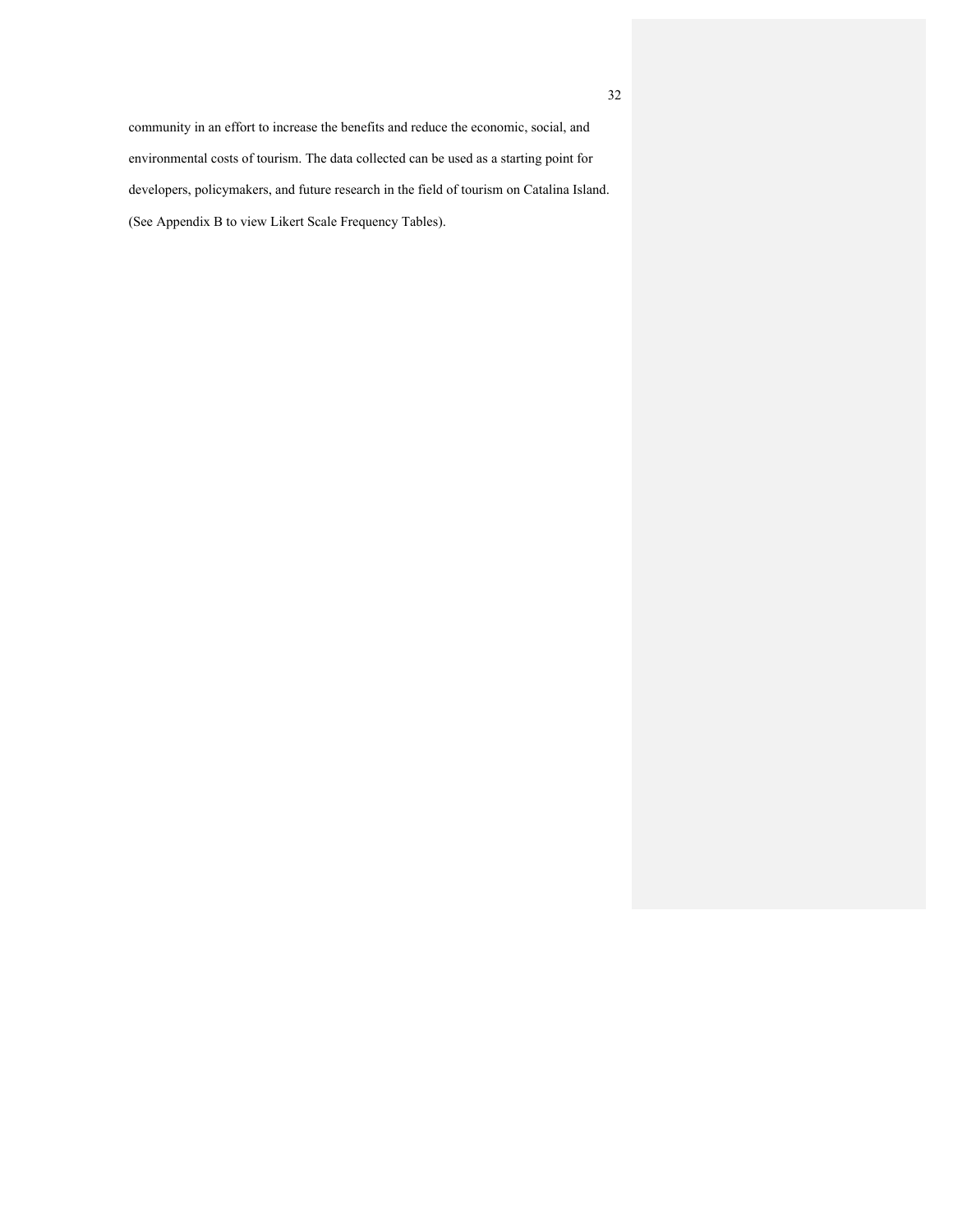## **Recommendations**

The findings of this study have helped identify new areas for prospective studies on Catalina. The effects of climate change, developing for the wealthy, and cultural blending are current and practical topics for future research for the town of Avalon and the entire island.

At the time of this study, the main environmental concern of residents was directly related to the drought and the critical need to create sustainable solutions to generate fresh water for the residents and tourists. The subject of climate change was hardly discussed due to the immediate situation of water insecurity taking precedence over longer term planning. Research is needed to address and understand the immediate as well as long term consequences and impacts of climate change on Catalina Island. A comparative study with Catalina and other island host community attitudes toward acute short term and long term environmental problems could aid in developing solutions. Additional studies need to focus on the approaching environmental impacts of climate change such as drought, ocean ecology, and the coastline. The town of Avalon lies approximately 30' feet above sea level, and tidal influence can raise sea level significantly. With the predicted unstable weather variations, increase in ocean temperature, and sea level rise, climate change will undoubtedly impact Catalina.

Regarding the renovation of stores and hotels in the town of Avalon that were intended to update the area, residents are concerned that the cost of modernization has resulted in the exclusion of lower income tourists. Many residents stated that the town's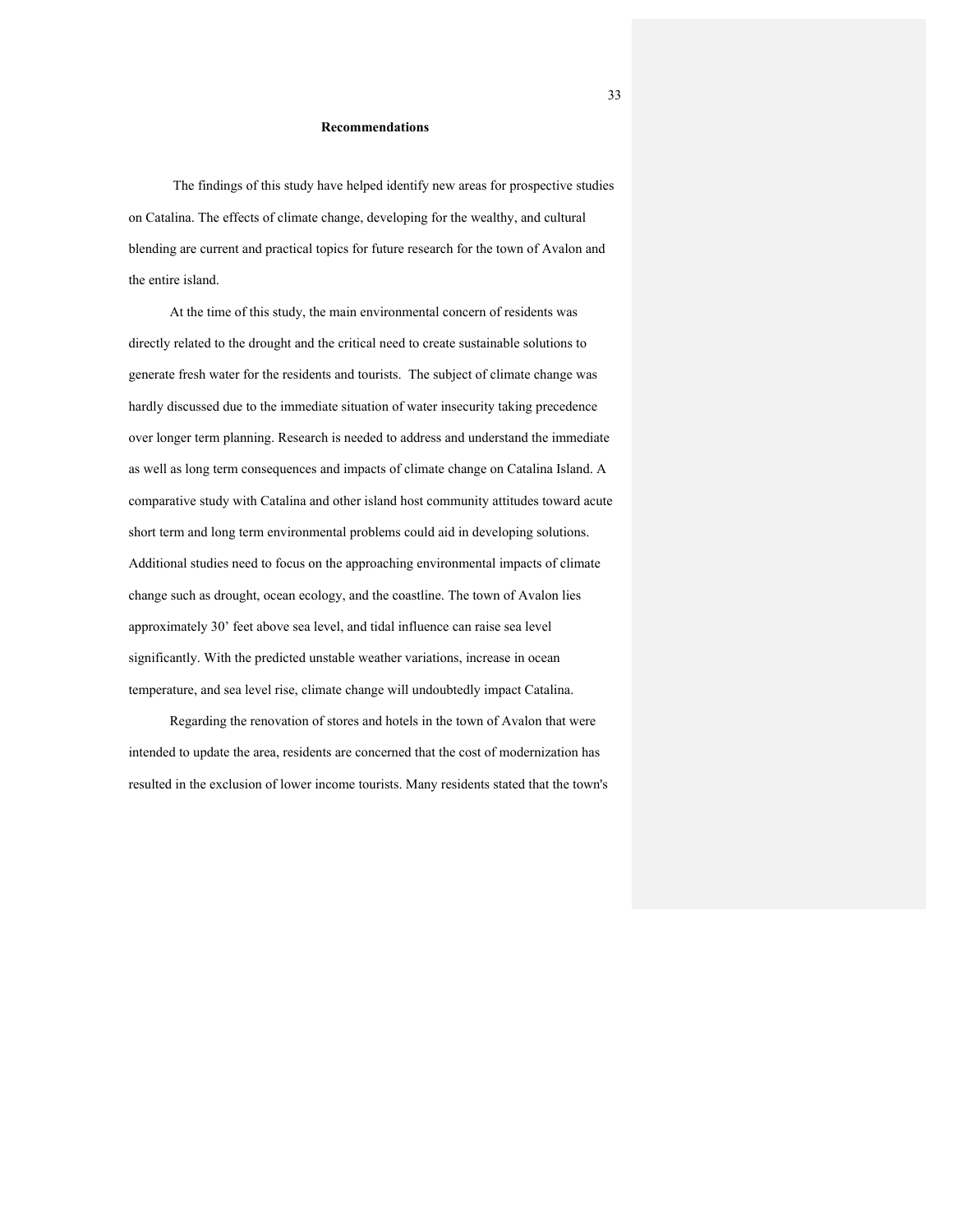quaint charm was being lost to corporate greed, and predicted that rising costs would make travel and stay in Catalina impossible for all but the wealthy. Future research on Catalina should address tourism development geared towards wealthy clientele and explore the economic sustainability and social repercussions of pricing out middle and lower income families. This future research should incorporate a comparative study of a similar location by looking at the tourists' median household incomes, length of stay, return visits, and whether the visitors are traveling domestic or internationally. This information could be used to analyze the economic viability of exclusionary tourism and attempt to find ways to mitigate the restrictive effects toward people with lower incomes.

In regards to reports of community friction on Catalina, additional research is needed. The question was framed to explore friction caused by resident and tourist interaction. Many of the respondents spoke of cultural friction amongst residents on the island. Subsequent research could concentrate on an objective review of shifting racial demographics on the island while also incorporating a subjective survey of residents' opinions concerning culture and acculturation dynamics. A mail-back survey in both Spanish and English would ensure the privacy of the respondents, allowing participants to feel more comfortable to answer honestly without the feeling of surveillance or judgment by an interviewer.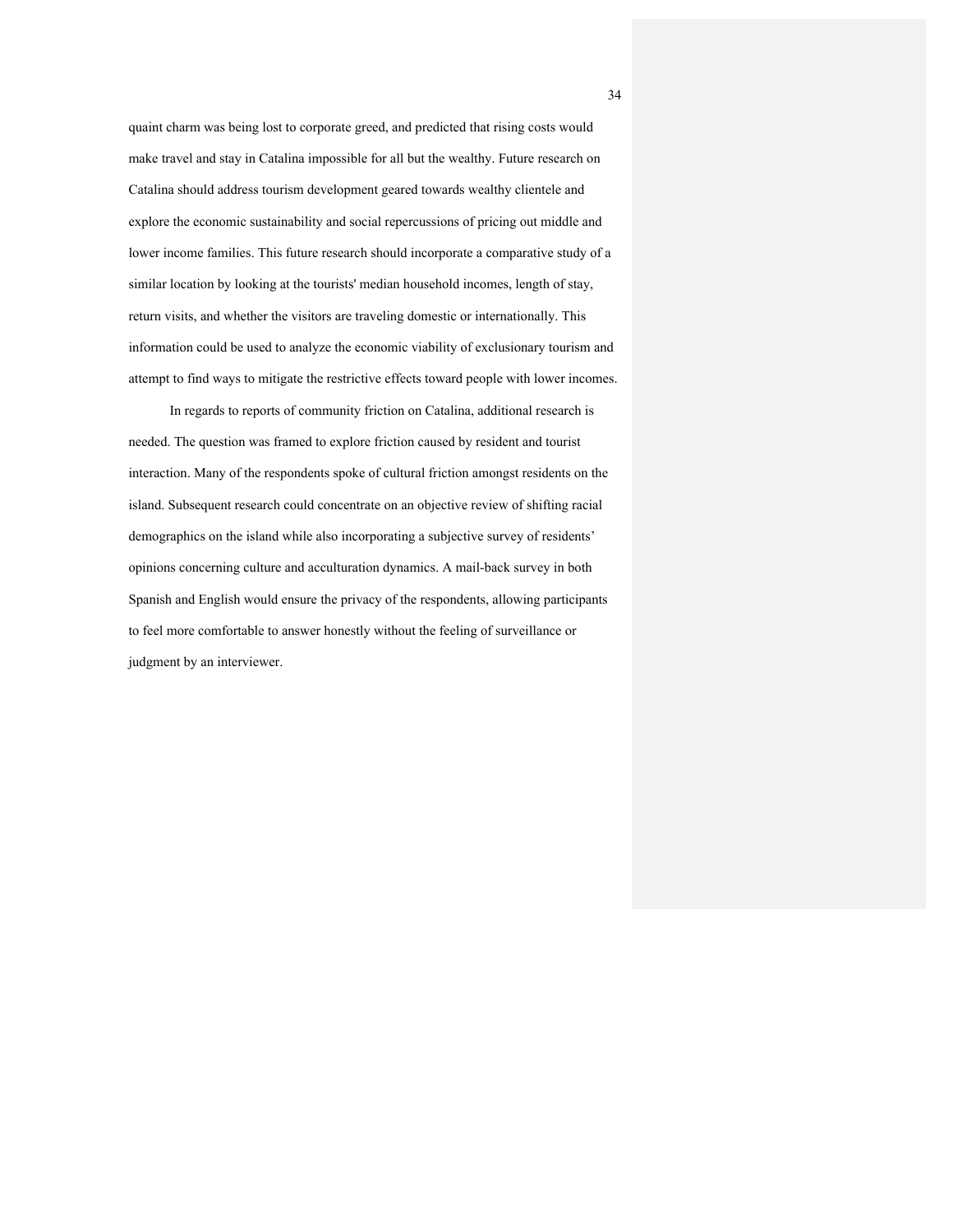### **Conclusion**

Research on residents' attitudes and perceptions toward tourism has gained recognition in the last few decades for numerous reasons. Planners, developers, and regional governments have found that incorporating resident input is an effective longterm management strategy. Understanding why residents support or oppose tourism can help the community and tourism planners select developments that can minimize negative impacts and maximize support among the local population. This is particularly relevant in light of recent changes to local structures and an increase of tourism development on Catalina. The media portrayal of Catalina's recent tourism development described it as positive for the economy, but did not address the local community's reactions to the changes being made in their town. Undoubtedly, Catalina residents know they live in a tourist destination, but that does not mean that they do not have opinions about what is happening in their community.

This research provides a glimpse of residents' attitudes toward tourism within the town of Avalon. The information garnered can apply to present and future tourism development projects. The nature of this study was intentionally broad to gain a fundamental understanding of residents' feelings toward tourism on the island today. Having many of the surveys become semi-structured interviews allowed the research to develop somewhat organically, revealing new discoveries that suggest future studies. However, the structured survey was also an important tool in gathering quantitative data covering similar subject matter. The main value in both approaches was to give the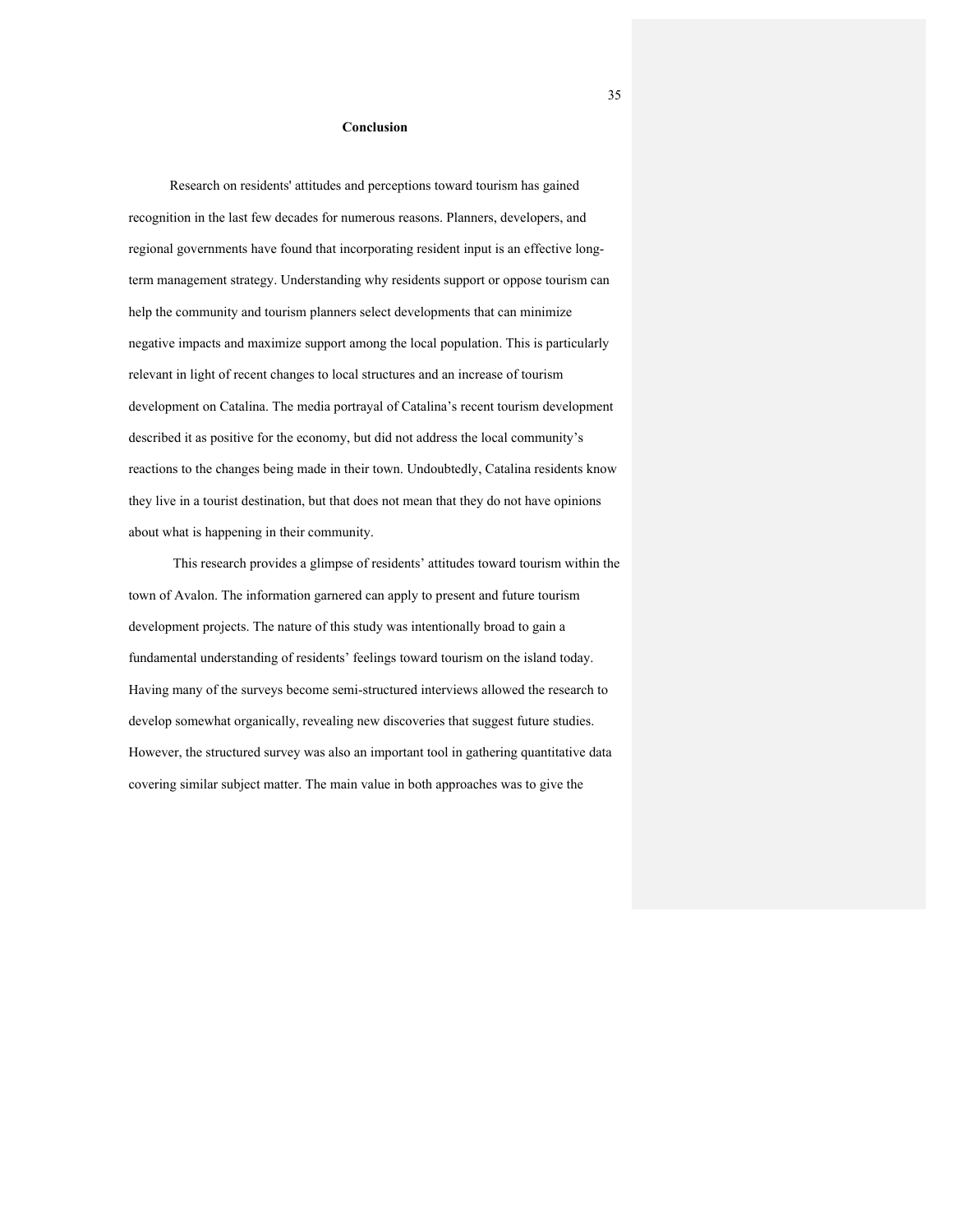residents the opportunity to share their opinions and reactions independently without fear of ridicule or adverse judgment. The knowledge gathered throughout this project generated a foundation of verifiable and legitimate concerns that are actually affecting the lives of people on Catalina.

Based on my observations, surveys, and interviews, most residents are favorable to tourism; however there are many different facets to being a host community and living in a tourism based economy. The most frequently reported and discussed threat from tourism development was the lack of a fresh water supply to maintain existing tourism, let alone increased tourism. The total reliance on the tourism industry highlights how environmental threats such as severe drought may leave the community of Avalon vulnerable to an economic collapse. Immediate action must be taken to address water issues in Avalon; without pre-emptive, collaborative, and adaptive strategies for water conservation and preservation, all types of tourism may be threatened, causing harm to the community and economy of Catalina Island. The "islanders" wanted to be heard, and my research intentions were to listen and report in a respectful manner. Overall, the majority of island residents that I spoke with have a positive view of the continuing development on Catalina Island.

36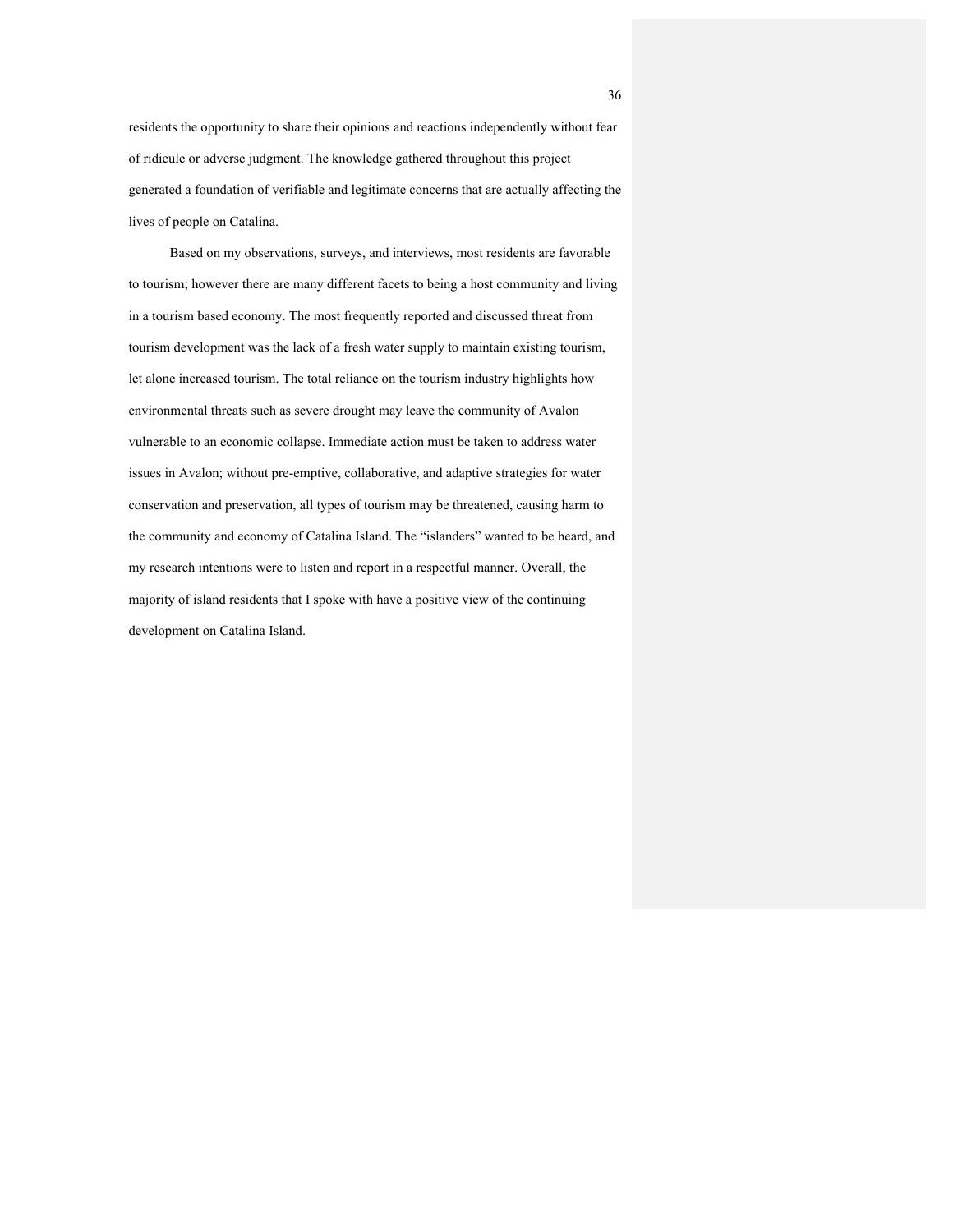### **References**

- Andereck, K. L., & Vogt, C. A. (2000). The Relationship between Residents' Attitudes toward Tourism and Tourism Development Options. *Journal of Travel Research 39*(1), 27-36.
- Apostolopoulos, Y., & Gayle, D. J. (2002). *Island Tourism and Sustainable Development: Caribbean, Pacific, and Mediterranean Experiences*. Westport, CT: Praeger.
- Bosselman, F.P., Peterson, C. A., & McCarthy, C. (1999). *Managing Tourism Growth: Issues and Applications*. Washington, D.C.: Island.
- Conlin, M. V.., & Baum, T. (1995). *Island Tourism: Management Principles and Practice*. Chichester: Wiley.
- Cook, R. A., Yale, L. J., & Marqua, J. J. (2006). *Tourism: The Business of Travel*. Upper Saddle River, NJ: Prentice Hall.
- Culver, L. (2010). 3. *The Frontier of Leisure: Southern California and the Shaping of Modern America*. Oxford: Oxford UP.
- DiCicco-Bloom, B., & Crabtree, B. F. (2006). The qualitative research interview. *Medical Education, 40*, 314-321.
- Figueroa B., E., & Rotarou, E. (2016). Sustainable Development or Eco-Collapse: Lessons for Tourism and Development from Easter Island. *Sustainability, 8*(11), 1093.
- Godfrey, K., & Clarke, J. (2000). *The Tourism Development Handbook: A Practical Approach to Planning and Marketing*. London: Cassell.Gursoy, D., Jurowski, C., and Uysal, M. (2002). Resident Attitudes. *Annals of Tourism Research, 29*(1), 79- 105.
- Harrill, R. (2004). Residents' Attitudes toward Tourism Development: A Literature Review with Implications for Tourism Planning. *Journal of Planning Literature, 18*(3), 251-66.
- Hinrichsen, D, (1997). *Living on the Edge: Managing Coasts in Crisis*. Insert city of publication: Island Press.
- Inskeep, E. (1991). *Tourism Planning: An Integrated and Sustainable Development Approach*. New York: Van Nostrand Reinhold.
- King, B., Pizam, A., & Milman, A. (1993). Social Impacts of Tourism. *Annals of Tourism Research, 20(*4), 650-65.
- Ko, D., & Stewart, W. P. (2002). A Structural Equation Model of Residents' Attitudes for Tourism Development. *Tourism Management, 23(*5), 521-30.
- Kreag, G. (2001). *The Impacts of Tourism*. Duluth, MN: Sea Grant Minnesota.
- Lankford, S. V. (1994). Attitudes and Perceptions Toward Tourism and Rural Regional Development. *Journal of Travel Research*, *32(*3), 35-43.
- Lovett, I. (2014, August 9). Soaking Up Catalina, Tourists Pose a Dilemma. *The New York Times*. Retrieved from http://www.nytimes.com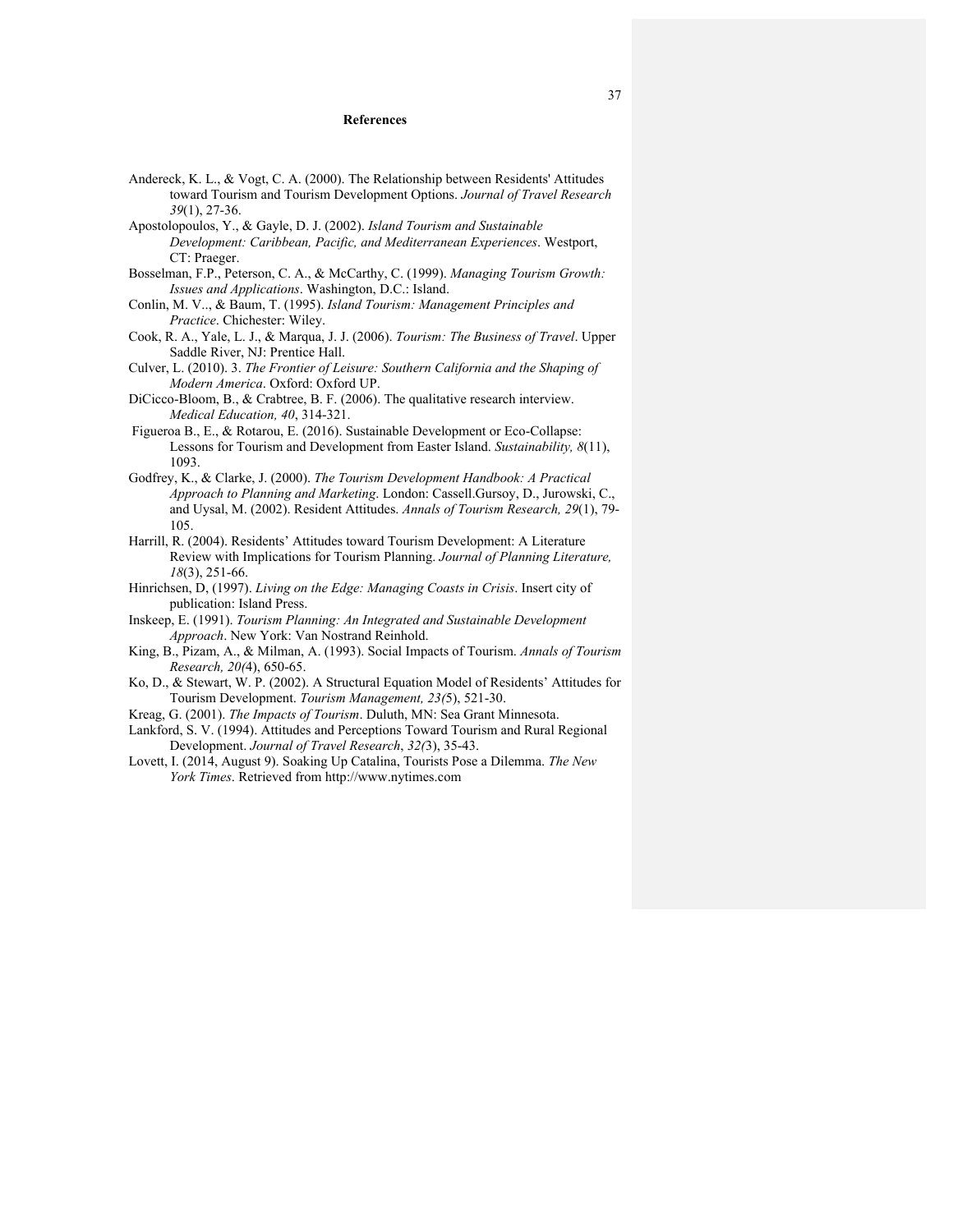- Mason, P., & Cheyne, J. (2000). Residents' Attitudes to Proposed Tourism Development. *Annals of Tourism Research, 27(*2), 391-411.
- Mathieson, A., & Wall, G. (1982). *Tourism: Economic, Physical, and Social Impacts*. London, England: Longman.
- Maxwell, P. J., Rhein, B., & Roberts, J. (2014). *Catalina A to Z: A Glossary Guide to California's Island Jewel*. N.p.: n.p., n.d, 2014 Print.
- MccCool, S. F., & Martin, S. R. (1994). "Community Attachment and Attitudes Toward Tourism Development. *Journal of Travel Research, 32.*(3), 29-34.
- Murphy, P. (1985). Perceptions and Attitudes of Decision Making in Tourism Centers. *Journal of Travel Research, 21*(3), 8-12.
- Parrilla, J. C.,, Font, A. R., & Nadal, J. R. (2007). Accommodation Determinants of Seasonal Patterns. *Annals of Tourism Research, 34(*2), 422-436.
- Reed, M. G. (1997). Power Relations and Community-based Tourism Planning. *Annals of Tourism Research, 24*(3), 566-591.
- Ridderstaat, J., Croes, R., & Nijkamp, P. (2014). The Tourism Development-Quality of Life Nexus in a Small Island Destination. *Journal of Travel Research, 55(*1), 79- 94.
- Sahagun, L. (2014, March 23). Upgrade in Avalon: Catalina Island's Cozy Harbor Town Works to Restore Its Tourist Luster. *The Los Angeles Times.* Retrieved from http://latimes.com
- Sitton, T. (2010). 10. *Grand Ventures: The Banning Family and the Shaping of Southern California*. San Marino, CA: Huntington Library.
- Sowards, A. M. (2007). *United States West Coast: An Environmental History*. Santa Barbara, CA: ABC-CLIO.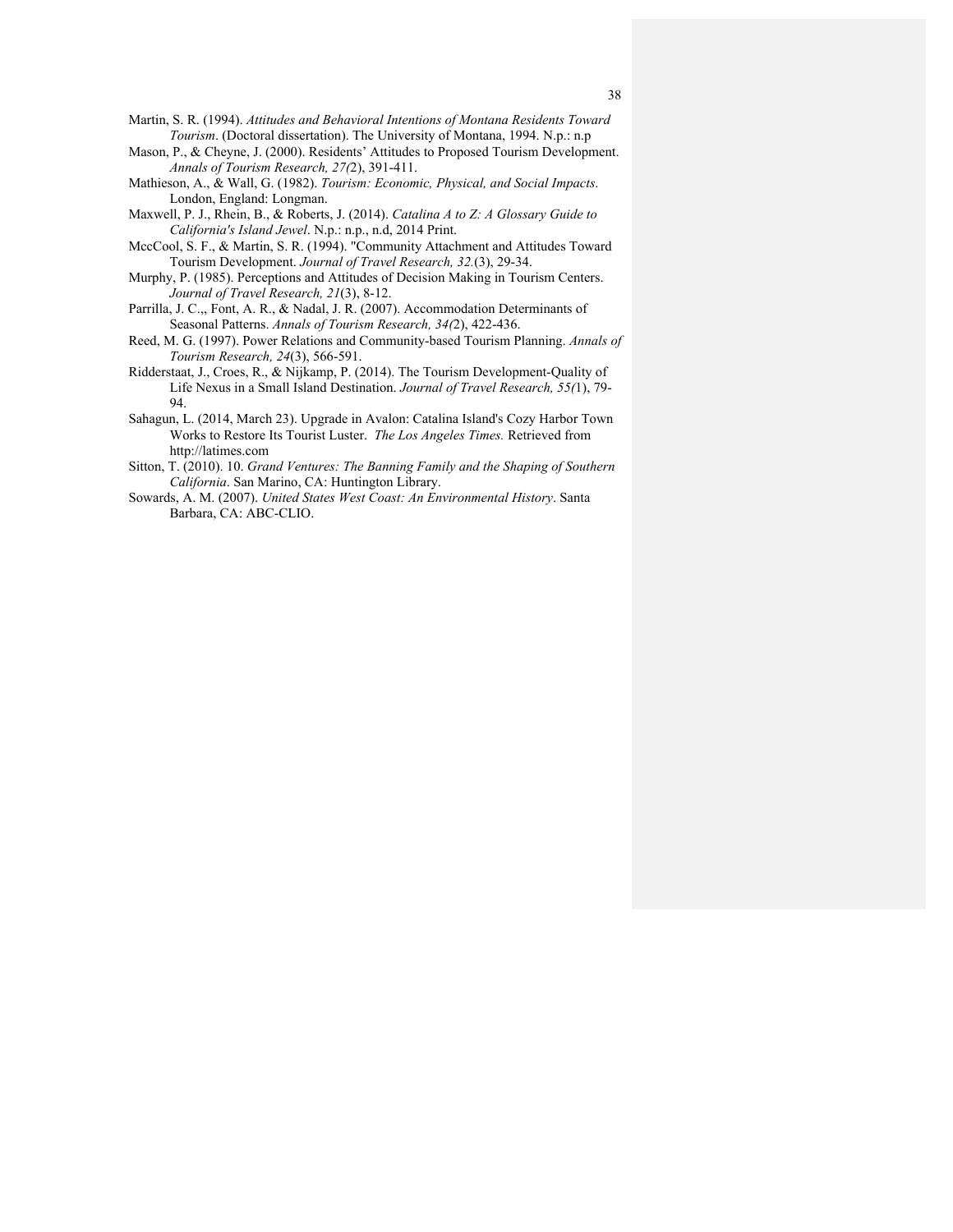# **Appendix A**

|                                                                                                           | Strongly<br>Disagree | Disagree | Neutra | Agree | Strongly | УN |
|-----------------------------------------------------------------------------------------------------------|----------------------|----------|--------|-------|----------|----|
| 6. The quality of life in my community<br>has improved because of tourism.                                | 0                    | 0        | 0      | 0     | 0        | 0  |
| 7. The environmental impacts<br>resulting from tourism are relatively<br>minor.                           | O                    | O        | O      | 0     | Ω        | O  |
| 8. The local residents are the ones<br>who really suffer from living in an area<br>popular with tourists. | o                    | o        | O      | 0     | O        | 0  |
| 9. Tourism holds great promise for<br>Catalina's future.                                                  | ο                    | o        | ο      | 0     | ο        | O  |
| 10. In recent years the Island has<br>become overcrowded because of<br>tourists.                          | ο                    | O        | Ω      | 0     | 0        | O  |
| 11. My community should take steps<br>to restrict tourism development.                                    | 0                    | O        | O      | ο     | O        | 0  |

**Comment [K6]:** All tables are required to have a defined Header Row with labelled columns. Identify the top row of the table as a header row by selecting "Repeat Header Row" in the "Layout" tab in Table Tools.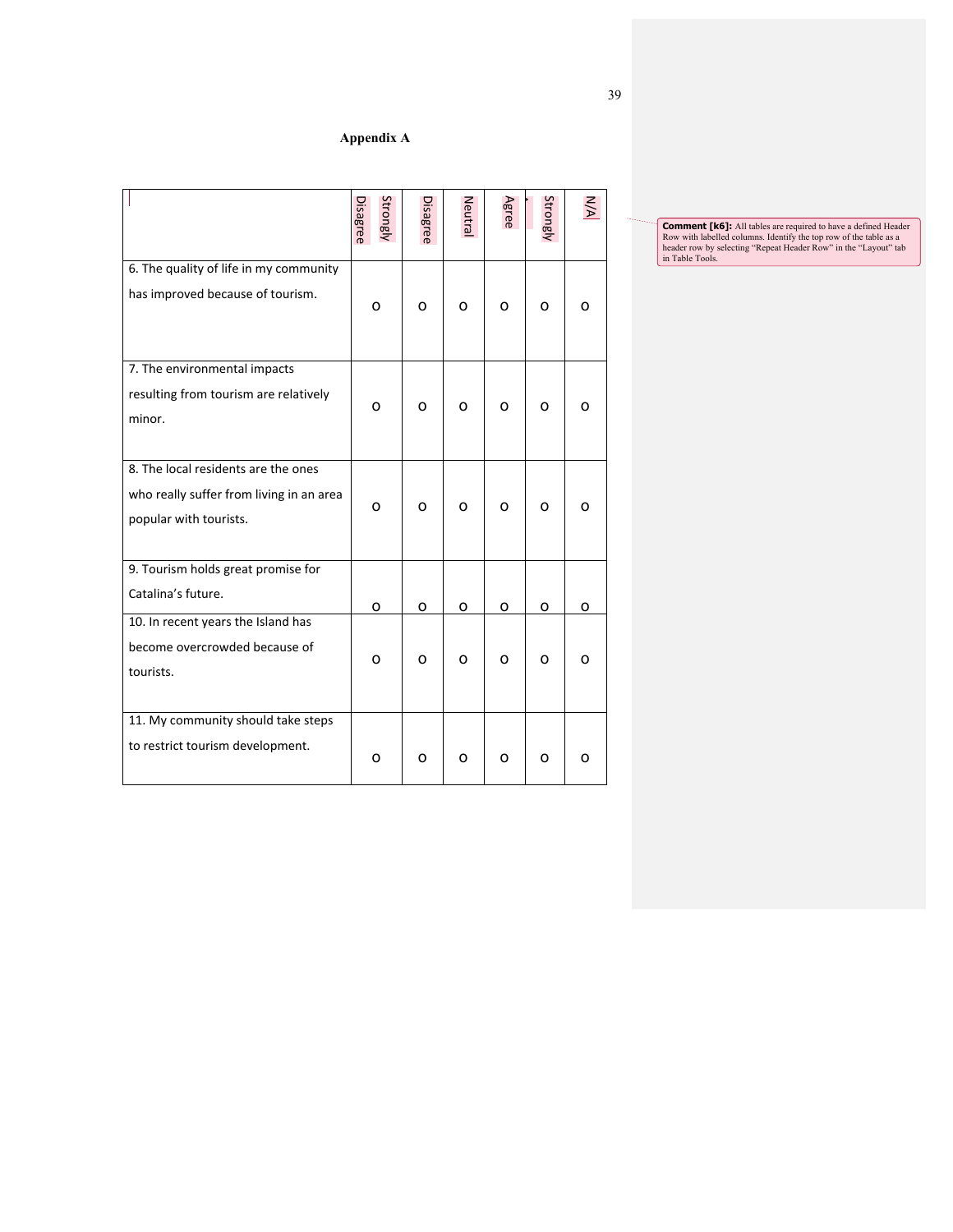|                                       | <b>Disagree</b> | Strongly | Disagree | Neutral | Agree | Strongly | N/A |  |
|---------------------------------------|-----------------|----------|----------|---------|-------|----------|-----|--|
| 12. An increase in tourism in my      |                 |          |          |         |       |          |     |  |
| community will lead to friction       |                 |          |          |         |       |          |     |  |
| between local residents and tourists. |                 | Ω        | ∩        | ∩       |       | ∩        |     |  |
| CATALINA ISLAND RESIDENT SURVEY       |                 |          |          |         |       |          |     |  |

1.Is your primary residence on Catalina Island?

Yes No

2.If yes, how long have you lived on Catalina Island?

3.If no, how long have you had a second home on Catalina Island?

4.If no, how many months do you spend on Catalina per year?

5.What time of year do you typically spend on Catalina?

Winter Spring Summer Fall

Opinions about Tourism on Catalina Island

Tourism Plans

13. On a scale of 1 – 10, 1 being extremely unsatisfied and 10 being very satisfied, how

satisfied are you with the existing amount of tourism on Catalina Island?

14. How informed do you feel about the current development plans to increase tourism?<br>Uninformed Slightly informed Very informed

40

**Comment [K6]:** All tables are required to have a defined Header Row with labelled columns. Identify the top row of the table as a header row by selecting "Repeat Header Row" in the "Layout" tab in Table Tools.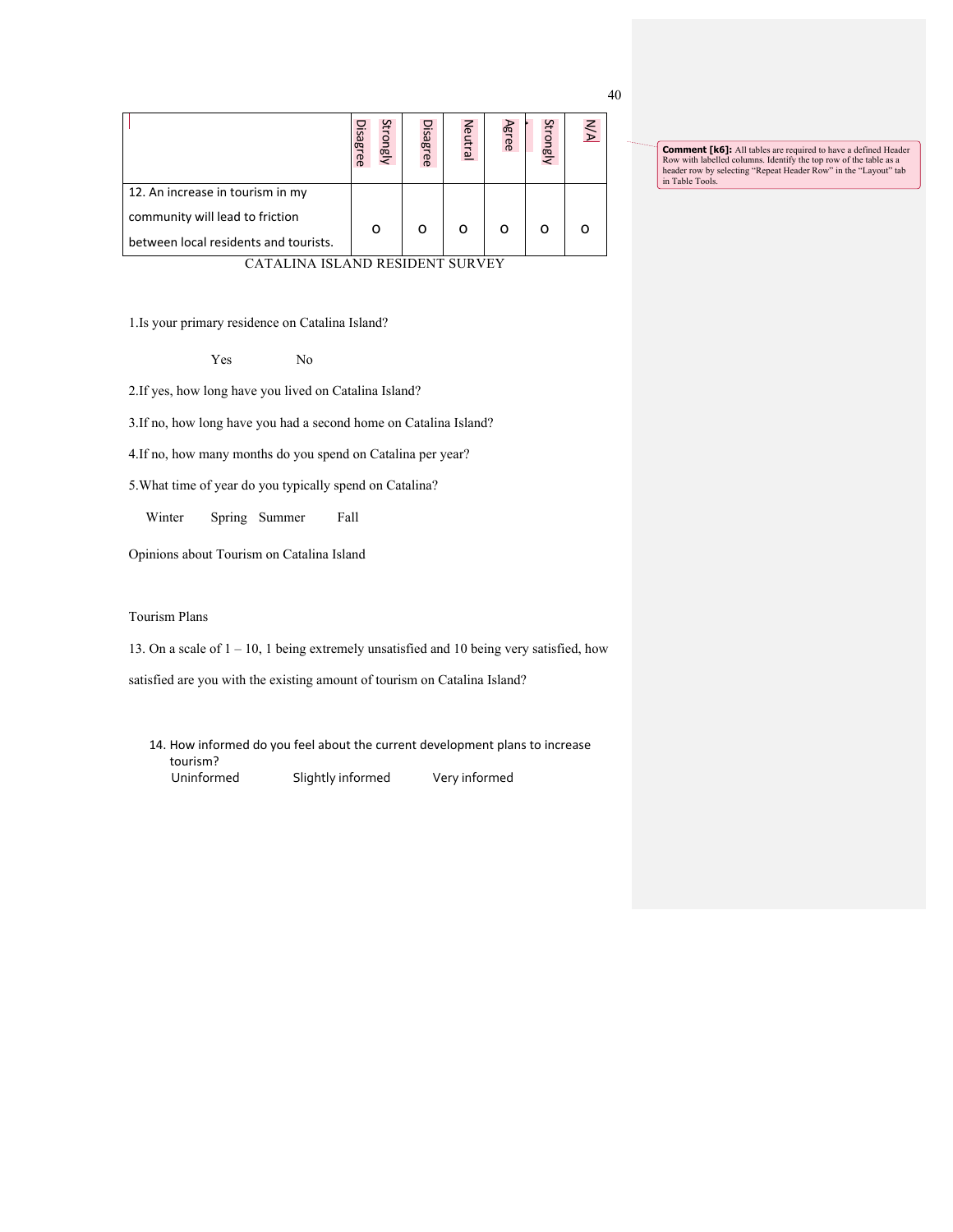- 15. In your opinion, would a berthing facility for cruise ships improve tourism on Catalina Island?<br>Yes No
	- Maybe
- 16. What would you recommend Catalina do to increase tourism and also conserve the natural landscape?
- 17. What benefits or threats do you perceive with tourism development on Catalina?

Community Involvement

|                                                                                                                 | Very Unlikely | Unlikely | Neutral | Likely | Very Likely |
|-----------------------------------------------------------------------------------------------------------------|---------------|----------|---------|--------|-------------|
| 18. Write a letter to your<br>newspaper opposing a<br>tourism development in your<br>community.                 | ი             | Ω        | O       | റ      | ი           |
| 19. Speak in favor of a<br>tourism development project<br>at your city council meeting.                         | ი             | Ω        | O       | ი      | ი           |
| 20. Speak or write a letter to<br>your state legislator<br>opposing a development<br>project in your community. | റ             | O        | ი       | റ      | ი           |

**Comment [k7]:** Repeat header row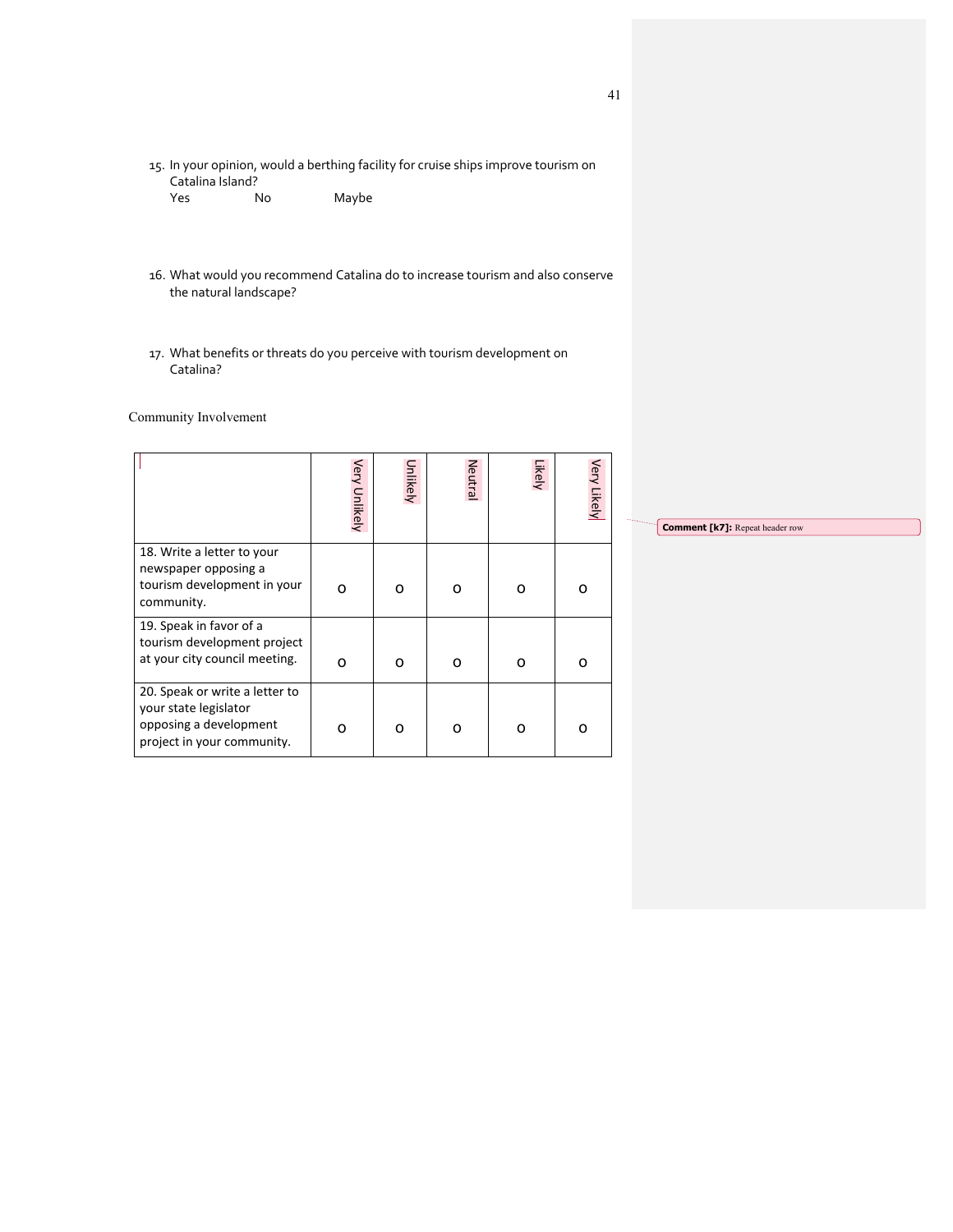|                                                                                                                                      |               |          |         |        |             | 42 |
|--------------------------------------------------------------------------------------------------------------------------------------|---------------|----------|---------|--------|-------------|----|
|                                                                                                                                      | Very Unlikely | Unlikely | Neutral | Likely | Very Likely |    |
| 21. Be willing to serve on a<br>tourism advisory board in<br>your community to help plan<br>tourism promotion and<br>development.    | റ             | O        | റ       | ∩      | Ω           |    |
| 22. Volunteer 4 hours each<br>month to help improve the<br>appearance of your<br>community to make it more<br>appealing to tourists. | O             | Ω        | റ       | O      | O           |    |

**Comment [k7]:** Repeat header row

|                                                                                      | Very Unlikely | Unlikely | Neutral | Likely | Very Likely |
|--------------------------------------------------------------------------------------|---------------|----------|---------|--------|-------------|
| 23. Vote against a state<br>legislator who wants to<br>increase tourism on Catalina. | o             | ο        | O       | O      | Ω           |
| 24. Write a letter to your                                                           |               |          |         |        |             |
| newspaper supporting a<br>tourism development project<br>in your community.          | O             | ი        | O       | O      |             |
| 25. Speak against a tourism<br>development project at your                           |               |          |         |        |             |
| city council meeting.                                                                | n             | ი        | റ       | റ      |             |

**Comment [k8]:** Repeat header row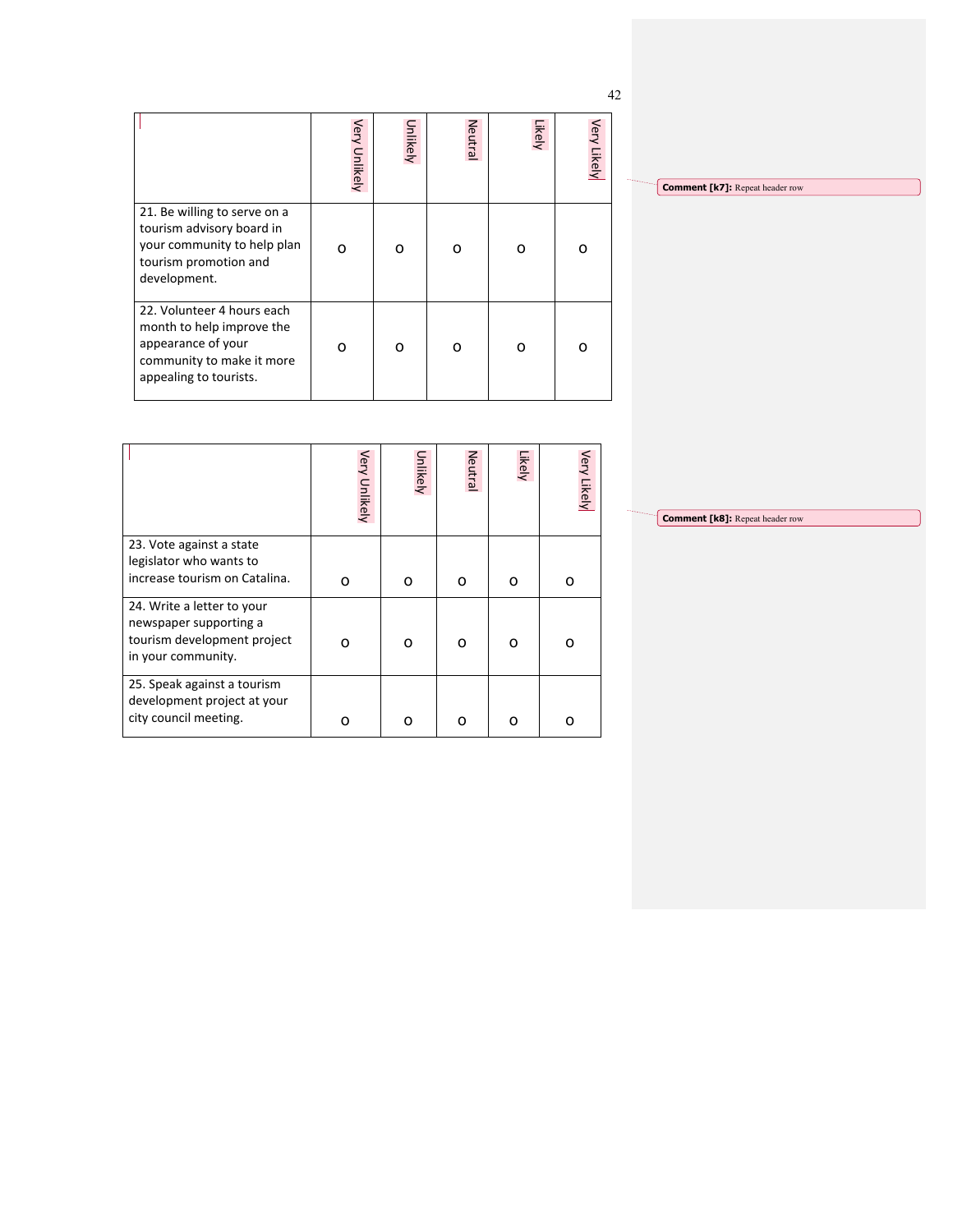|                                                                                                                           | Very Unlikely | Unlikely | Neutral | Likely | Very Likely |
|---------------------------------------------------------------------------------------------------------------------------|---------------|----------|---------|--------|-------------|
| 26. Speak or write a letter to<br>your state legislator supporting<br>a tourism development project<br>in your community. |               |          |         |        |             |

**Comment [k8]:** Repeat header row

27. Do you attend city council meetings?

Never Sometimes Often Always

Why or why not?

28. What is your age?

29. What is your gender?

30. What is the highest level of education you have completed so far? (Circle one)

8th Grade High School Diploma Some College College Degree Post-Graduate or Higher

31. What is your occupation? Please indicate what you do, not who you work for. Please be as specific as possible. If you are a homemaker, student or retired, please indicate.

43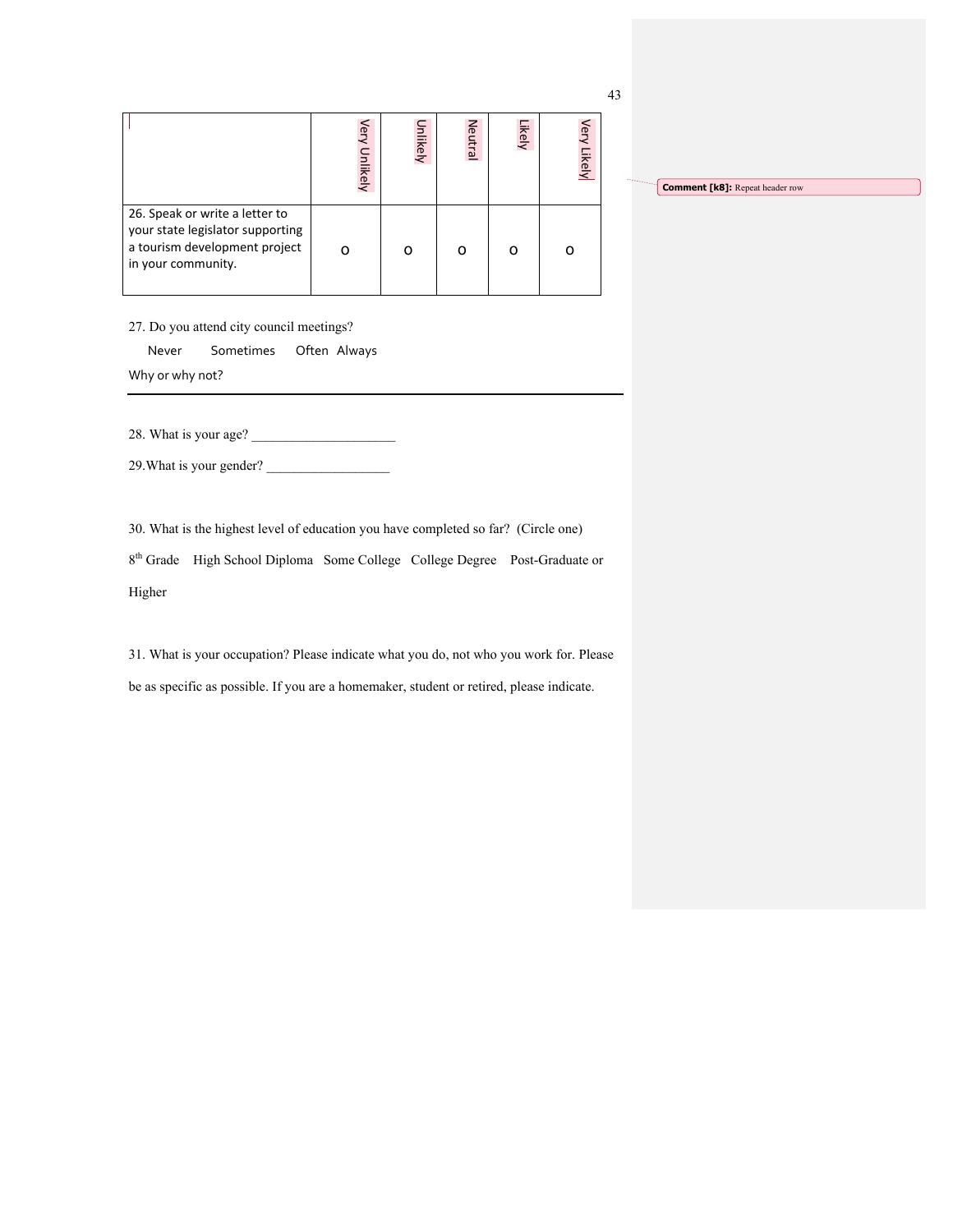## **Appendix B**

## **Likert Scale Frequency Tables**

Opinions about Tourism on Catalina Island Written Survey Results

| Question                                                                                                             | <b>Strongly</b> |             | <b>Disagree Neutral</b> | <b>Agree</b>   | <b>Strongly</b> | <b>Mean</b>     | <b>Median</b> |                                        |
|----------------------------------------------------------------------------------------------------------------------|-----------------|-------------|-------------------------|----------------|-----------------|-----------------|---------------|----------------------------------------|
|                                                                                                                      | <b>Disagree</b> |             |                         |                | <b>Agree</b>    | <b>Response</b> | Response      | <b>Comment [k9]:</b> Repeat header row |
| 6. The quality of life<br>in my community has<br>improved because of<br>tourism                                      | 13              | $\mathbf 1$ | 5                       | 20             | 61              | 4.15            | 5.00          |                                        |
| 7. The environmental<br>impacts resulting<br>from tourism are<br>relatively minor                                    | 10              | 26          | 10                      | 33             | 21              | 3.29            | 4.00          |                                        |
| 8. The local residents<br>are the ones who<br>really suffer from<br>living in an area<br>popular with tourists       | 42              | 22          | 10                      | 15             | 11              | 2.31            | 2.00          |                                        |
| 9. Tourism holds<br>great promise for<br>Catalina's future                                                           | 8               | 0           | $\overline{4}$          | 25             | 63              | 4.35            | 5.00          |                                        |
| 10. In recent years<br>the island has<br>become overcrowded<br>because of tourists                                   | 15              | 42          | 12                      | 26             | 5               | 2.64            | 2.00          |                                        |
| 11. My community<br>should take steps to<br>restrict tourism<br>development                                          | 43              | 37          | 11                      | 5              | 4               | 1.90            | 2.00          |                                        |
| 12. An increase in<br>tourism in my<br>community will lead<br>to friction between<br>local residents and<br>tourists | 44              | 29          | 15                      | $\overline{7}$ | 5               | 1.95            | 2.00          |                                        |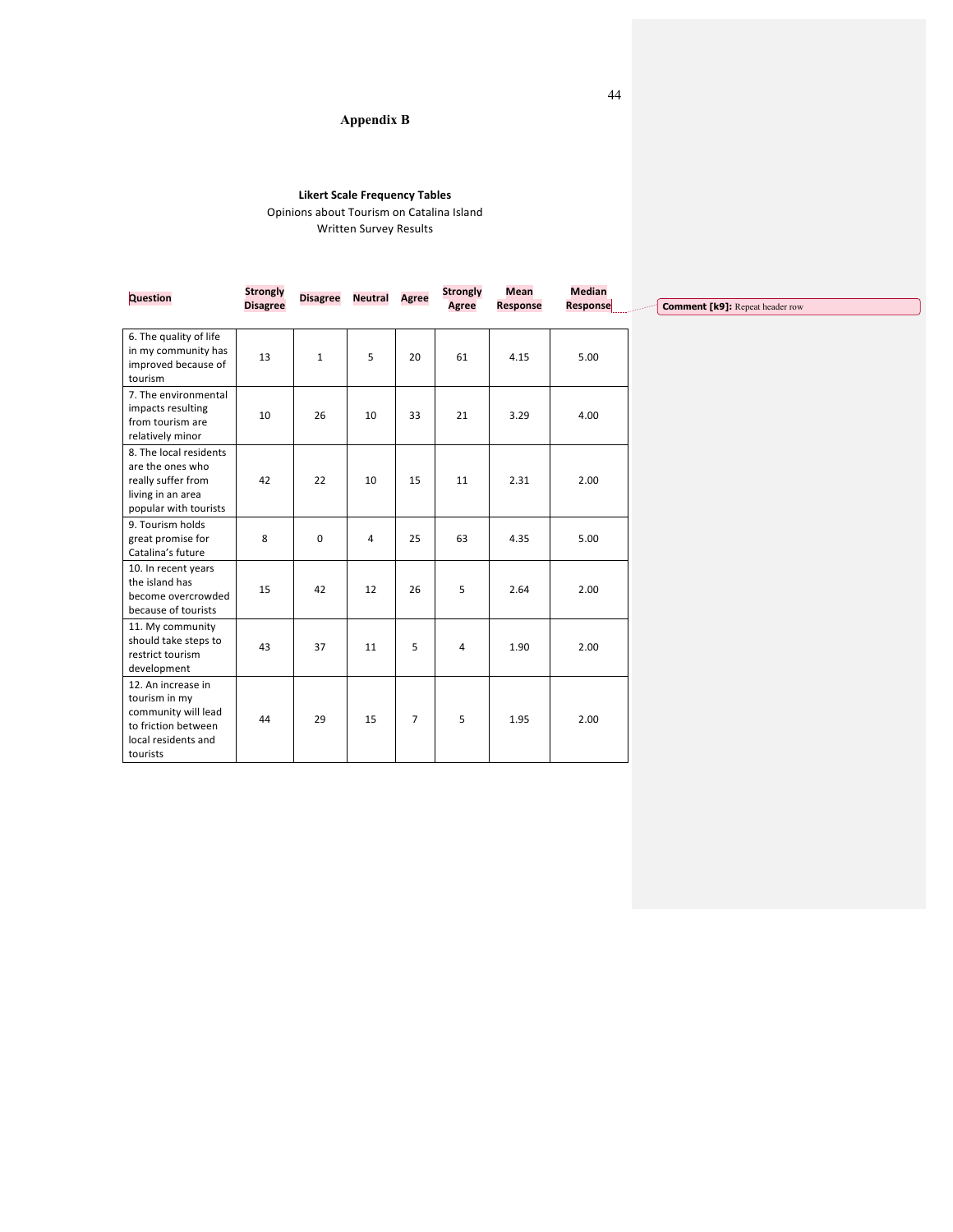Opinions about Tourism on Catalina Island Written Survey Results

| <b>Question</b>                                                                                                                              | Very<br><b>Unlikely</b> | <b>Unlikely</b> | <b>Neutral</b> | Likely         | Very<br>Likely | <b>Mean</b><br>Response | <b>Median</b><br>Response |
|----------------------------------------------------------------------------------------------------------------------------------------------|-------------------------|-----------------|----------------|----------------|----------------|-------------------------|---------------------------|
| 18. Write a letter to<br>your newspaper<br>opposing a tourism<br>development in your<br>community                                            | 60                      | 23              | 10             | 4              | 3              | 1.67                    | 1.00                      |
| 19. Speak in favor of a<br>tourism development<br>project at your city<br>council meeting                                                    | 48                      | 21              | 12             | 15             | 4              | 2.06                    | 2.00                      |
| 20. Speak or write a<br>letter to your state<br>legislator opposing a<br>development project in<br>your community                            | 51                      | 25              | 13             | $\overline{7}$ | 4              | 1.88                    | 2.00                      |
| 21. Be willing to serve<br>on a tourism advisory<br>board in your<br>community to help plan<br>tourism promotion and<br>development          | 49                      | 18              | 14             | 13             | 6              | 2.09                    | 2.00                      |
| 22. Volunteer four<br>hours each month to<br>help improve the<br>appearance of your<br>community to make it<br>more appealing to<br>tourists | 48                      | 11              | 12             | 14             | 15             | 2.37                    | 2.00                      |
| 23. Vote against a State<br>Legislator who wants to<br>increase tourism on<br>Catalina                                                       | 57                      | 23              | 9              | 6              | 5              | 1.79                    | 1.00                      |
| 24. Write a letter to<br>your newspaper<br>supporting a tourism<br>development project in<br>your community                                  | 52                      | 18              | 15             | 10             | 5              | 1.98                    | 1.00                      |
| 25. Speak against a<br>tourism development<br>project at your city                                                                           | 63                      | 22              | 8              | 5              | $\overline{2}$ | 1.61                    | 1.00                      |

**Comment [m10]:** Define as a Header Row in the table Layout tab.